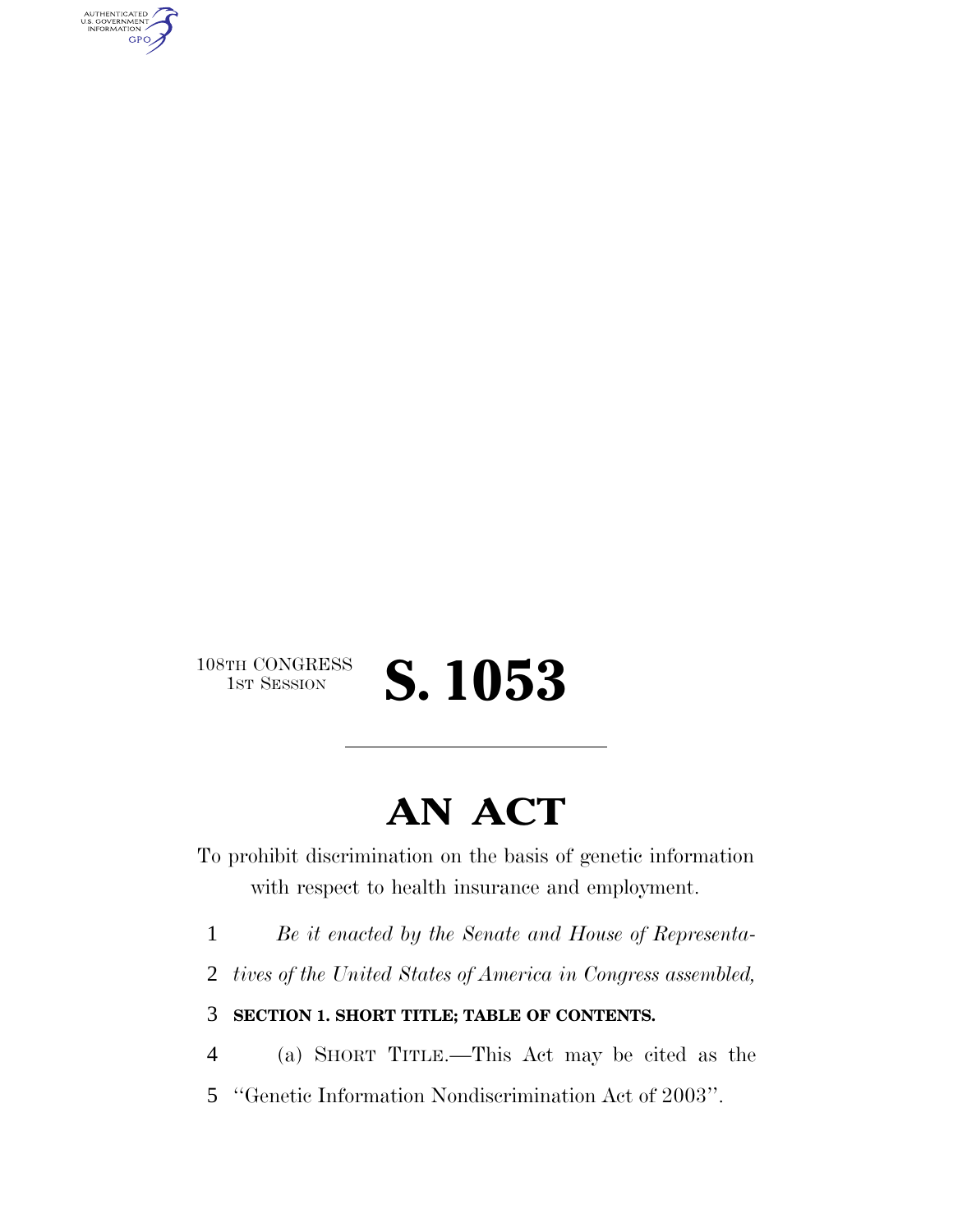#### 1 (b) TABLE OF CONTENTS.—The table of contents of

#### 2 this Act is as follows:

Sec. 1. Short title; table of contents.

Sec. 2. Findings.

#### TITLE I—GENETIC NONDISCRIMINATION IN HEALTH INSURANCE

- Sec. 101. Amendments to Employee Retirement Income Security Act of 1974.
- Sec. 102. Amendments to the Public Health Service Act.
- Sec. 103. Amendments to the Internal Revenue Code of 1986.
- Sec. 104. Amendments to title XVIII of the Social Security Act relating to medigap.
- Sec. 105. Privacy and confidentiality.
- Sec. 106. Assuring coordination.
- Sec. 107. Regulations; effective date.

#### TITLE II—PROHIBITING EMPLOYMENT DISCRIMINATION ON THE BASIS OF GENETIC INFORMATION

- Sec. 201. Definitions.
- Sec. 202. Employer practices.
- Sec. 203. Employment agency practices.
- Sec. 204. Labor organization practices.
- Sec. 205. Training programs.
- Sec. 206. Confidentiality of genetic information.
- Sec. 207. Remedies and enforcement.
- Sec. 208. Disparate impact.
- Sec. 209. Construction.
- Sec. 210. Medical information that is not genetic information.
- Sec. 211. Regulations.
- Sec. 212. Authorization of appropriations.
- Sec. 213. Effective date.

#### TITLE III—MISCELLANEOUS PROVISION

Sec. 301. Severability.

#### 3 **SEC. 2. FINDINGS.**

- 4 Congress makes the following findings:
- 5 (1) Deciphering the sequence of the human ge-6 nome and other advances in genetics open major 7 new opportunities for medical progress. New knowl-8 edge about the genetic basis of illness will allow for 9 earlier detection of illnesses, often before symptoms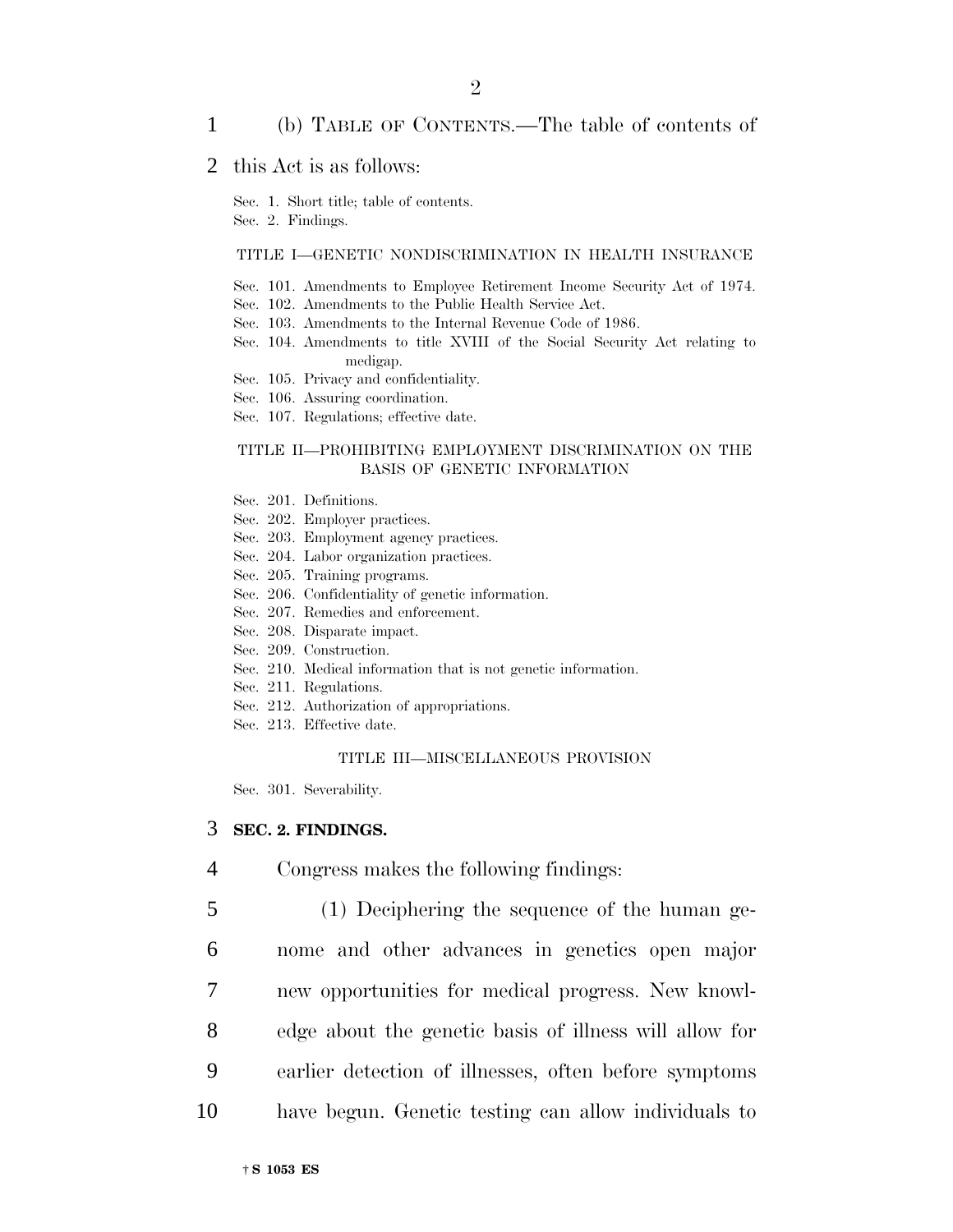take steps to reduce the likelihood that they will con- tract a particular disorder. New knowledge about ge- netics may allow for the development of better thera- pies that are more effective against disease or have fewer side effects than current treatments. These advances give rise to the potential misuse of genetic information to discriminate in health insurance and employment.

 (2) The early science of genetics became the basis of State laws that provided for the sterilization of persons having presumed genetic ''defects'' such as mental retardation, mental disease, epilepsy, blindness, and hearing loss, among other conditions. The first sterilization law was enacted in the State of Indiana in 1907. By 1981, a majority of States adopted sterilization laws to ''correct'' apparent ge- netic traits or tendencies. Many of these State laws have since been repealed, and many have been modi- fied to include essential constitutional requirements of due process and equal protection. However, the current explosion in the science of genetics, and the history of sterilization laws by the States based on early genetic science, compels Congressional action in this area.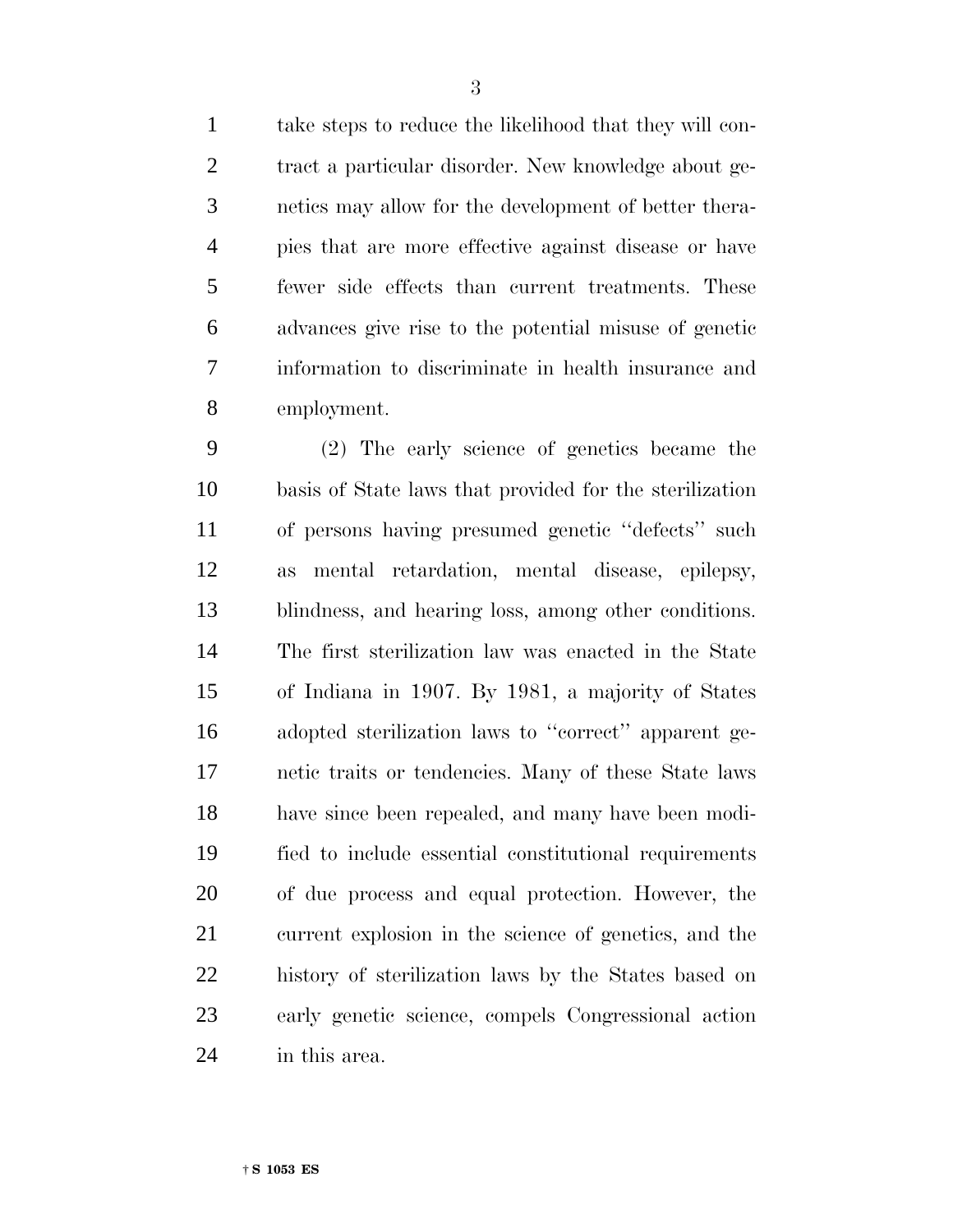(3) Although genes are facially neutral markers, many genetic conditions and disorders are associated with particular racial and ethnic groups and gender. Because some genetic traits are most prevalent in particular groups, members of a particular group may be stigmatized or discriminated against as a re- sult of that genetic information. This form of dis- crimination was evident in the 1970s, which saw the advent of programs to screen and identify carriers of sickle cell anemia, a disease which afflicts African- Americans. Once again, State legislatures began to enact discriminatory laws in the area, and in the early 1970s began mandating genetic screening of all African Americans for sickle cell anemia, leading to discrimination and unnecessary fear. To alleviate some of this stigma, Congress in 1972 passed the National Sickle Cell Anemia Control Act, which withholds Federal funding from States unless sickle cell testing is voluntary.

 (4) Congress has been informed of examples of genetic discrimination in the workplace. These in- clude the use of pre-employment genetic screening at Lawrence Berkeley Laboratory, which led to a court decision in favor of the employees in that case *Nor-man-Bloodsaw v. Lawrence Berkeley Laboratory* (135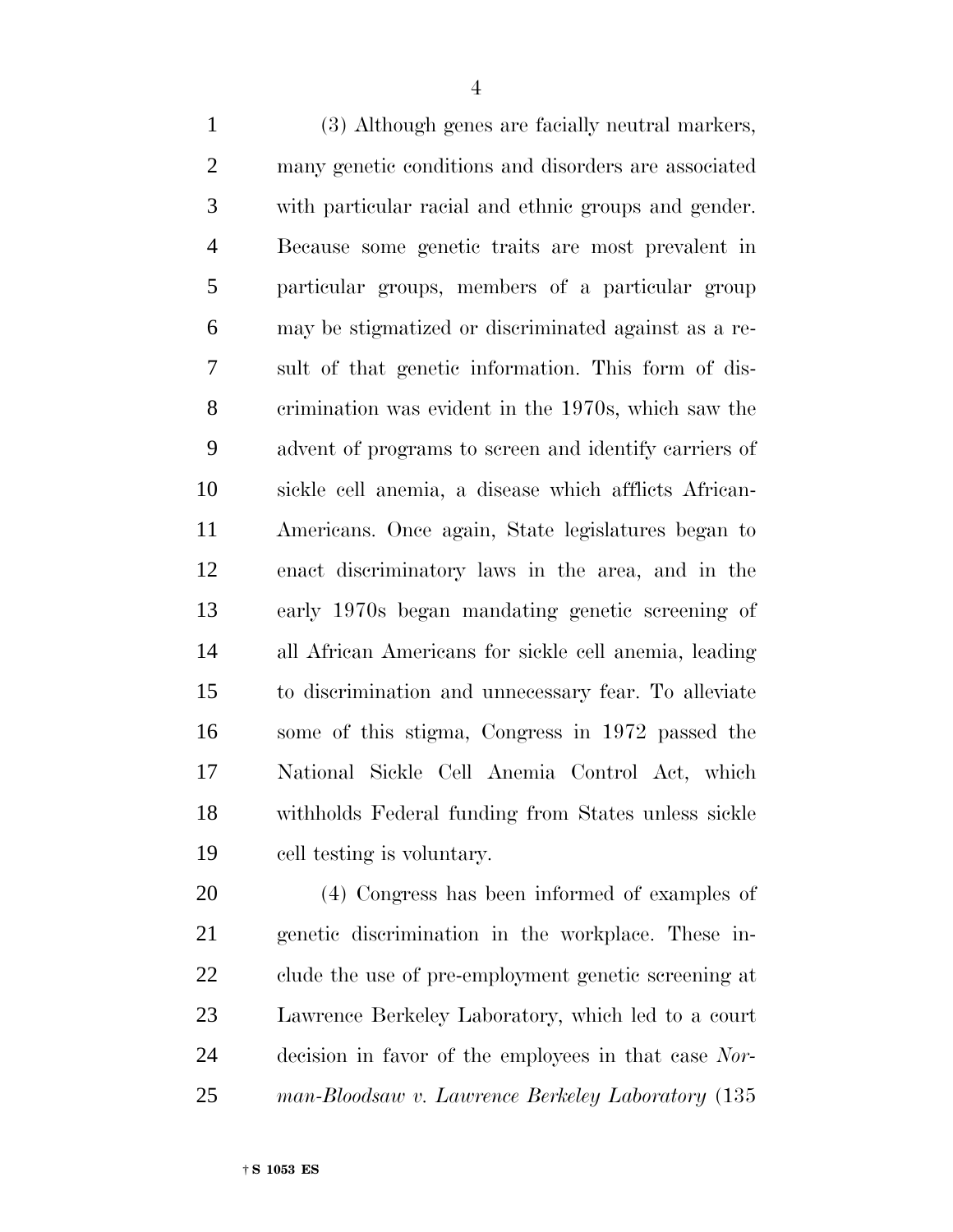F.3d 1260, 1269 (9th Cir. 1998)). Congress clearly has a compelling public interest in relieving the fear of discrimination and in prohibiting its actual prac-tice in employment and health insurance.

 (5) Federal law addressing genetic discrimina- tion in health insurance and employment is incom- plete in both the scope and depth of its protections. Moreover, while many States have enacted some type of genetic non-discrimination law, these laws vary widely with respect to their approach, application, and level of protection. Congress has collected sub- stantial evidence that the American public and the medical community find the existing patchwork of State and Federal laws to be confusing and inad- equate to protect them from discrimination. There- fore Federal legislation establishing a national and uniform basic standard is necessary to fully protect the public from discrimination and allay their con- cerns about the potential for discrimination, thereby allowing individuals to take advantage of genetic testing, technologies, research, and new therapies.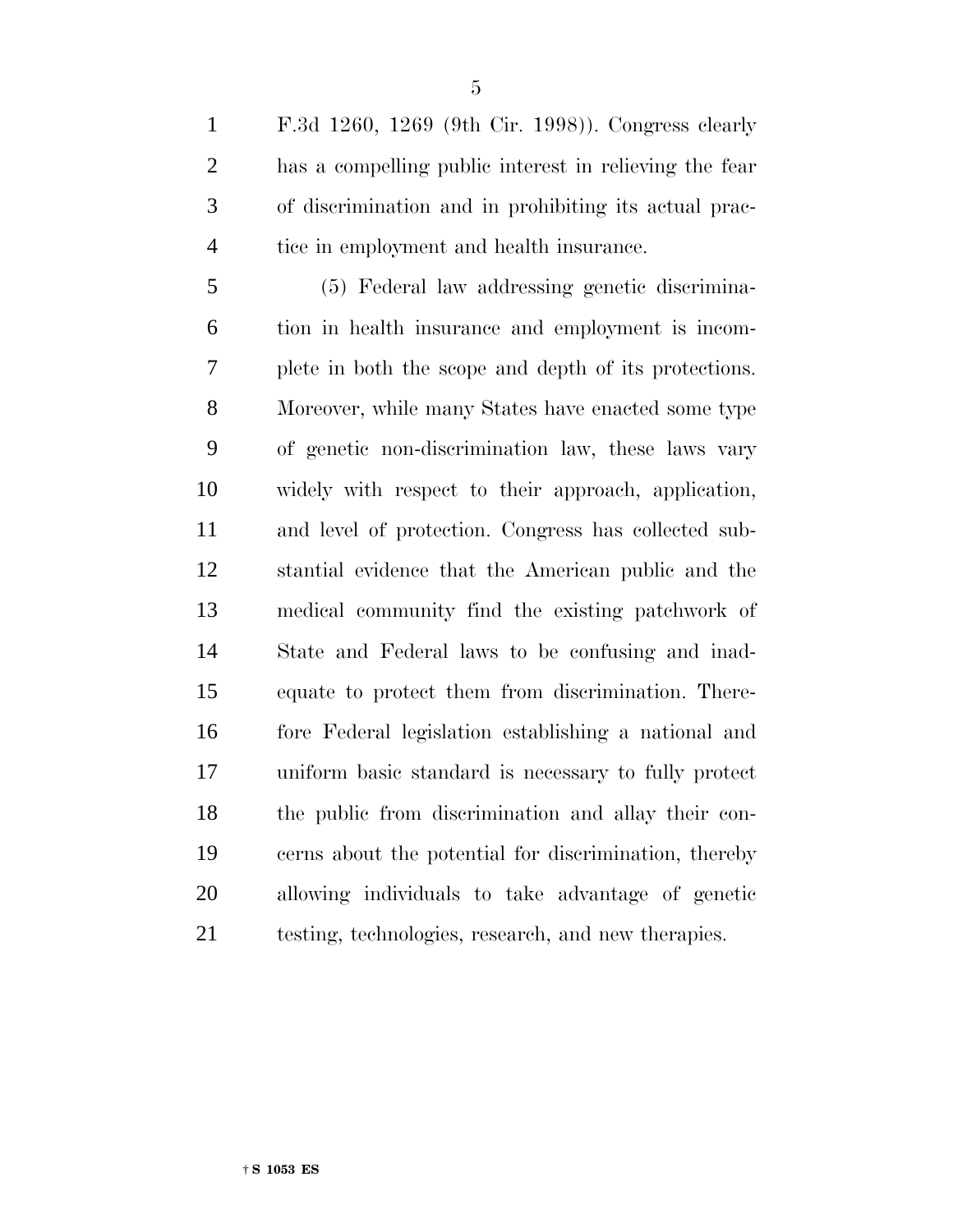## **TITLE I-GENETIC NON- DISCRIMINATION IN HEALTH INSURANCE**

 **SEC. 101. AMENDMENTS TO EMPLOYEE RETIREMENT IN-COME SECURITY ACT OF 1974.**

 (a) PROHIBITION OF HEALTH DISCRIMINATION ON THE BASIS OF GENETIC INFORMATION OR GENETIC SERVICES.—

 (1) NO ENROLLMENT RESTRICTION FOR GE-10 NETIC SERVICES.—Section  $702(a)(1)(F)$  of the Em- ployee Retirement Income Security Act of 1974 (29 12 U.S.C.  $1182(a)(1)(F)$  is amended by inserting be- fore the period the following: ''(including informa- tion about a request for or receipt of genetic services by an individual or family member of such indi-vidual)".

 (2) NO DISCRIMINATION IN GROUP PREMIUMS 18 BASED ON GENETIC INFORMATION.—Section 702(b) of the Employee Retirement Income Security Act of 1974 (29 U.S.C. 1182(b)) is amended—

21 (A) in paragraph  $(2)(A)$ , by inserting be- fore the semicolon the following: ''except as pro-23 vided in paragraph  $(3)$ "; and

(B) by adding at the end the following: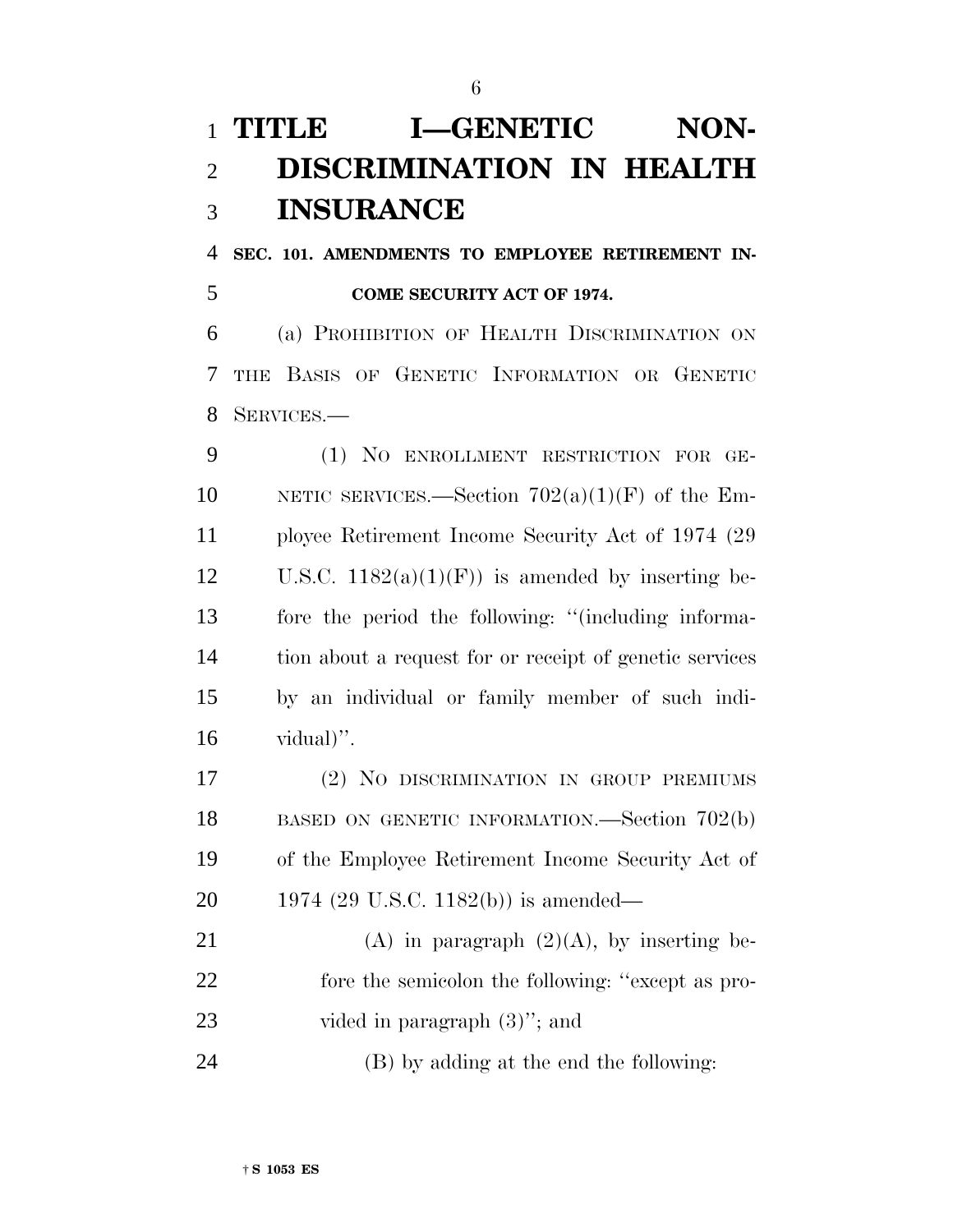1 ''(3) NO DISCRIMINATION IN GROUP PREMIUMS BASED ON GENETIC INFORMATION.—For purposes of this section, a group health plan, or a health in- surance issuer offering group health insurance cov- erage in connection with a group health plan, shall not adjust premium or contribution amounts for a group on the basis of genetic information concerning an individual in the group or a family member of the individual (including information about a request for or receipt of genetic services by an individual or family member of such individual).''.

 (b) LIMITATIONS ON GENETIC TESTING.—Section 702 of the Employee Retirement Income Security Act of 1974 (29 U.S.C. 1182) is amended by adding at the end the following:

16 "(c) GENETIC TESTING.—

17 "(1) LIMITATION ON REQUESTING OR REQUIR- ING GENETIC TESTING.—A group health plan, or a health insurance issuer offering health insurance coverage in connection with a group health plan, shall not request or require an individual or a family member of such individual to undergo a genetic test. 23 "(2) RULE OF CONSTRUCTION.—Nothing in this part shall be construed to—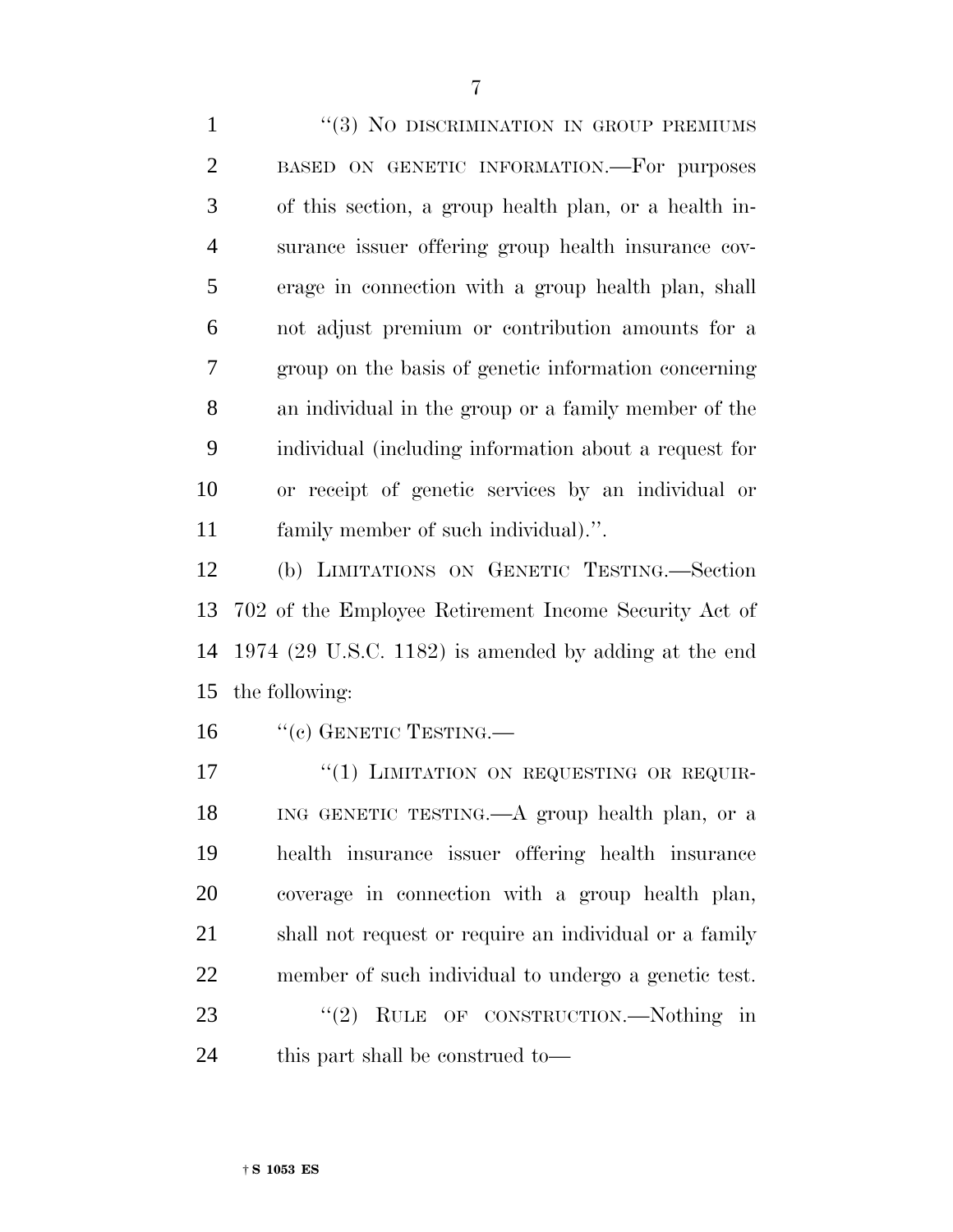1 ''(A) limit the authority of a health care professional who is providing health care serv- ices with respect to an individual to request that such individual or a family member of such individual undergo a genetic test; ''(B) limit the authority of a health care professional who is employed by or affiliated with a group health plan or a health insurance issuer and who is providing health care services to an individual as part of a bona fide wellness program to notify such individual of the avail- ability of a genetic test or to provide informa- tion to such individual regarding such genetic test; or  $\langle ^{\prime}(C)$  authorize or permit a health care pro- fessional to require that an individual undergo a genetic test. ''(d) APPLICATION TO ALL PLANS.—The provisions 19 of subsections  $(a)(1)(F)$ ,  $(b)(3)$ , and  $(c)$  shall apply to group health plans and health insurance issuers without 21 regard to section  $732(a)$ .". (c) REMEDIES AND ENFORCEMENT.—Section 502 of the Employee Retirement Income Security Act of 1974 (29 U.S.C. 1132) is amended by adding at the end the following: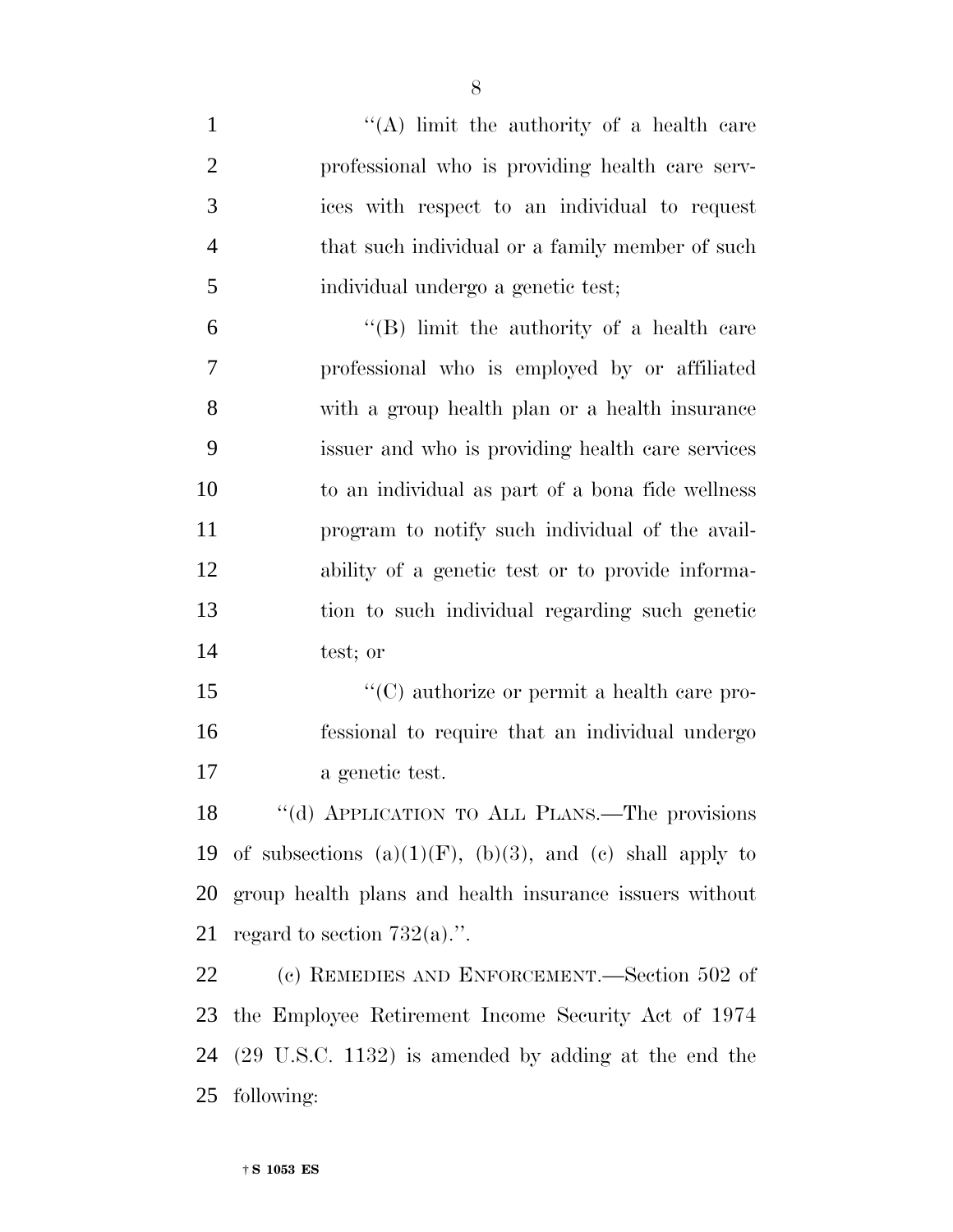1 "(n) ENFORCEMENT OF GENETIC NONDISCRIMINA-TION REQUIREMENTS.—

 ''(1) INJUNCTIVE RELIEF FOR IRREPARABLE HARM.—With respect to any violation of subsection 5 (a)(1)(F), (b)(3), or (c) of section 702, a participant or beneficiary may seek relief under subsection  $7 \qquad 502(a)(1)(B)$  prior to the exhaustion of available ad- ministrative remedies under section 503 if it is dem- onstrated to the court, by a preponderance of the evidence, that the exhaustion of such remedies would cause irreparable harm to the health of the partici- pant or beneficiary. Any determinations that already have been made under section 503 in such case, or that are made in such case while an action under this paragraph is pending, shall be given due consid- eration by the court in any action under this sub-section in such case.

18 "(2) EQUITABLE RELIEF FOR GENETIC NON-DISCRIMINATION.—

20 "(A) REINSTATEMENT OF BENEFITS WHERE EQUITABLE RELIEF HAS BEEN AWARD- ED.—The recovery of benefits by a participant or beneficiary under a civil action under this section may include an administrative penalty under subparagraph (B) and the retroactive re-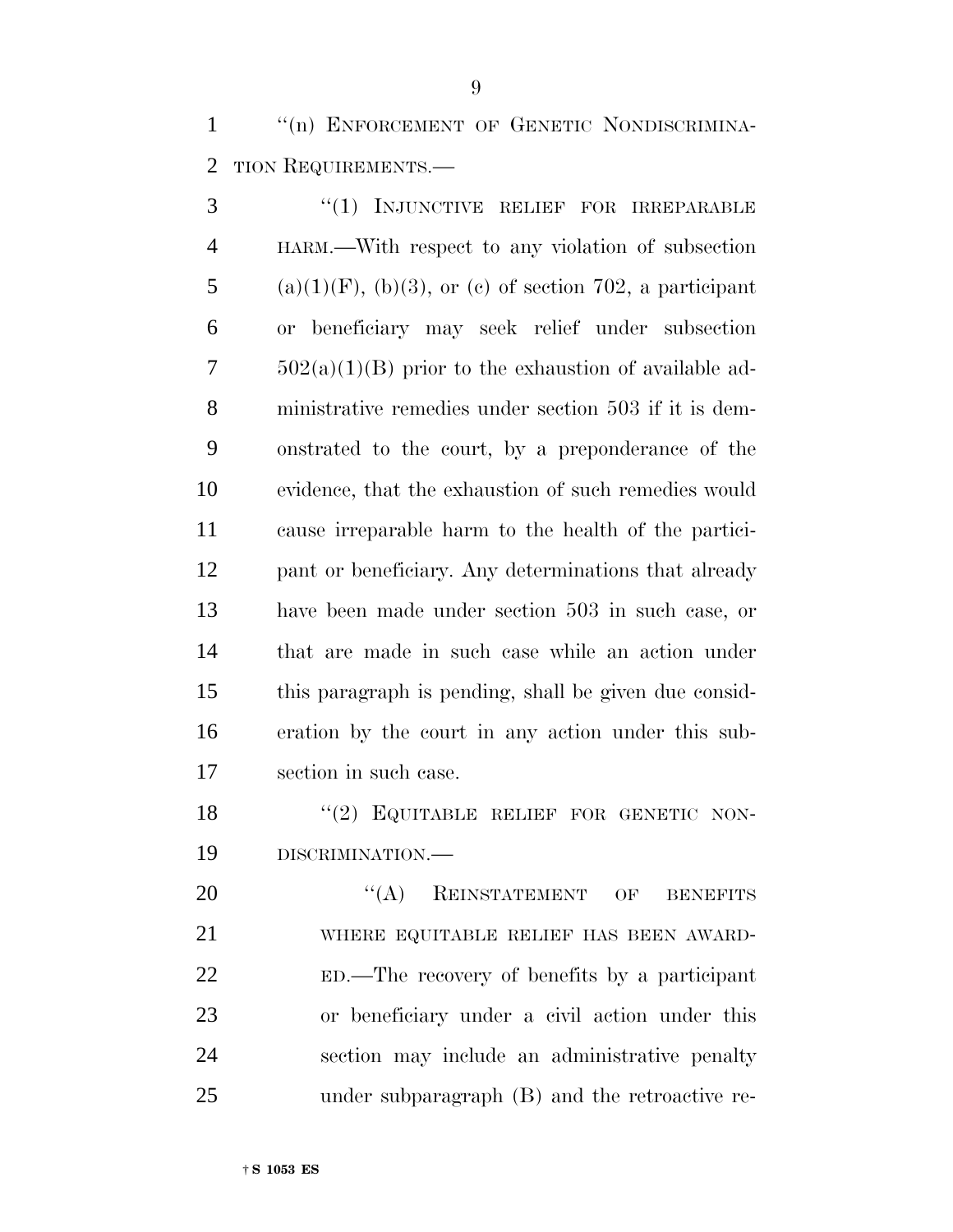| $\mathbf{1}$   | instatement of coverage under the plan involved       |
|----------------|-------------------------------------------------------|
| $\overline{2}$ | to the date on which the participant or bene-         |
| 3              | ficiary was denied eligibility for coverage if—       |
| $\overline{4}$ | "(i) the civil action was commenced                   |
| 5              | under subsection $(a)(1)(B)$ ; and                    |
| 6              | "(ii) the denial of coverage on which                 |
| 7              | such civil action was based constitutes a             |
| 8              | violation of subsection (a) $(1)(F)$ , (b) $(3)$ , or |
| 9              | $(e)$ of section 702.                                 |
| 10             | $``$ (B) ADMINISTRATIVE PENALTY.—                     |
| 11             | "(i) IN GENERAL.—An administrator                     |
| 12             | who fails to comply with the requirements             |
| 13             | of subsection $(a)(1)(F)$ , $(b)(3)$ , or $(c)$ of    |
| 14             | section 702 with respect to a participant or          |
| 15             | beneficiary may, in an action commenced               |
| 16             | under subsection $(a)(1)(B)$ , be personally          |
| 17             | liable in the discretion of the court, for a          |
| 18             | penalty in the amount not more than \$100             |
| 19             | for each day in the noncompliance period.             |
| 20             | "(ii) NONCOMPLIANCE PERIOD.-For                       |
| 21             | purposes of clause (i), the term 'non-                |
| 22             | compliance period' means the period—                  |
| 23             | "(I) beginning on the date that a                     |
| 24             | failure described in clause (i) occurs;               |
| 25             | and                                                   |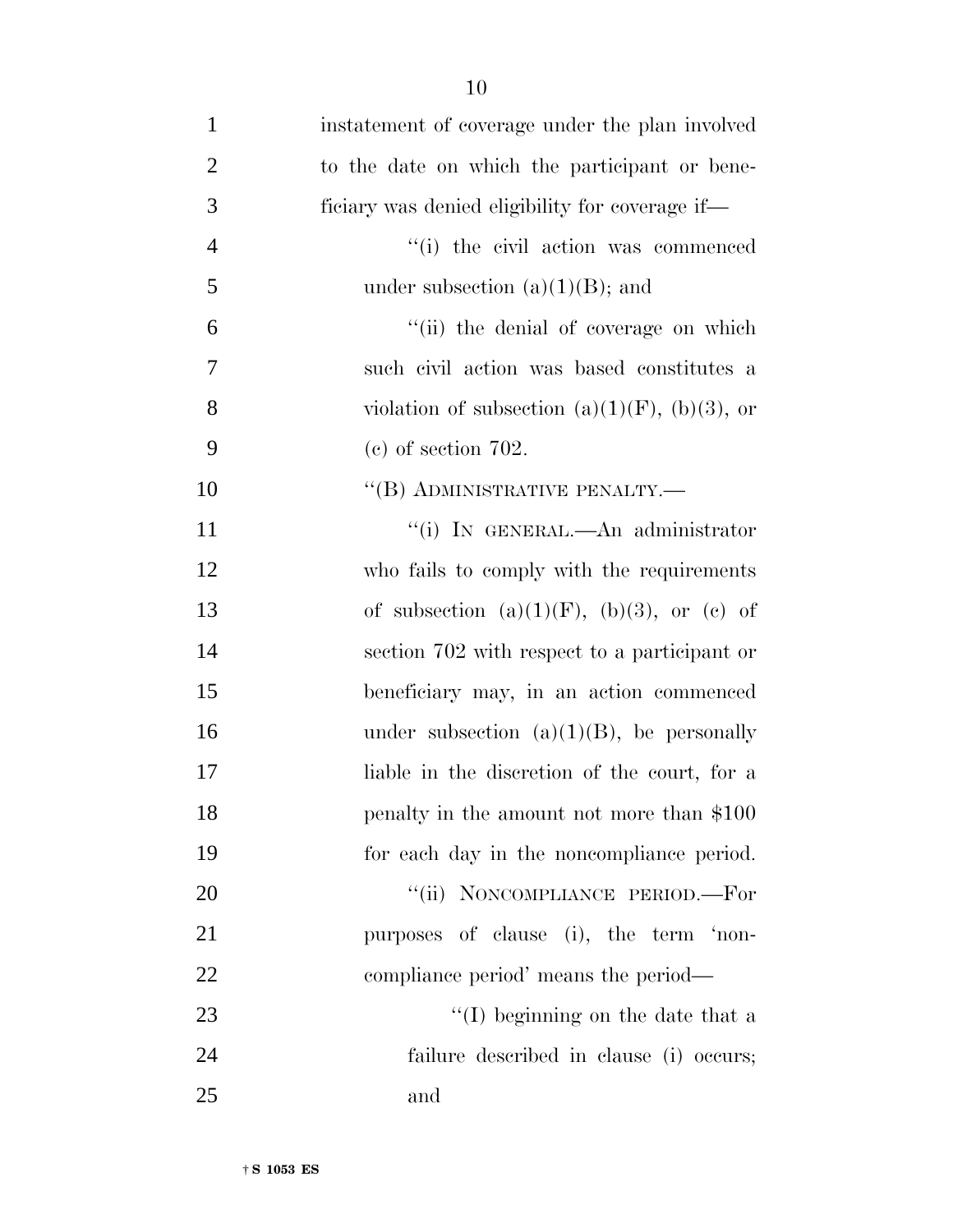| $\mathbf{1}$   | $\lq\lq$ (II) ending on the date that                      |
|----------------|------------------------------------------------------------|
| $\overline{2}$ | such failure is corrected.                                 |
| 3              | "(iii) PAYMENT TO PARTICIPANT OR                           |
| $\overline{4}$ | BENEFICIARY.—A penalty collected under                     |
| 5              | this subparagraph shall be paid to the par-                |
| 6              | ticipant or beneficiary involved.                          |
| $\overline{7}$ | "(3) SECRETARIAL ENFORCEMENT AUTHOR-                       |
| 8              | ITY.                                                       |
| 9              | "(A) GENERAL RULE.—The Secretary has                       |
| 10             | the authority to impose a penalty on any failure           |
| 11             | of a group health plan to meet the requirements            |
| 12             | of subsection (a) $(1)(F)$ , (b) $(3)$ , or (c) of section |
| 13             | 702.                                                       |
| 14             | "(B) AMOUNT.—                                              |
| 15             | "(i) IN GENERAL.—The amount of                             |
| 16             | the penalty imposed by subparagraph $(A)$                  |
| 17             | shall be \$100 for each day in the non-                    |
| 18             | compliance period with respect to each in-                 |
| 19             | dividual to whom such failure relates.                     |

20 "(ii) NONCOMPLIANCE PERIOD.—For purposes of this paragraph, the term 'non- compliance period' means, with respect to any failure, the period—

24 ''(I) beginning on the date such failure first occurs; and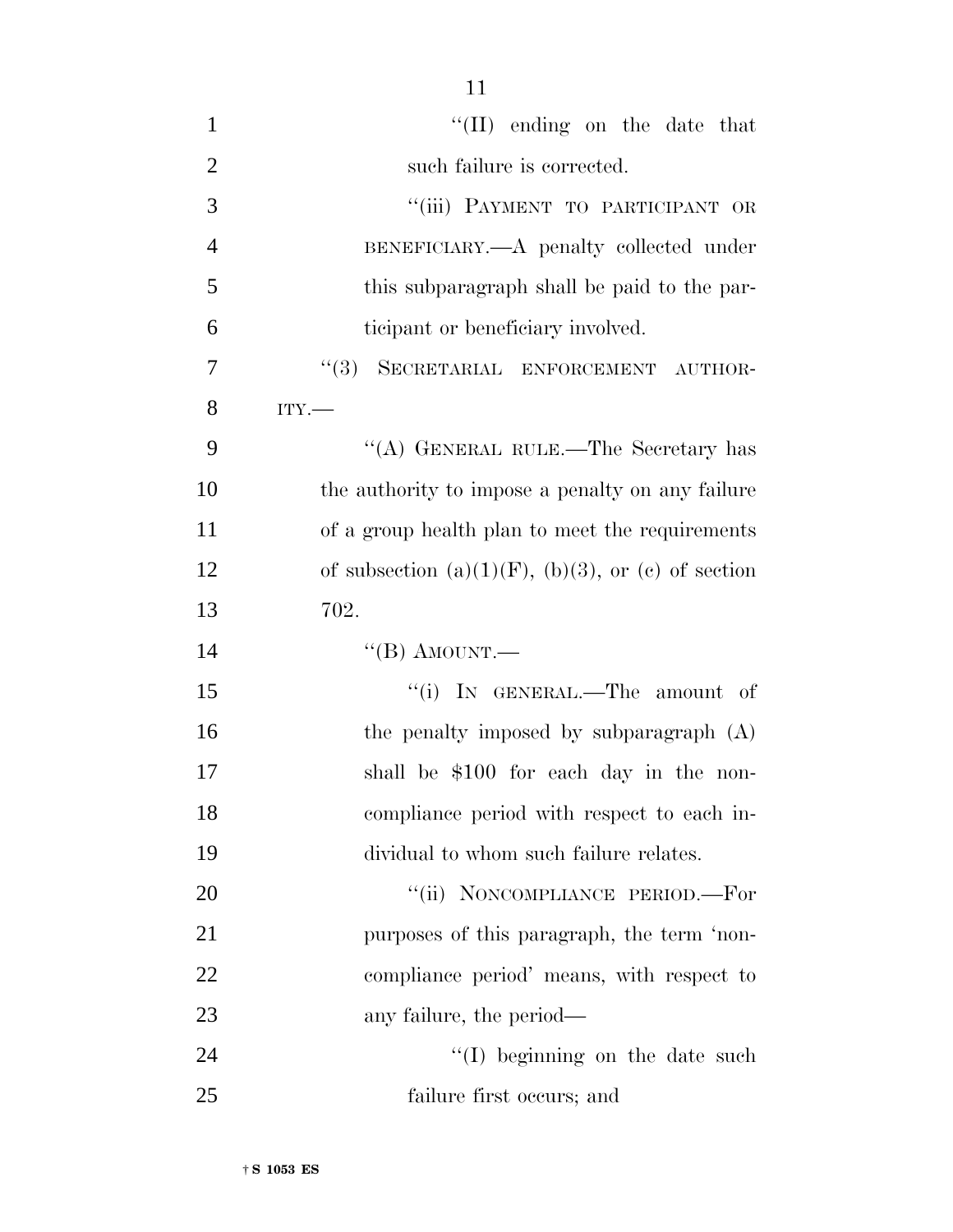| $\mathbf{1}$   | $\lq\lq$ (II) ending on the date such        |
|----------------|----------------------------------------------|
| $\overline{2}$ | failure is corrected.                        |
| 3              | "(C) MINIMUM PENALTIES WHERE FAIL-           |
| $\overline{4}$ | URE DISCOVERED.—Notwithstanding clauses (i)  |
| 5              | and (ii) of subparagraph $(D)$ :             |
| 6              | "(i) IN GENERAL.—In the case of 1 or         |
| 7              | failures with respect to<br>more<br>an       |
| 8              | individual—                                  |
| 9              | "(I) which are not corrected be-             |
| 10             | fore the date on which the plan re-          |
| 11             | ceives a notice from the Secretary of        |
| 12             | such violation; and                          |
| 13             | $\lq\lq$ (II) which occurred or continued    |
| 14             | during the period involved;                  |
| 15             | the amount of penalty imposed by subpara-    |
| 16             | $graph(A)$ by reason of such failures with   |
| 17             | respect to such individual shall not be less |
| 18             | than $$2,500$ .                              |
| 19             | HIGHER MINIMUM PENALTY<br>``(ii)             |
| 20             | WHERE VIOLATIONS ARE MORE THAN DE            |
| 21             | MINIMIS.—To the extent violations for        |
| 22             | which any person is liable under this para-  |
| 23             | graph for any year are more than de mini-    |
| 24             | mis, clause (i) shall be applied by sub-     |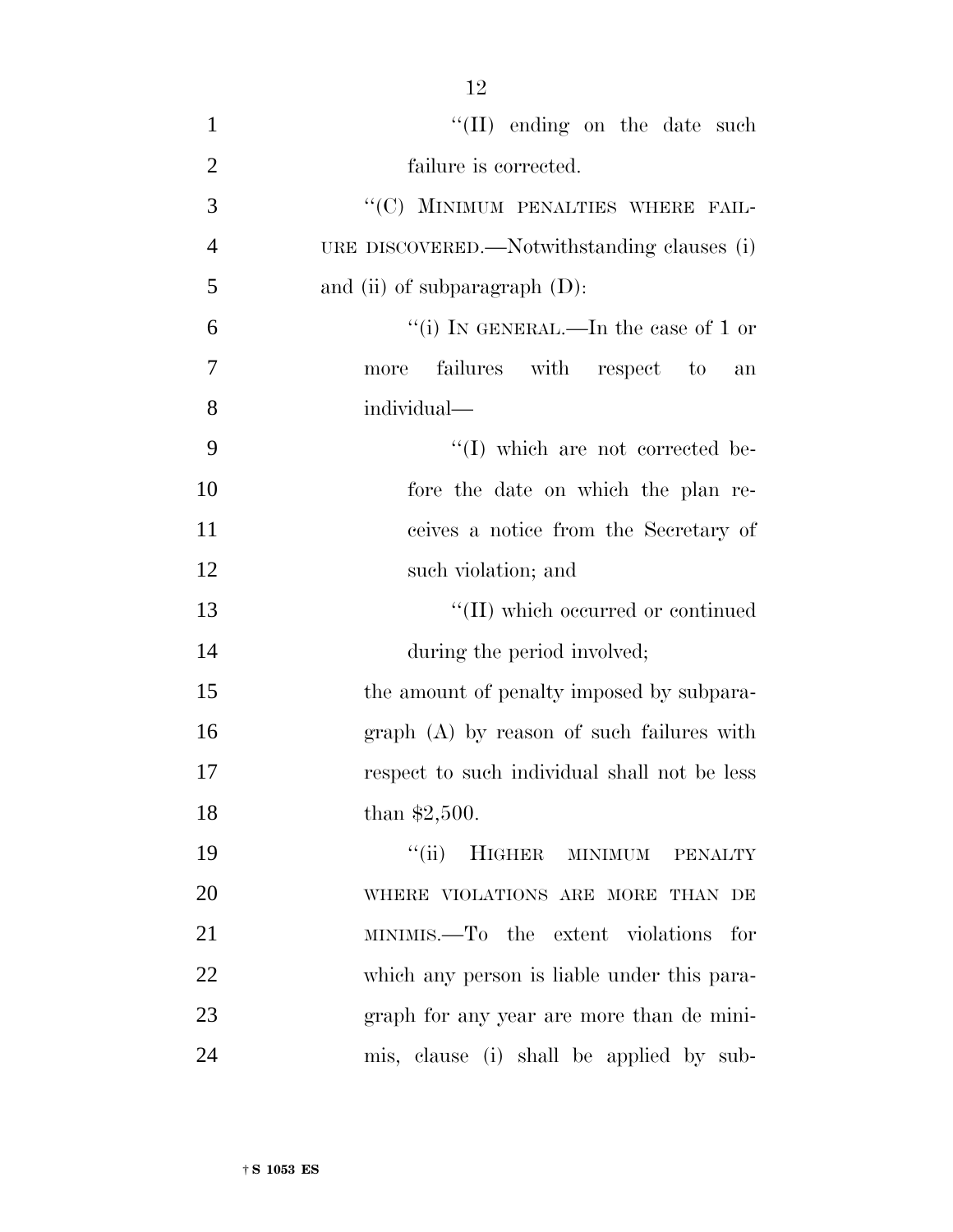1 stituting '\$15,000' for '\$2,500' with re-2 spect to such person.

3 "(D) LIMITATIONS.—

4 "(i) PENALTY NOT TO APPLY WHERE FAILURE NOT DISCOVERED EXERCISING REASONABLE DILIGENCE.—No penalty shall be imposed by subparagraph (A) on any failure during any period for which it is established to the satisfaction of the Secretary that the person otherwise liable for such penalty did not know, and exer- cising reasonable diligence would not have 13 known, that such failure existed.

14 "(ii) PENALTY NOT TO APPLY TO 15 FAILURES CORRECTED WITHIN CERTAIN 16 PERIODS.—No penalty shall be imposed by 17 subparagraph (A) on any failure if—

18 ''(I) such failure was due to rea-19 sonable cause and not to willful ne-20 glect; and

21 ''(II) such failure is corrected 22 during the 30-day period beginning on 23 the first date the person otherwise lia-24 ble for such penalty knew, or exer-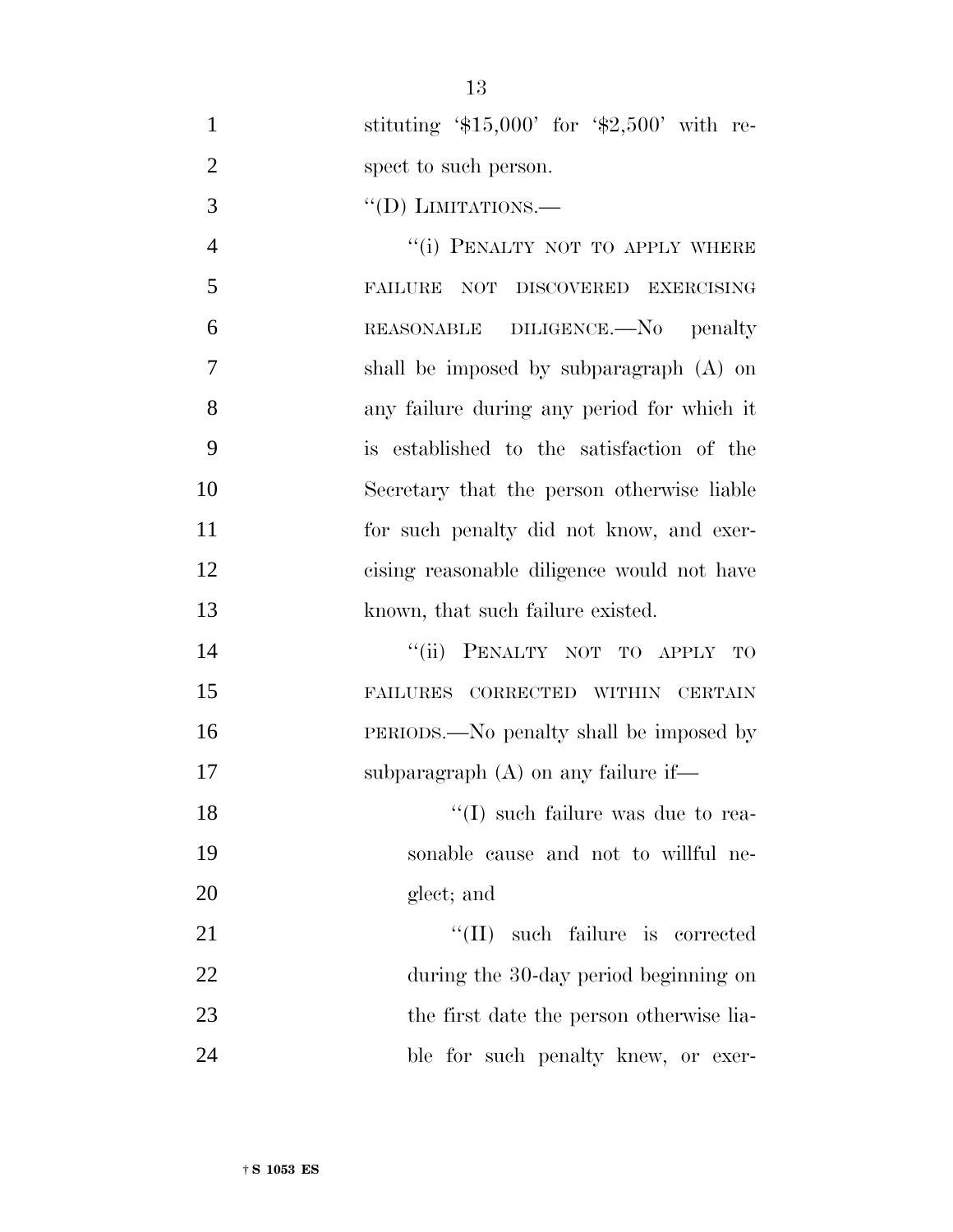| $\mathbf{1}$   | cising reasonable diligence would have                    |
|----------------|-----------------------------------------------------------|
| $\overline{2}$ | known, that such failure existed.                         |
| 3              | "(iii) OVERALL LIMITATION FOR UN-                         |
| $\overline{4}$ | INTENTIONAL FAILURES.—In the case of                      |
| 5              | failures which are due to reasonable cause                |
| 6              | and not to willful neglect, the penalty im-               |
| 7              | posed by subparagraph (A) for failures                    |
| 8              | shall not exceed the amount equal to the                  |
| 9              | $lesser of$ —                                             |
| 10             | $\lq(1)$ 10 percent of the aggregate                      |
| 11             | amount paid or incurred by the em-                        |
| 12             | ployer (or predecessor employer) dur-                     |
| 13             | ing the preceding taxable year for                        |
| 14             | group health plans; or                                    |
| 15             | "(II) $$500,000$ .                                        |
| 16             | "(E) WAIVER BY SECRETARY.—In the case                     |
| 17             | of a failure which is due to reasonable cause             |
| 18             | and not to willful neglect, the Secretary may             |
| 19             | waive part or all of the penalty imposed by sub-          |
| 20             | paragraph $(A)$ to the extent that the payment            |
| 21             | of such penalty would be excessive relative to            |
| 22             | the failure involved.".                                   |
| 23             | (d) DEFINITIONS.—Section $733(d)$ of the Employee         |
| 24             | Retirement Income Security Act of 1974 (29 U.S.C.         |
| 25             | $1191b(d)$ is amended by adding at the end the following: |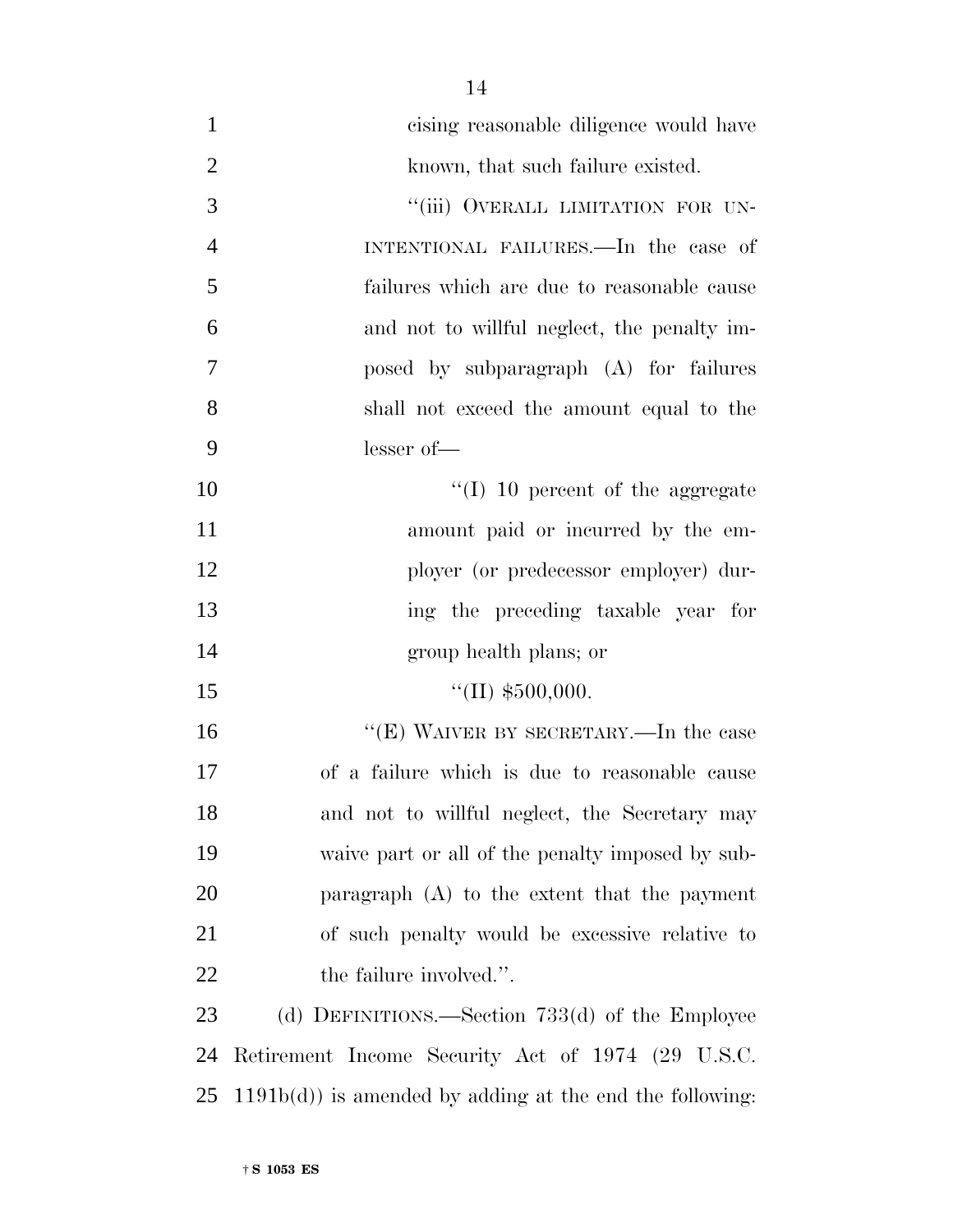| $\mathbf{1}$   | "(5) FAMILY MEMBER.—The term 'family           |
|----------------|------------------------------------------------|
| $\overline{2}$ | member' means with respect to an individual—   |
| 3              | $\lq\lq$ the spouse of the individual;         |
| $\overline{4}$ | $\lq\lq$ a dependent child of the individual,  |
| 5              | including a child who is born to or placed for |
| 6              | adoption with the individual; and              |
| 7              | "(C) all other individuals related by blood    |
| 8              | to the individual or the spouse or child de-   |
| 9              | scribed in subparagraph $(A)$ or $(B)$ .       |
| 10             | $``(6)$ GENETIC INFORMATION.—                  |
| 11             | "(A) IN GENERAL.—Except as provided in         |
| 12             | subparagraph (B), the term 'genetic informa-   |
| 13             | tion' means information about—                 |
| 14             | "(i) an individual's genetic tests;            |
| 15             | "(ii) the genetic tests of family mem-         |
| 16             | bers of the individual; or                     |
| 17             | "(iii) the occurrence of a disease or          |
| 18             | disorder in family members of the indi-        |
| 19             | vidual.                                        |
| 20             | "(B) EXCLUSIONS.—The term 'genetic in-         |
| 21             | formation' shall not include information about |
| 22             | the sex or age of an individual.               |
| 23             | $``(7)$ GENETIC TEST.—                         |
| 24             | "(A) IN GENERAL.—The term 'genetic             |
| 25             | test' means an analysis of human DNA, RNA,     |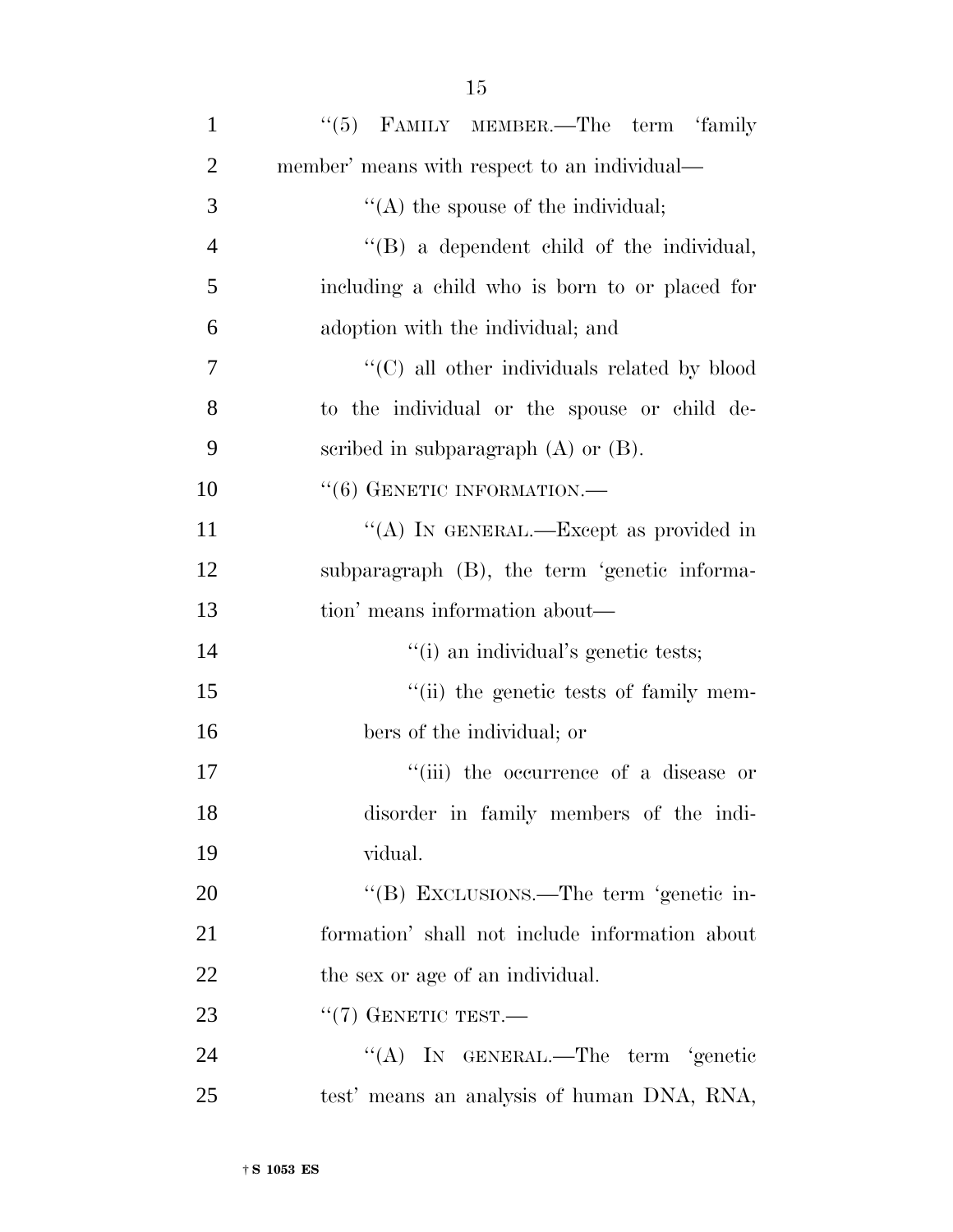| $\mathbf{1}$   | chromosomes, proteins, or metabolites, that de-       |
|----------------|-------------------------------------------------------|
| $\overline{2}$ | tects genotypes, mutations, or chromosomal            |
| 3              | changes.                                              |
| $\overline{4}$ | "(B) EXCEPTIONS.—The term 'genetic                    |
| 5              | test' does not mean—                                  |
| 6              | "(i) an analysis of proteins or metabo-               |
| 7              | that does not detect genotypes,<br>lites              |
| 8              | mutations, or chromosomal changes; or                 |
| 9              | "(ii) an analysis of proteins or me-                  |
| 10             | tabolities that is directly related to a mani-        |
| 11             | fested disease, disorder, or pathological             |
| 12             | condition that could reasonably be detected           |
| 13             | by a health care professional with appro-             |
| 14             | priate training and expertise in the field of         |
| 15             | medicine involved.                                    |
| 16             | "(8) GENETIC SERVICES.—The term 'genetic              |
| 17             | services' means—                                      |
| 18             | $\lq\lq$ (A) a genetic test;                          |
| 19             | "(B) genetic counseling (such as obtaining,           |
| 20             | interpreting, or assessing genetic information);      |
| 21             | <b>or</b>                                             |
| 22             | $\lq\lq$ (C) genetic education.".                     |
| 23             | (e) REGULATIONS AND EFFECTIVE DATE.-                  |
| 24             | (1) REGULATIONS.—Not later than 1 year after          |
| 25             | the date of enactment of this title, the Secretary of |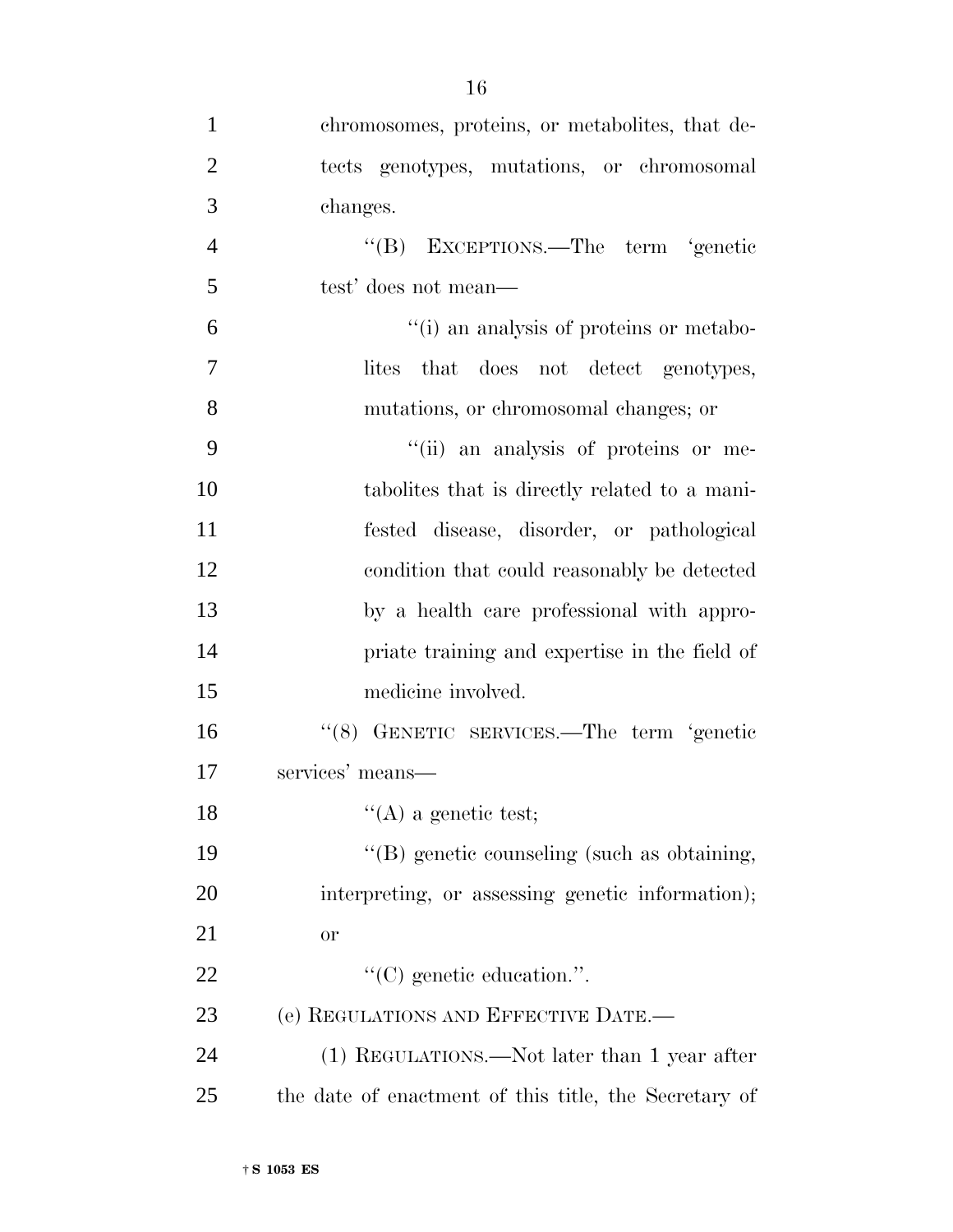Labor shall issue final regulations in an accessible format to carry out the amendments made by this section. (2) EFFECTIVE DATE.—The amendments made by this section shall apply with respect to group health plans for plan years beginning after the date that is 18 months after the date of enactment of this title. **SEC. 102. AMENDMENTS TO THE PUBLIC HEALTH SERVICE ACT.** (a) AMENDMENTS RELATING TO THE GROUP MAR- KET.— (1) PROHIBITION OF HEALTH DISCRIMINATION ON THE BASIS OF GENETIC INFORMATION OR GE- NETIC SERVICES.— (A) NO ENROLLMENT RESTRICTION FOR 17 GENETIC SERVICES.—Section  $2702(a)(1)(F)$  of the Public Health Service Act (42 U.S.C.  $300gg-1(a)(1)(F)$  is amended by inserting be- fore the period the following: ''(including infor- mation about a request for or receipt of genetic services by an individual or family member of such individual)''. (B) NO DISCRIMINATION IN GROUP PRE-MIUMS BASED ON GENETIC INFORMATION.—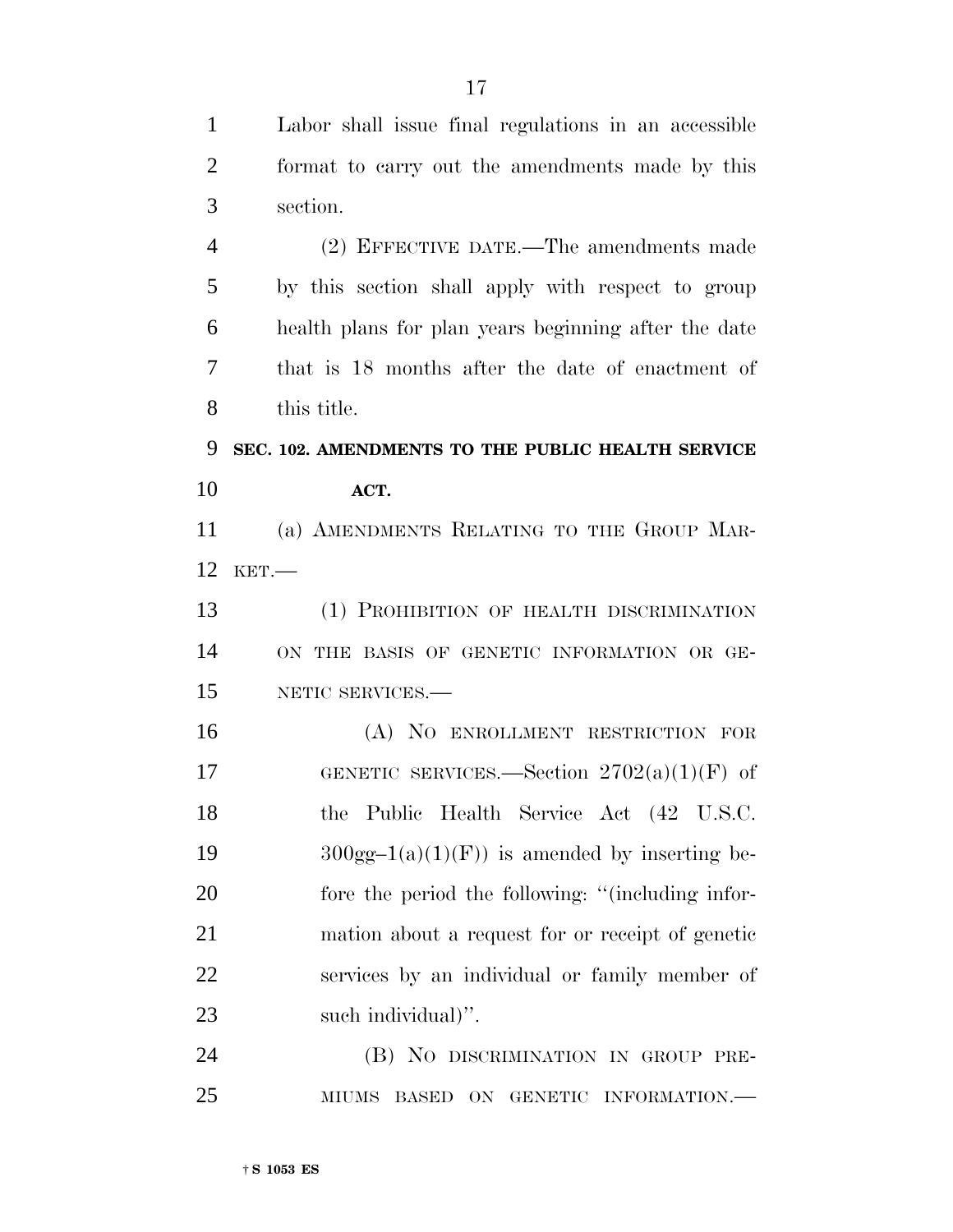| $\mathbf{1}$   | Section 2702(b) of the Public Health Service              |
|----------------|-----------------------------------------------------------|
| $\overline{2}$ | Act $(42 \text{ U.S.C. } 300 \text{gg-1(b)})$ is amended— |
| 3              | (i) in paragraph $(2)(A)$ , by inserting                  |
| $\overline{4}$ | before the semicolon the following: ", ex-                |
| 5              | cept as provided in paragraph $(3)$ "; and                |
| 6              | (ii) by adding at the end the fol-                        |
| 7              | lowing:                                                   |
| 8              | $" (3)$ No DISCRIMINATION IN GROUP PREMIUMS               |
| 9              | BASED ON GENETIC INFORMATION.-For purposes                |
| 10             | of this section, a group health plan, or a health in-     |
| 11             | surance issuer offering group health insurance cov-       |
| 12             | erage in connection with a group health plan, shall       |
| 13             | not adjust premium or contribution amounts for a          |
| 14             | group on the basis of genetic information concerning      |
| 15             | an individual in the group or a family member of the      |
| 16             | individual (including information about a request for     |
| 17             | or receipt of genetic services by an individual or        |
| 18             | family member of such individual).".                      |
| 19             | (2) LIMITATIONS ON GENETIC TESTING.—Sec-                  |
| 20             | tion 2702 of the Public Health Service Act (42)           |
| 21             | U.S.C. $300gg-1$ ) is amended by adding at the end        |
| 22             | the following:                                            |
| 23             | "(c) GENETIC TESTING.—                                    |
| 24             | "(1) LIMITATION ON REQUESTING OR REQUIR-                  |
| 25             | ING GENETIC TESTING.—A group health plan, or a            |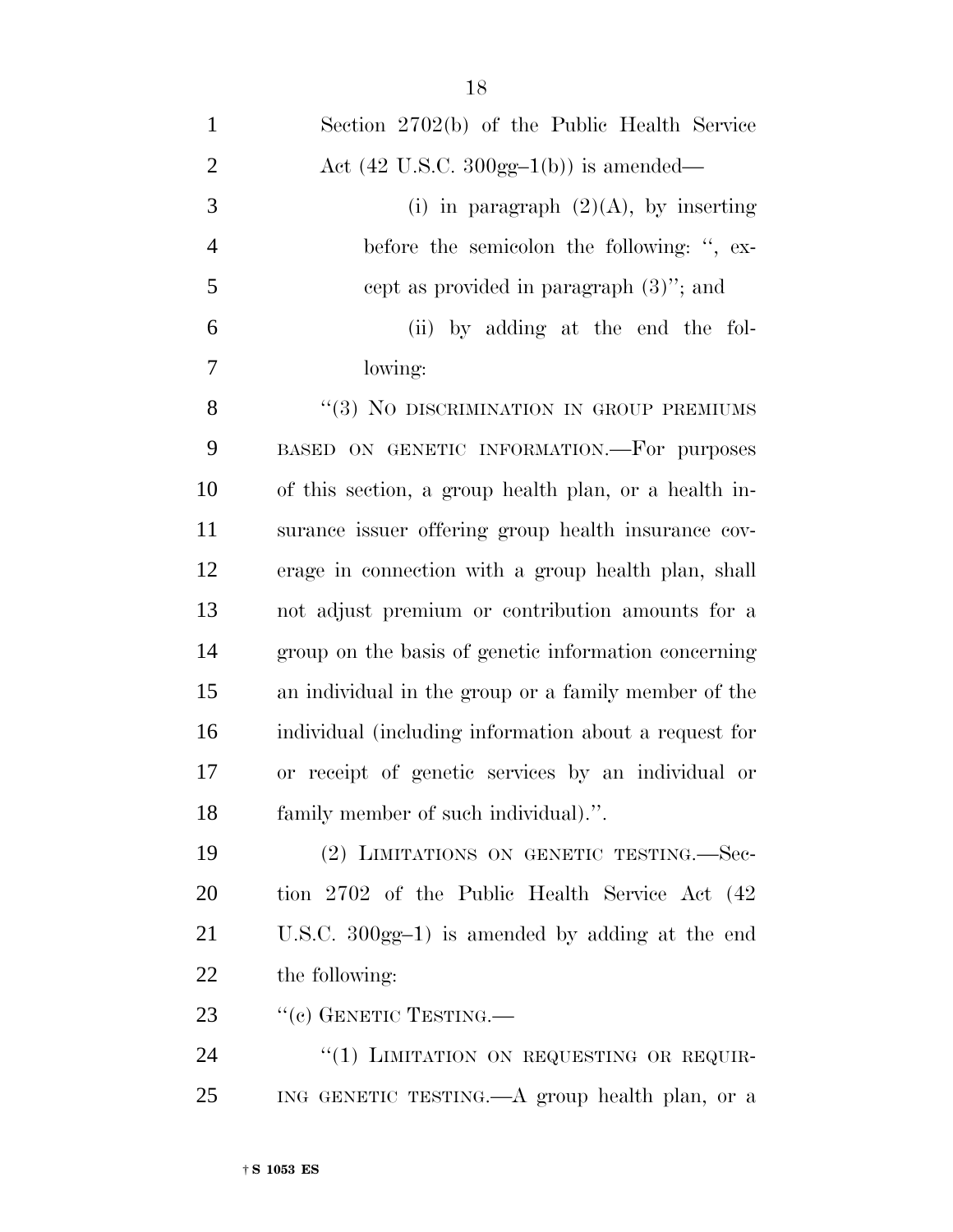| $\mathbf{1}$   | health insurance issuer offering health insurance                |
|----------------|------------------------------------------------------------------|
| $\overline{2}$ | coverage in connection with a group health plan,                 |
| 3              | shall not request or require an individual or a family           |
| $\overline{4}$ | member of such individual to undergo a genetic test.             |
| 5              | "(2) RULE OF CONSTRUCTION.—Nothing in                            |
| 6              | this part shall be construed to—                                 |
| 7              | "(A) limit the authority of a health care                        |
| 8              | professional who is providing health care serv-                  |
| 9              | ices with respect to an individual to request                    |
| 10             | that such individual or a family member of such                  |
| 11             | individual undergo a genetic test;                               |
| 12             | "(B) limit the authority of a health care                        |
| 13             | professional who is employed by or affiliated                    |
| 14             | with a group health plan or a health insurance                   |
| 15             | issuer and who is providing health care services                 |
| 16             | to an individual as part of a bona fide wellness                 |
| 17             | program to notify such individual of the avail-                  |
| 18             | ability of a genetic test or to provide informa-                 |
| 19             | tion to such individual regarding such genetic                   |
| 20             | test; or                                                         |
| 21             | "(C) authorize or permit a health care pro-                      |
| 22             | fessional to require that an individual undergo                  |
| 23             | a genetic test.                                                  |
| 24             | "(d) APPLICATION TO ALL PLANS.—The provisions                    |
| 25             | of subsections $(a)(1)(F)$ , $(b)(3)$ , and $(c)$ shall apply to |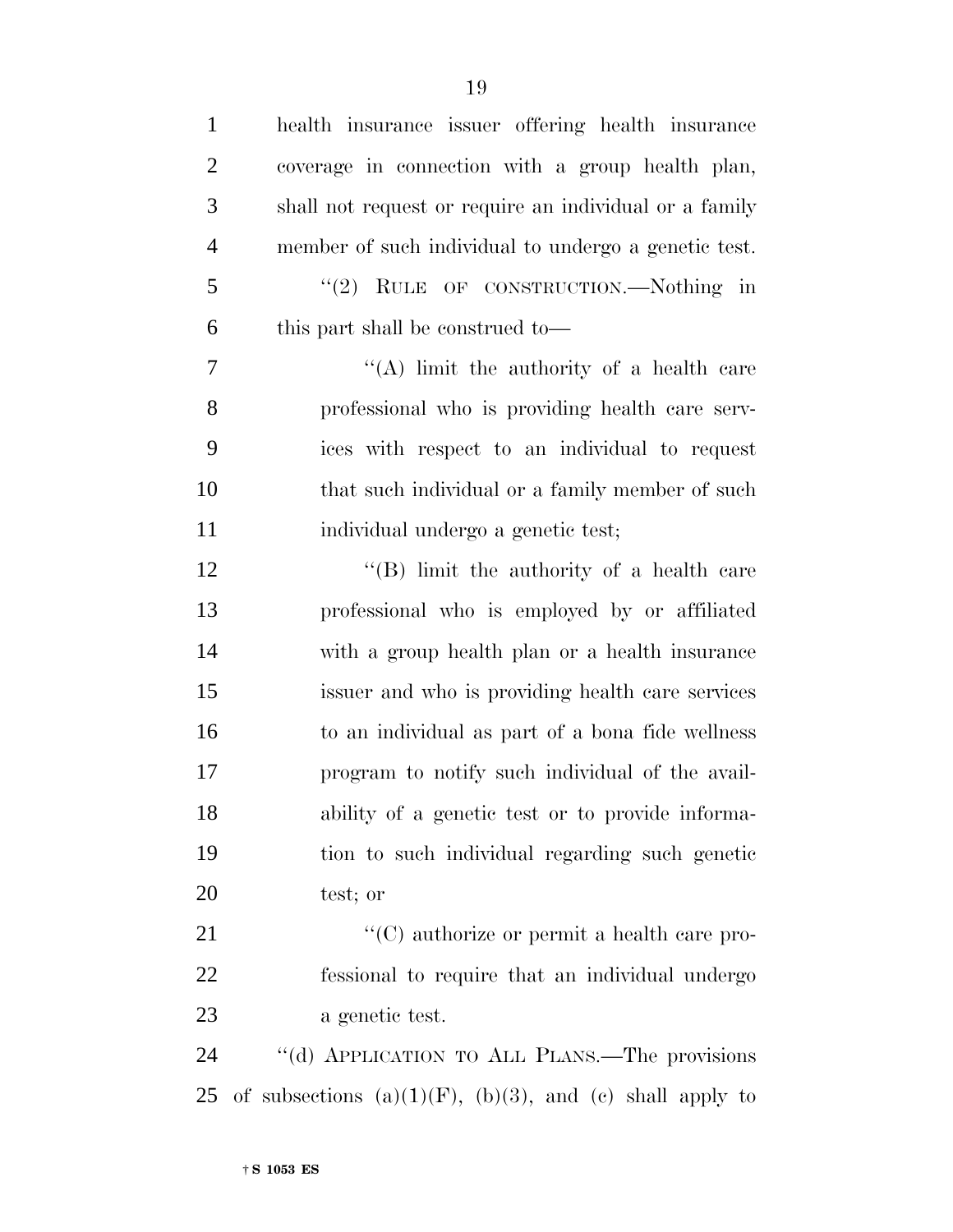group health plans and health insurance issuers without 2 regard to section  $2721(a)$ .".

 (3) REMEDIES AND ENFORCEMENT.—Section 2722(b) of the Public Health Service Act (42 U.S.C. 300gg–22)(b)) is amended by adding at the end the following:

7 "(3) ENFORCEMENT AUTHORITY RELATING TO GENETIC DISCRIMINATION.—

 ''(A) GENERAL RULE.—In the cases de- scribed in paragraph (1), notwithstanding the provisions of paragraph (2)(C), the following provisions shall apply with respect to an action under this subsection by the Secretary with re- spect to any failure of a health insurance issuer in connection with a group health plan, to meet 16 the requirements of subsection  $(a)(1)(F)$ , 17 (b)(3), or (c) of section 2702.

18 "(B) AMOUNT.—

 $\text{``(i)}$  In GENERAL.—The amount of 20 the penalty imposed under this paragraph shall be \$100 for each day in the non- compliance period with respect to each in-dividual to whom such failure relates.

24 "(ii) NONCOMPLIANCE PERIOD.—For purposes of this paragraph, the term 'non-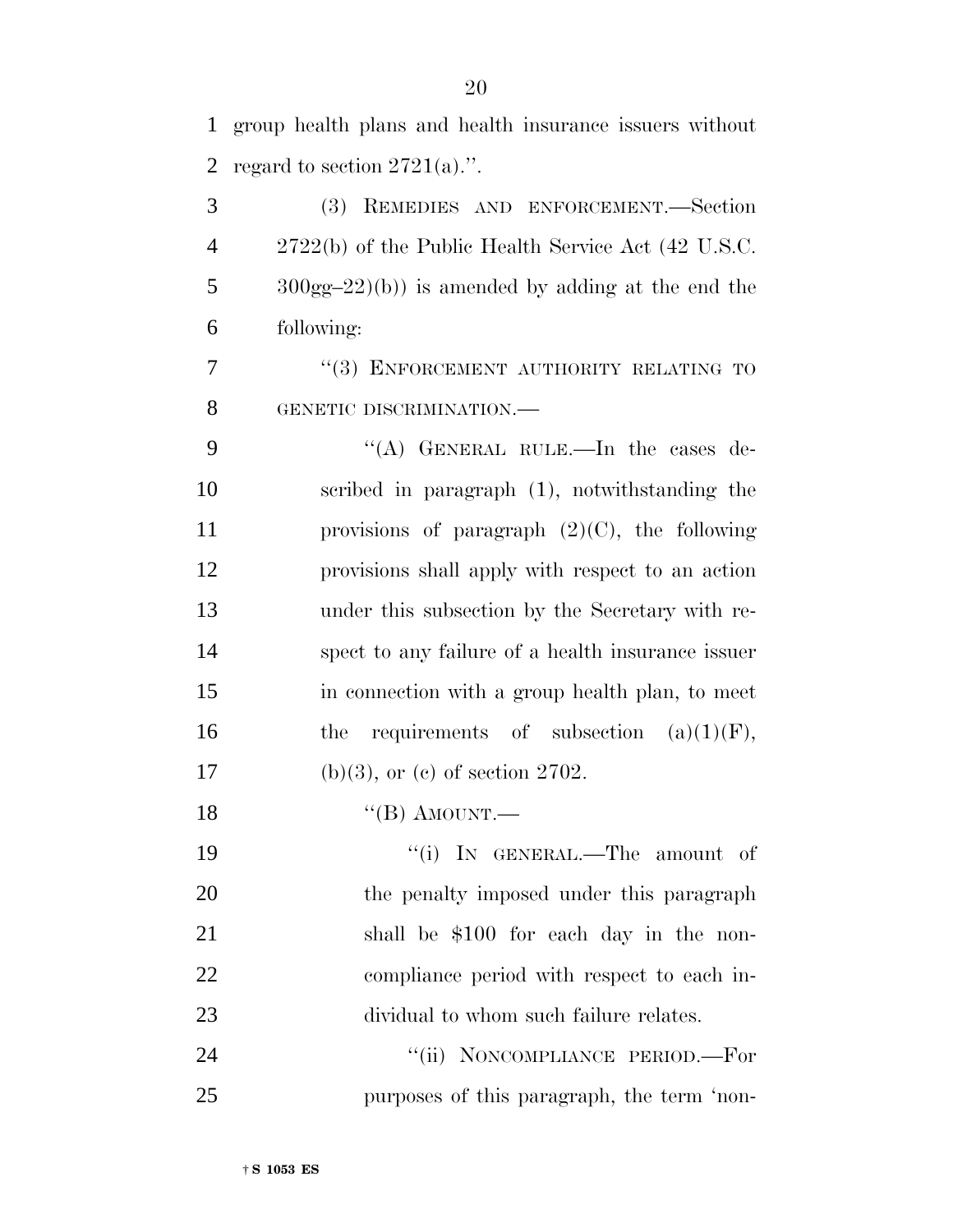| $\mathbf{1}$   | compliance period' means, with respect to    |
|----------------|----------------------------------------------|
| $\overline{2}$ | any failure, the period—                     |
| 3              | $\lq\lq$ (I) beginning on the date such      |
| $\overline{4}$ | failure first occurs; and                    |
| 5              | $\lq\lq$ (II) ending on the date such        |
| 6              | failure is corrected.                        |
| $\overline{7}$ | "(C) MINIMUM PENALTIES WHERE FAIL-           |
| 8              | URE DISCOVERED.—Notwithstanding clauses (i)  |
| 9              | and (ii) of subparagraph $(D)$ :             |
| 10             | "(i) IN GENERAL.—In the case of 1 or         |
| 11             | failures with respect to<br>more<br>an       |
| 12             | individual—                                  |
| 13             | "(I) which are not corrected be-             |
| 14             | fore the date on which the plan re-          |
| 15             | ceives a notice from the Secretary of        |
| 16             | such violation; and                          |
| 17             | "(II) which occurred or continued            |
| 18             | during the period involved;                  |
| 19             | the amount of penalty imposed by subpara-    |
| 20             | $graph(A)$ by reason of such failures with   |
| 21             | respect to such individual shall not be less |
| 22             | than $$2,500$ .                              |
| 23             | ``(ii)<br>HIGHER MINIMUM<br><b>PENALTY</b>   |
| 24             | WHERE VIOLATIONS ARE MORE THAN DE            |

MINIMIS.—To the extent violations for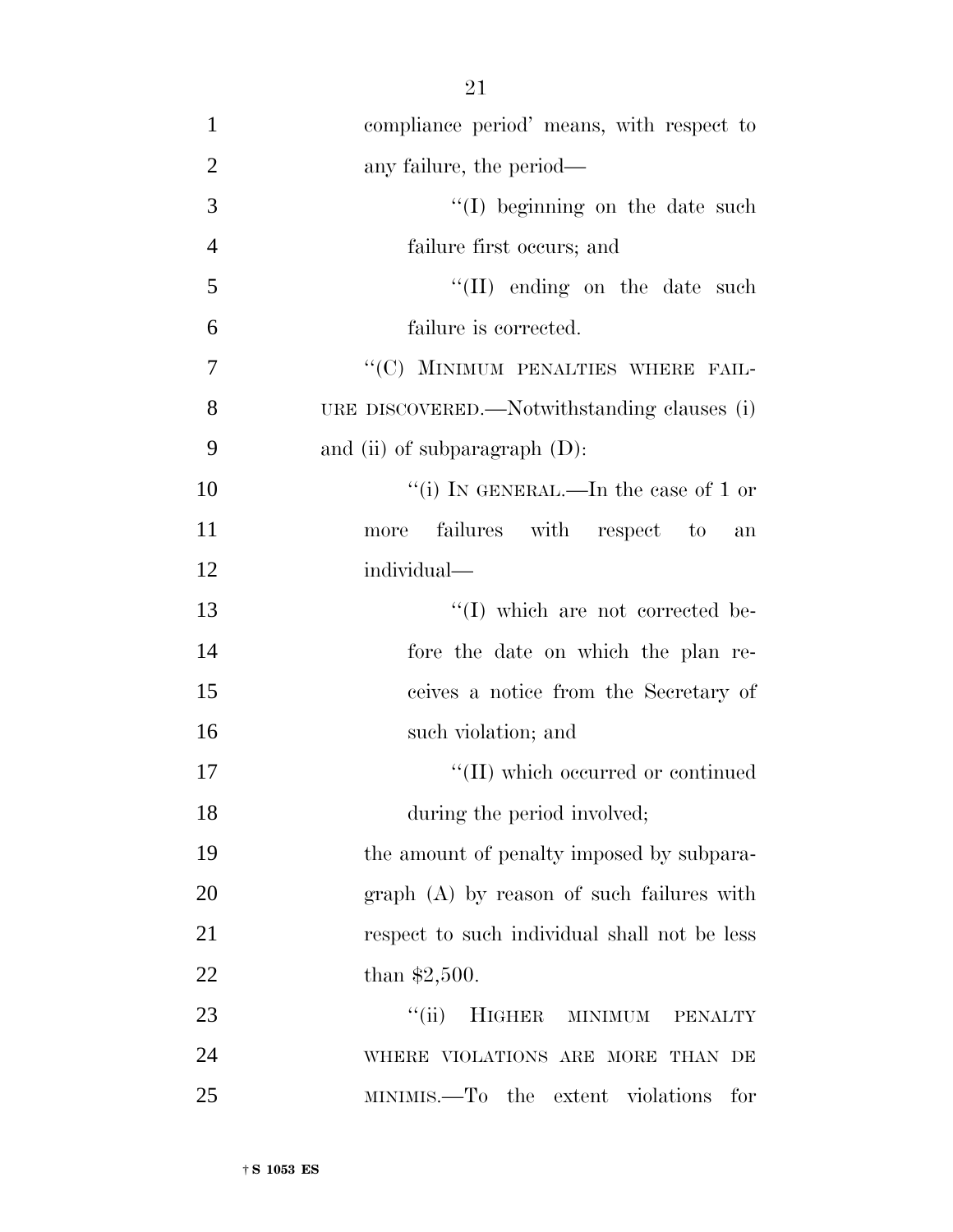| $\mathbf{1}$   | which any person is liable under this para- |
|----------------|---------------------------------------------|
| $\overline{2}$ | graph for any year are more than de mini-   |
| 3              | mis, clause (i) shall be applied by sub-    |
| $\overline{4}$ | stituting $$15,000'$ for $$2,500'$ with re- |
| 5              | spect to such person.                       |
| 6              | $\lq\lq$ (D) LIMITATIONS.—                  |
| 7              | "(i) PENALTY NOT TO APPLY WHERE             |
| 8              | FAILURE NOT DISCOVERED EXERCISING           |
| 9              | REASONABLE DILIGENCE.—No penalty            |
| 10             | shall be imposed by subparagraph $(A)$ on   |
| 11             | any failure during any period for which it  |
| 12             | is established to the satisfaction of the   |
| 13             | Secretary that the person otherwise liable  |
| 14             | for such penalty did not know, and exer-    |
| 15             | cising reasonable diligence would not have  |
| 16             | known, that such failure existed.           |
| 17             | "(ii) PENALTY NOT TO APPLY TO FAIL-         |
| 18             | URES CORRECTED WITHIN CERTAIN PERI-         |
| 19             | ops.—No penalty shall be imposed by sub-    |
| 20             | paragraph $(A)$ on any failure if—          |
| 21             | $\lq\lq$ such failure was due to rea-       |
| 22             | sonable cause and not to willful ne-        |
| 23             | glect; and                                  |
| 24             | "(II) such failure is corrected             |
| 25             | during the 30-day period beginning on       |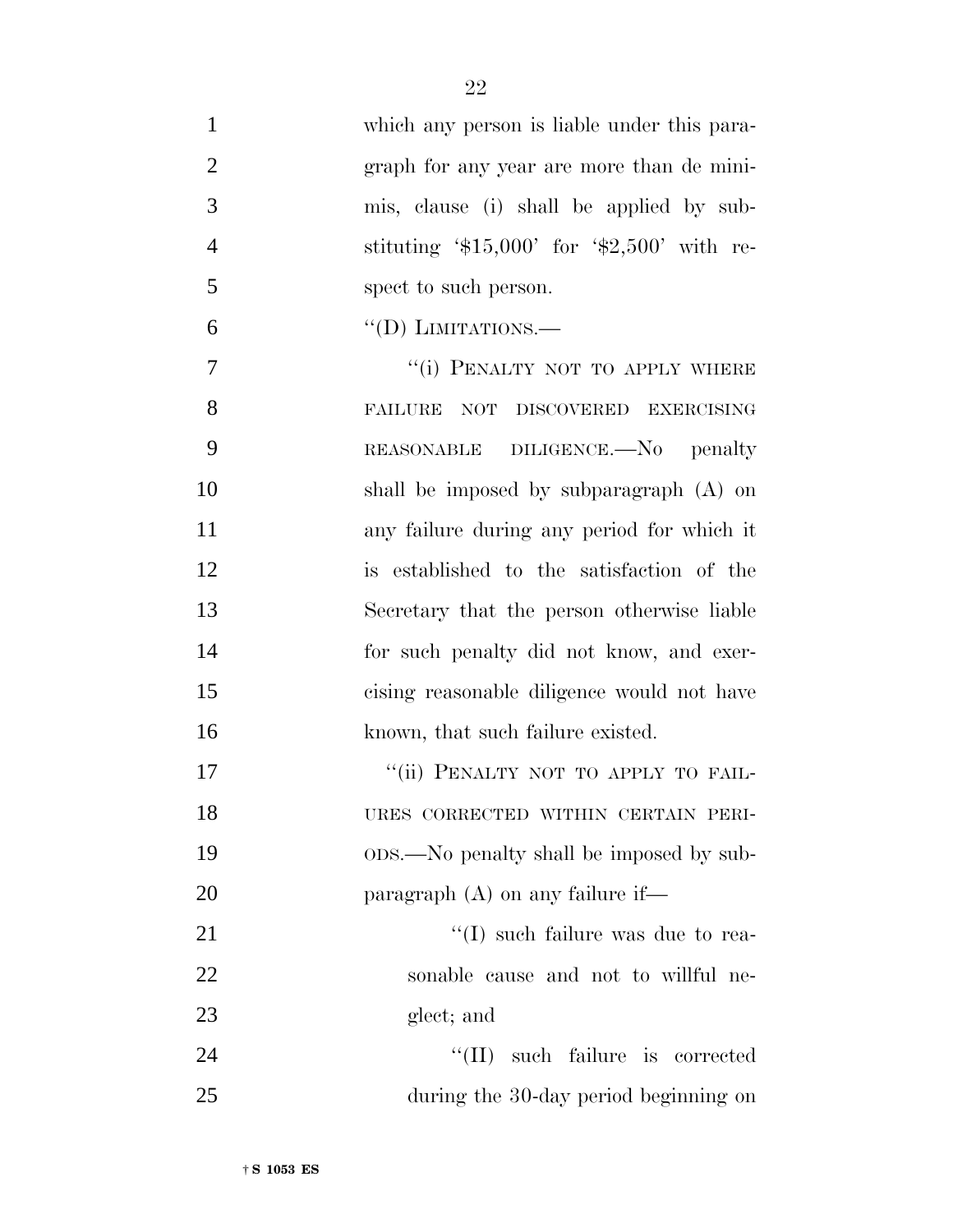| $\mathbf{1}$   | the first date the person otherwise lia-         |
|----------------|--------------------------------------------------|
| $\mathbf{2}$   | ble for such penalty knew, or exer-              |
| 3              | cising reasonable diligence would have           |
| $\overline{4}$ | known, that such failure existed.                |
| 5              | "(iii) OVERALL LIMITATION FOR UN-                |
| 6              | INTENTIONAL FAILURES.—In the case of             |
| 7              | failures which are due to reasonable cause       |
| 8              | and not to willful neglect, the penalty im-      |
| 9              | posed by subparagraph (A) for failures           |
| 10             | shall not exceed the amount equal to the         |
| 11             | $lesser of$ —                                    |
| 12             | $\lq\lq$ (I) 10 percent of the aggregate         |
| 13             | amount paid or incurred by the em-               |
| 14             | ployer (or predecessor employer) dur-            |
| 15             | ing the preceding taxable year for               |
| 16             | group health plans; or                           |
| 17             | "(II) $$500,000$ .                               |
| 18             | "(E) WAIVER BY SECRETARY.—In the case            |
| 19             | of a failure which is due to reasonable cause    |
| 20             | and not to willful neglect, the Secretary may    |
| 21             | waive part or all of the penalty imposed by sub- |
| 22             | paragraph $(A)$ to the extent that the payment   |
| 23             | of such penalty would be excessive relative to   |
| 24             | the failure involved.".                          |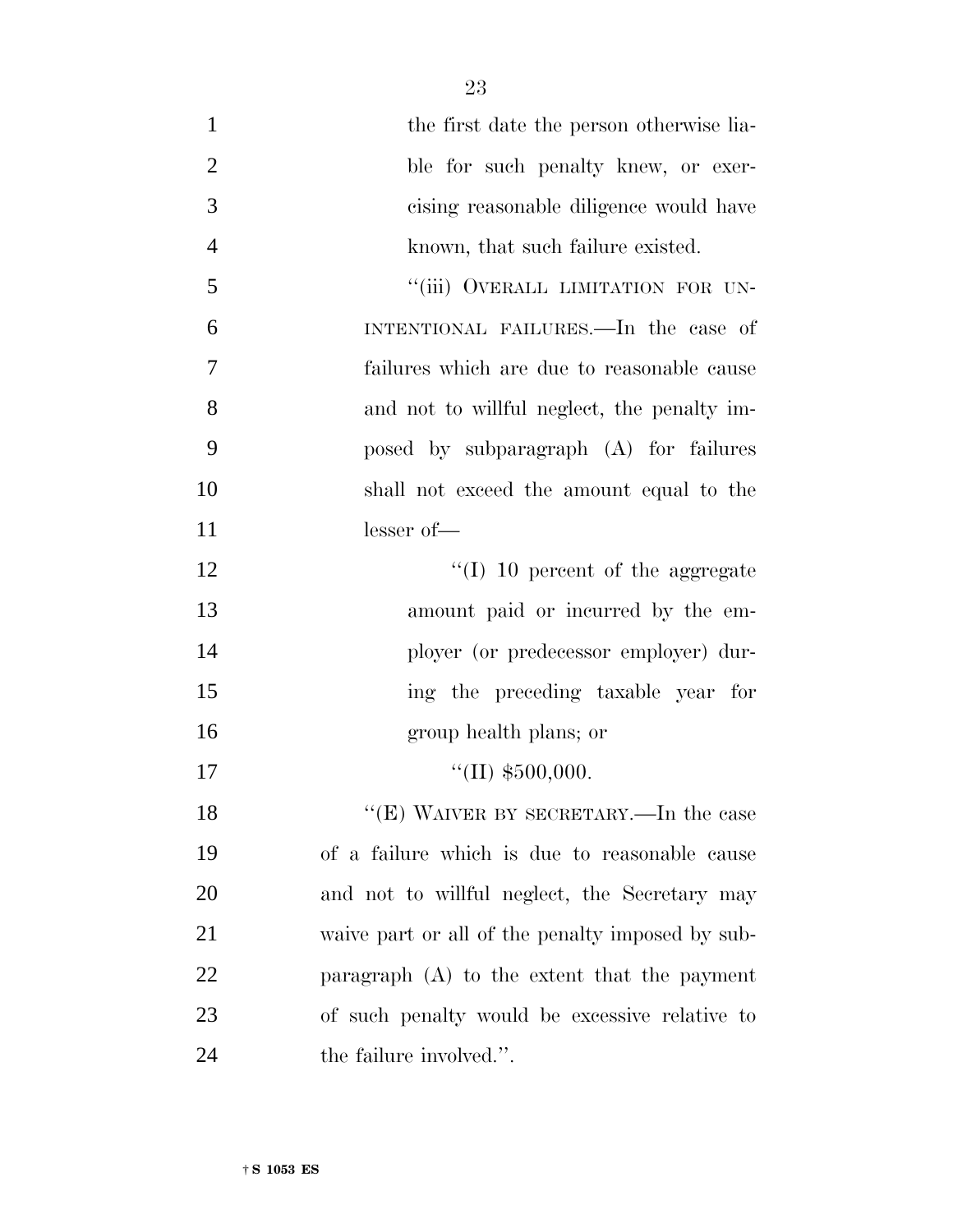| $\mathbf{1}$   | (4) DEFINITIONS.—Section $2791(d)$ of the Pub-                                  |
|----------------|---------------------------------------------------------------------------------|
| $\overline{2}$ | lic Health Service Act $(42 \text{ U.S.C. } 300 \text{gg} - 91 \text{ (d)})$ is |
| 3              | amended by adding at the end the following:                                     |
| $\overline{4}$ | $``(15)$ FAMILY MEMBER.—The term 'family                                        |
| 5              | member' means with respect to an individual—                                    |
| 6              | $\lq\lq$ the spouse of the individual;                                          |
| 7              | $\lq\lq$ a dependent child of the individual,                                   |
| 8              | including a child who is born to or placed for                                  |
| 9              | adoption with the individual; and                                               |
| 10             | "(C) all other individuals related by blood                                     |
| 11             | to the individual or the spouse or child de-                                    |
| 12             | scribed in subparagraph $(A)$ or $(B)$ .                                        |
| 13             | $``(16)$ GENETIC INFORMATION.—                                                  |
| 14             | "(A) IN GENERAL.—Except as provided in                                          |
| 15             | subparagraph (B), the term 'genetic informa-                                    |
| 16             | tion' means information about—                                                  |
| $17\,$         | "(i) an individual's genetic tests;                                             |
| 18             | "(ii) the genetic tests of family mem-                                          |
| 19             | bers of the individual; or                                                      |
| 20             | "(iii) the occurrence of a disease or                                           |
| 21             | disorder in family members of the indi-                                         |
| 22             | vidual.                                                                         |
| 23             | "(B) EXCLUSIONS.—The term 'genetic in-                                          |
| 24             | formation' shall not include information about                                  |
| 25             | the sex or age of an individual.                                                |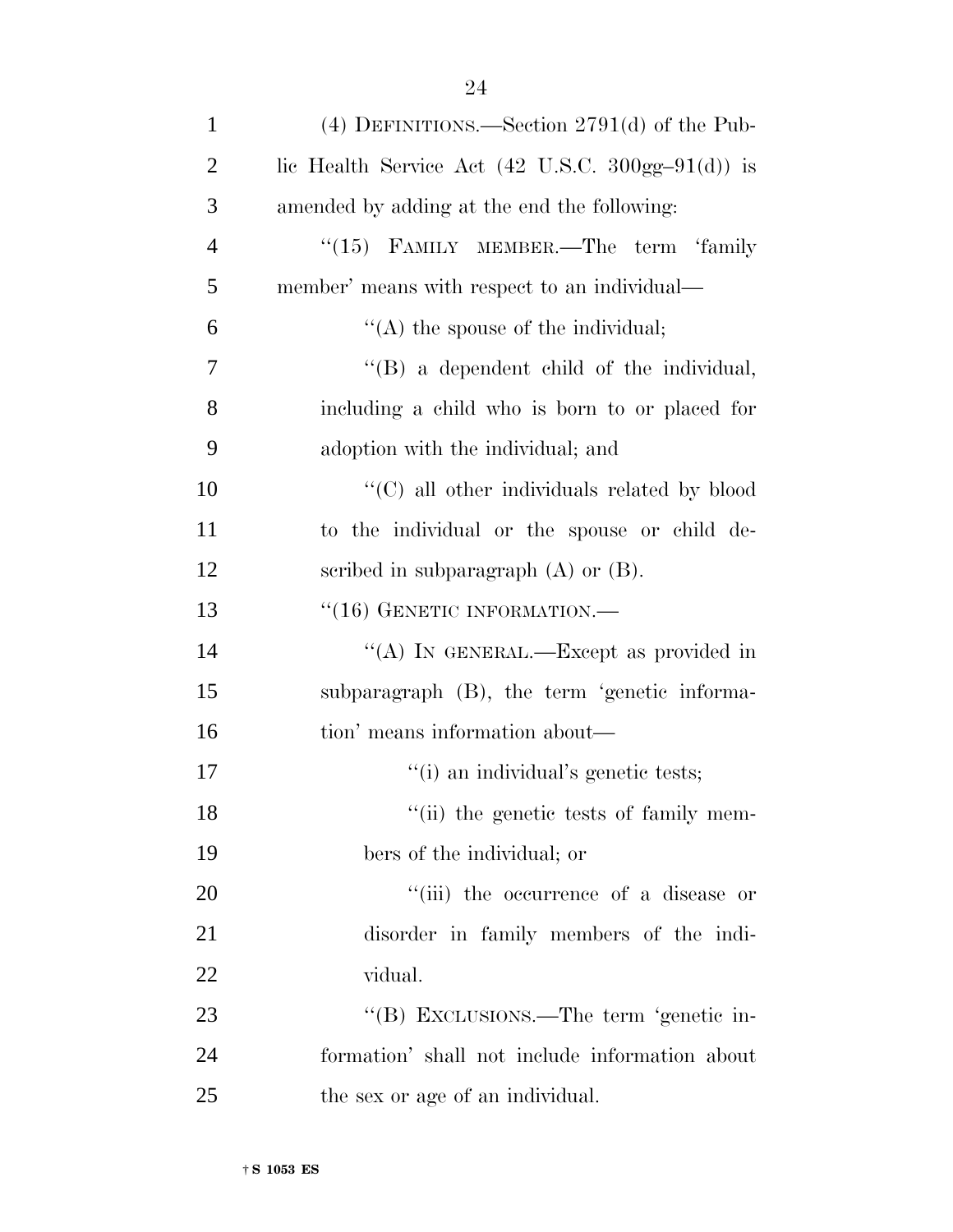|               | $\lq(17)$ GENETIC TEST.— |
|---------------|--------------------------|
| $\mathcal{D}$ | $\lq\lq (A)$ IN GENERAL. |

| $\overline{2}$ | "(A) IN GENERAL.—The term 'genetic               |
|----------------|--------------------------------------------------|
| 3              | test' means an analysis of human DNA, RNA,       |
| $\overline{4}$ | chromosomes, proteins, or metabolities, that de- |
| 5              | tects genotypes, mutations, or chromosomal       |
| 6              | changes.                                         |
| 7              | "(B) EXCEPTIONS.—The term 'genetic               |
| 8              | test' does not mean—                             |
| 9              | "(i) an analysis of proteins or metabo-          |
| 10             | that does not detect genotypes,<br>lites         |
| 11             | mutations, or chromosomal changes; or            |
| 12             | "(ii) an analysis of proteins or me-             |
| 13             | tabolities that is directly related to a mani-   |
| 14             | fested disease, disorder, or pathological        |
| 15             | condition that could reasonably be detected      |
| 16             | by a health care professional with appro-        |
| 17             | priate training and expertise in the field of    |
| 18             | medicine involved.                               |
| 19             | "(18) GENETIC SERVICES.—The term 'genetic        |
| 20             | services' means—                                 |
| 21             | $\lq\lq$ (A) a genetic test;                     |
| 22             | "(B) genetic counseling (such as obtaining,      |
| 23             | interpreting, or assessing genetic information); |
| 24             | <b>or</b>                                        |
| 25             | $\lq\lq$ (C) genetic education.".                |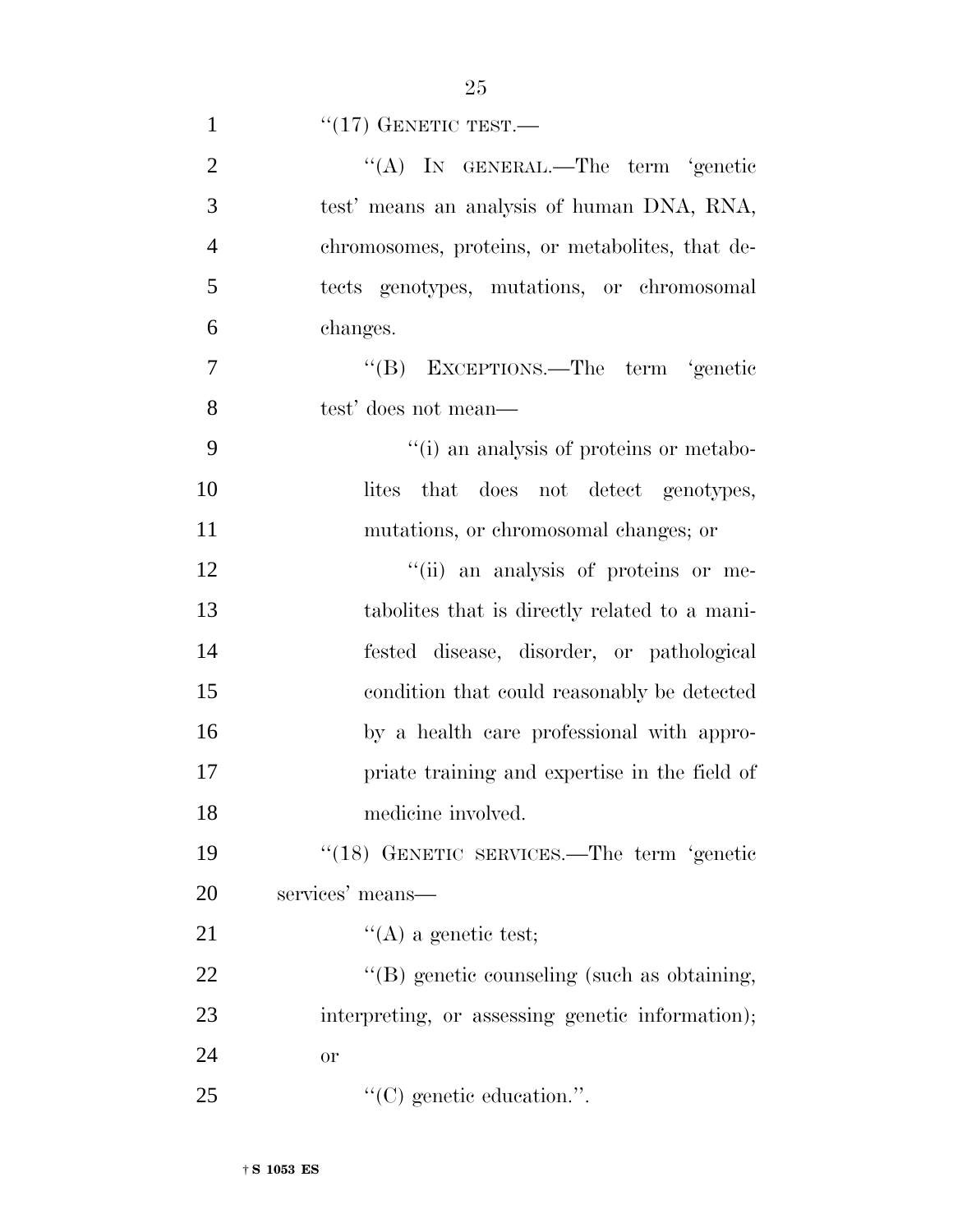(b) AMENDMENT RELATING TO THE INDIVIDUAL MARKET.—

| 3              | $(1)$ IN GENERAL.—The first subpart 3 of part                                    |
|----------------|----------------------------------------------------------------------------------|
| $\overline{4}$ | B of title XXVII of the Public Health Service Act                                |
| 5              | $(42 \text{ U.S.C. } 300 \text{gg} - 51 \text{ et seq.})$ (relating to other re- |
| 6              | quirements) is amended—                                                          |
| 7              | (A) by redesignating such subpart as sub-                                        |
| 8              | part $2$ ; and                                                                   |
| 9              | (B) by adding at the end the following:                                          |
| 10             | "SEC. 2753. PROHIBITION OF HEALTH DISCRIMINATION ON                              |
| 11             | THE BASIS OF GENETIC INFORMATION.                                                |
| 12             | "(a) PROHIBITION ON GENETIC INFORMATION AS A                                     |
| 13             | CONDITION OF ELIGIBILITY.—A health insurance issuer                              |
| 14             | offering health insurance coverage in the individual mar-                        |
| 15             | ket may not establish rules for the eligibility (including                       |
| 16             | continued eligibility) of any individual to enroll in indi-                      |
| 17             | vidual health insurance coverage based on genetic infor-                         |
| 18             | mation (including information about a request for or re-                         |
| 19             | ceipt of genetic services by an individual or family member                      |
|                | 20 of such individual).                                                          |

 ''(b) PROHIBITION ON GENETIC INFORMATION IN SETTING PREMIUM RATES.—A health insurance issuer of- fering health insurance coverage in the individual market shall not adjust premium or contribution amounts for an individual on the basis of genetic information concerning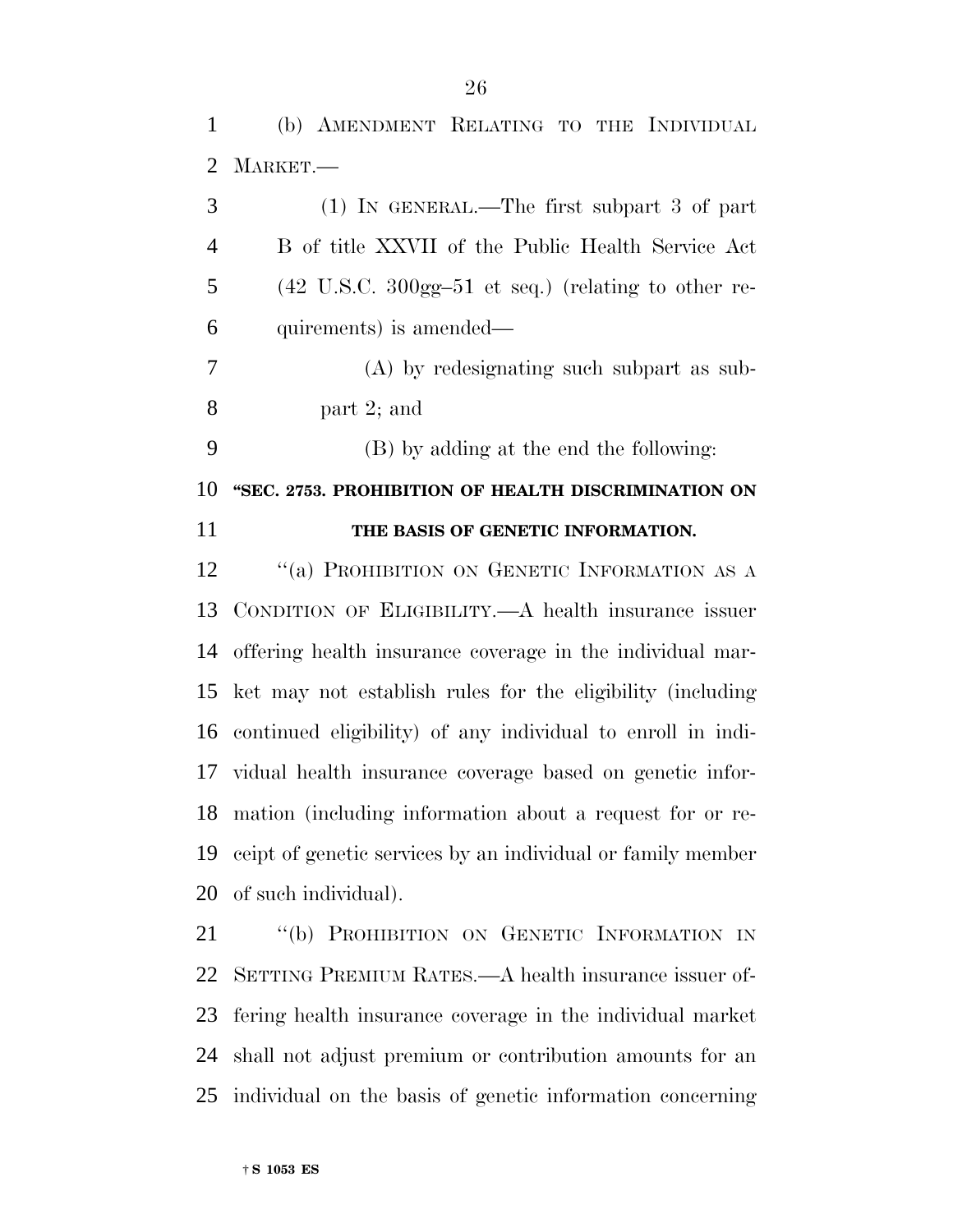the individual or a family member of the individual (in- cluding information about a request for or receipt of ge- netic services by an individual or family member of such individual).

"(c) GENETIC TESTING.—

6 "(1) LIMITATION ON REQUESTING OR REQUIR- ING GENETIC TESTING.—A health insurance issuer offering health insurance coverage in the individual market shall not request or require an individual or a family member of such individual to undergo a ge-netic test.

12 "(2) RULE OF CONSTRUCTION.—Nothing in this part shall be construed to—

 $((A)$  limit the authority of a health care professional who is providing health care serv- ices with respect to an individual to request 17 that such individual or a family member of such individual undergo a genetic test;

19 ''(B) limit the authority of a health care professional who is employed by or affiliated with a health insurance issuer and who is pro- viding health care services to an individual as part of a bona fide wellness program to notify such individual of the availability of a genetic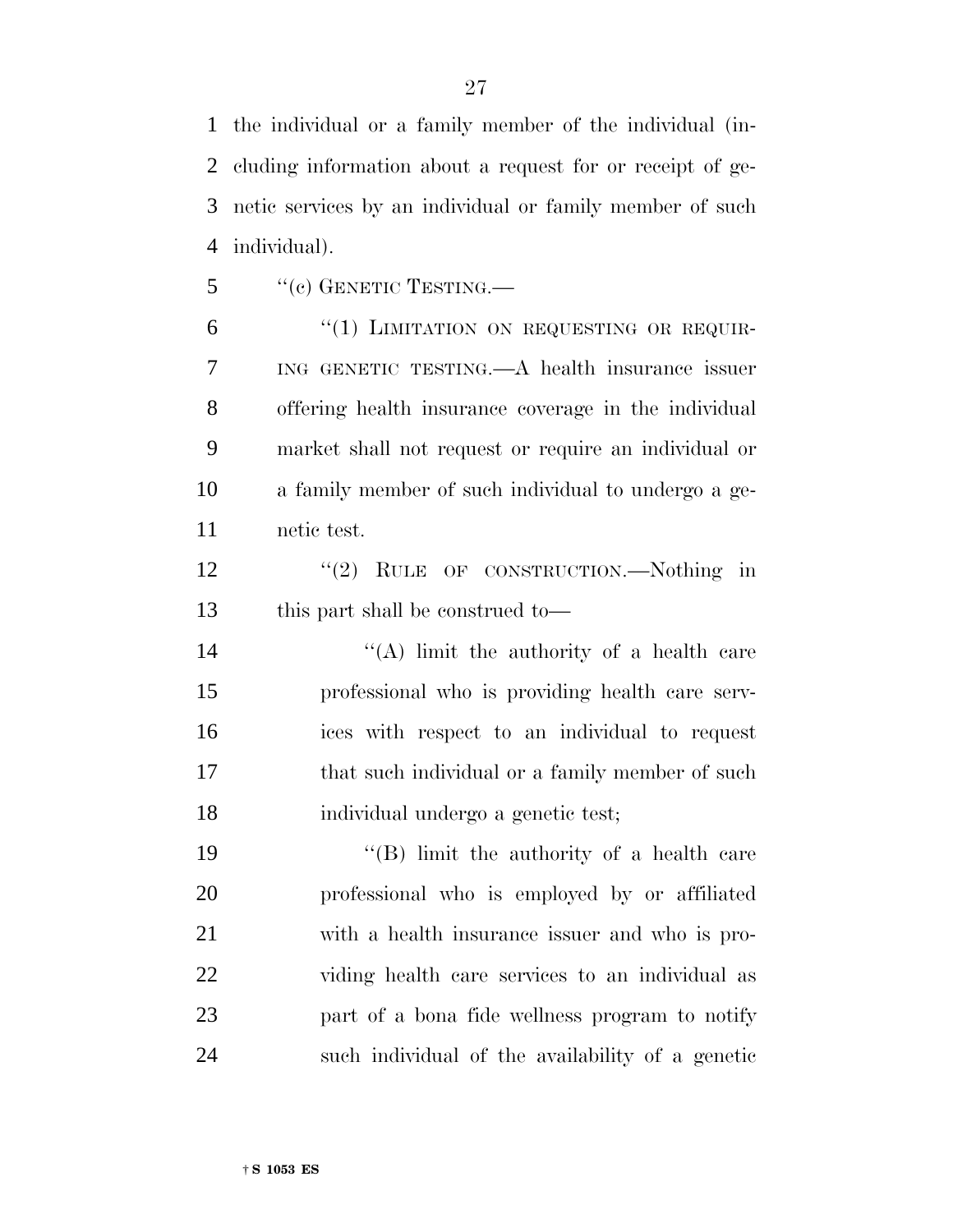| $\mathbf{1}$   | test or to provide information to such individual              |
|----------------|----------------------------------------------------------------|
| $\overline{2}$ | regarding such genetic test; or                                |
| 3              | "(C) authorize or permit a health care pro-                    |
| $\overline{4}$ | fessional to require that an individual undergo                |
| 5              | a genetic test.".                                              |
| 6              | (2) REMEDIES AND ENFORCEMENT.—Section                          |
| 7              | 2761(b) of the Public Health Service Act (42 U.S.C.            |
| 8              | $300gg-61$ (b)) is amended to read as follows:                 |
| 9              | "(b) SECRETARIAL ENFORCEMENT AUTHORITY.-                       |
| 10             | The Secretary shall have the same authority in relation        |
| 11             | to enforcement of the provisions of this part with respect     |
|                | 12 to issuers of health insurance coverage in the individual   |
| 13             | market in a State as the Secretary has under section           |
| 14             | $2722(b)(2)$ , and section $2722(b)(3)$ with respect to viola- |
| 15             | tions of genetic nondiscrimination provisions, in relation     |
|                | 16 to the enforcement of the provisions of part A with respect |
| 17             | to issuers of health insurance coverage in the small group     |
|                | 18 market in the State.".                                      |
| 19             | (c) ELIMINATION OF OPTION OF NON-FEDERAL                       |
| 20             | GOVERNMENTAL PLANS TO BE EXCEPTED FROM RE-                     |
| 21             | QUIREMENTS CONCERNING GENETIC INFORMATION.                     |
| 22             | Section $2721(b)(2)$ of the Public Health Service Act (42)     |

U.S. C. 300gg–21(b)(2)) is amended—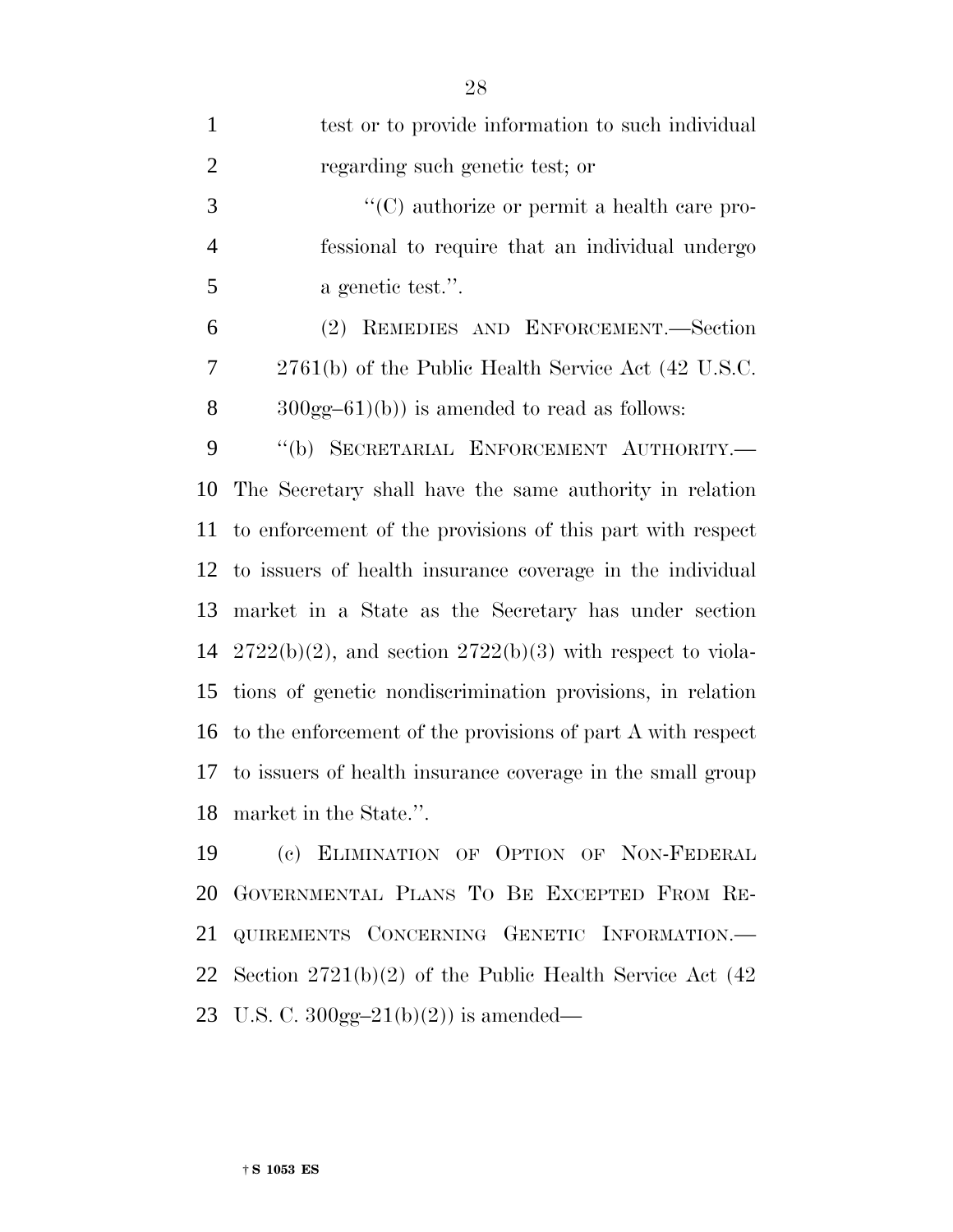(1) in subparagraph (A), by striking ''If the plan sponsor'' and inserting ''Except as provided in subparagraph (D), if the plan sponsor''; and (2) by adding at the end the following: ''(D) ELECTION NOT APPLICABLE TO RE- QUIREMENTS CONCERNING GENETIC INFORMA- TION.—The election described in subparagraph (A) shall not be available with respect to the 9 provisions of subsections  $(a)(1)(F)$  and  $(e)$  of section 2702 and the provisions of section 2702(b) to the extent that such provisions apply to genetic information (or information about a request for or the receipt of genetic services by an individual or a family member of such individual).''. 16 (d) REGULATIONS AND EFFECTIVE DATE. (1) REGULATIONS.—Not later than 1 year after the date of enactment of this title, the Secretary of Labor and the Secretary of Health and Human Services (as the case may be) shall issue final regu- lations in an accessible format to carry out the amendments made by this section. (2) EFFECTIVE DATE.—The amendments made

by this section shall apply—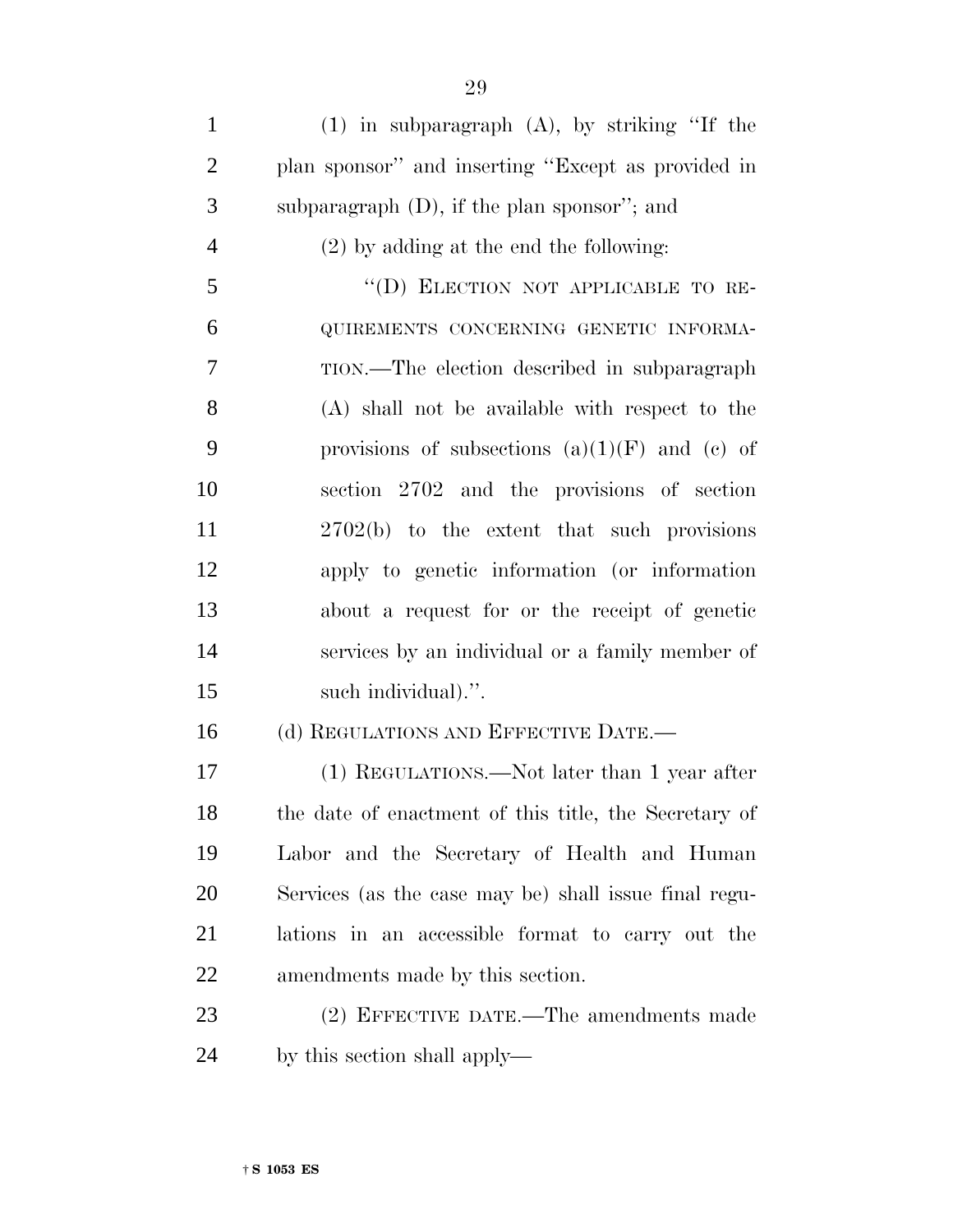| 1              | (A) with respect to group health plans, and          |
|----------------|------------------------------------------------------|
| $\overline{2}$ | health insurance coverage offered in connection      |
| 3              | with group health plans, for plan years begin-       |
| $\overline{4}$ | ning after the date that is 18 months after the      |
| 5              | date of enactment of this title; and                 |
| 6              | (B) with respect to health insurance cov-            |
| 7              | erage offered, sold, issued, renewed, in effect, or  |
| 8              | operated in the individual market after the date     |
| 9              | that is 18 months after the date of enactment        |
| 10             | of this title.                                       |
| 11             | SEC. 103. AMENDMENTS TO THE INTERNAL REVENUE CODE    |
| 12             | OF 1986.                                             |
| 13             | (a) PROHIBITION OF HEALTH DISCRIMINATION ON          |
| 14             | THE BASIS OF GENETIC INFORMATION OR GENETIC          |
| 15             | SERVICES.-                                           |
| 16             | (1) NO ENROLLMENT RESTRICTION FOR GE-                |
| 17             | NETIC SERVICES.—Section $9802(a)(1)(F)$ of the In-   |
| 18             | ternal Revenue Code of 1986 is amended by insert-    |
| 19             | ing before the period the following: "(including in- |
| 20             | formation about a request for or receipt of genetic  |
| 21             | services by an individual or family member of such   |
| 22             | individual)".                                        |
| 23             | (2) NO DISCRIMINATION IN GROUP PREMIUMS              |
|                |                                                      |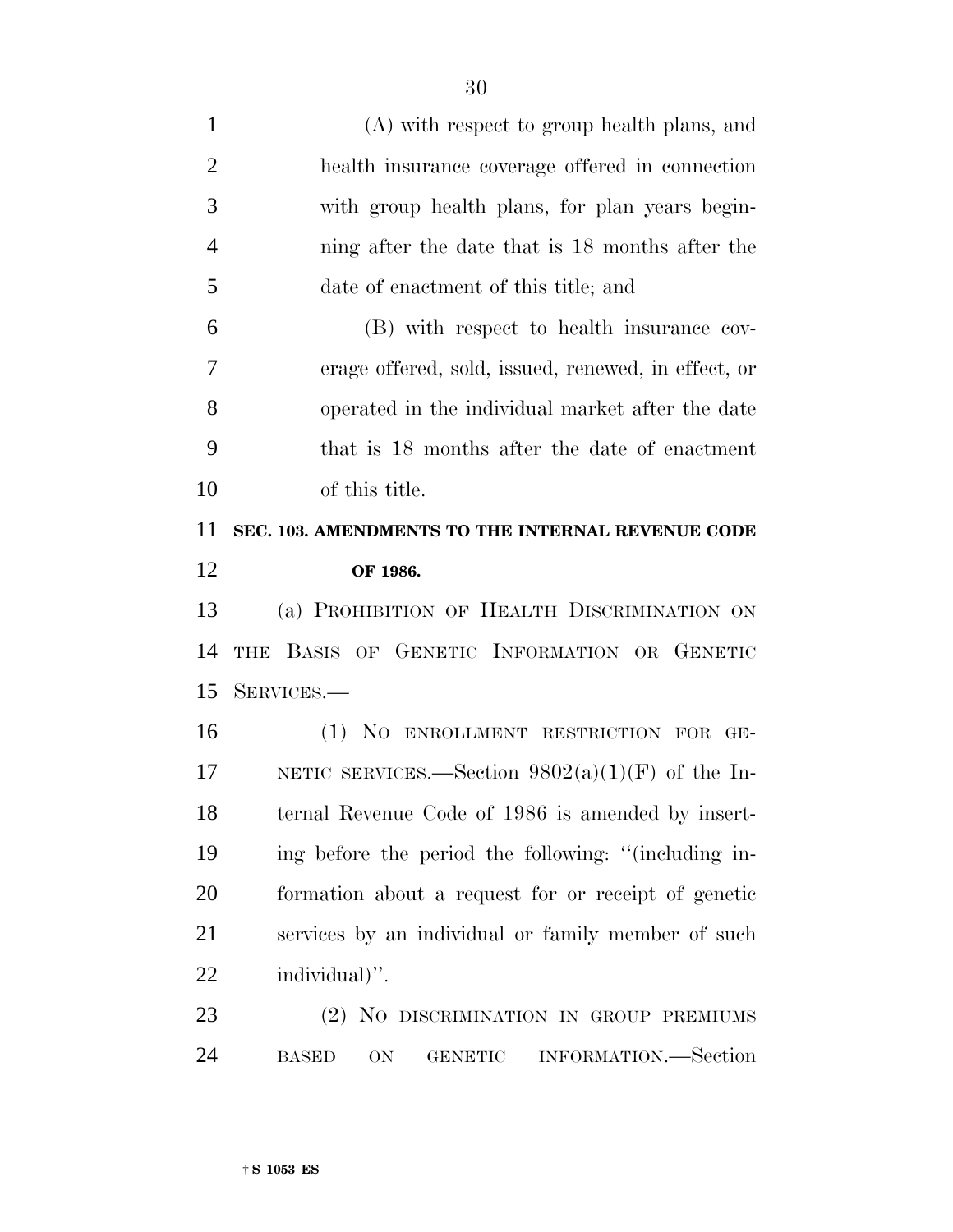9802(b) of the Internal Revenue Code of 1986 is

| $\overline{2}$ | amended—                                              |
|----------------|-------------------------------------------------------|
| 3              | (A) in paragraph $(2)(A)$ , by inserting be-          |
| $\overline{4}$ | fore the semicolon the following: ", except as        |
| 5              | provided in paragraph $(3)$ "; and                    |
| 6              | (B) by adding at the end the following:               |
| 7              | "(3) NO DISCRIMINATION IN GROUP PREMIUMS              |
| 8              | BASED ON GENETIC INFORMATION.-For purposes            |
| 9              | of this section, a group health plan shall not adjust |
| 10             | premium or contribution amounts for a group on the    |
| 11             | basis of genetic information concerning an individual |
| 12             | in the group or a family member of the individual     |
| 13             | (including information about a request for or receipt |
| 14             | of genetic services by an individual or family mem-   |
| 15             | ber of such individual).".                            |
| 16             | (b) LIMITATIONS ON GENETIC TESTING.—Section           |
| 17             | 9802 of the Internal Revenue Code of 1986 is amended  |
| 18             | by adding at the end the following:                   |
| 19             | "(d) GENETIC TESTING AND GENETIC SERVICES.-           |
| 20             | "(1) LIMITATION ON REQUESTING OR REQUIR-              |
| 21             | ING GENETIC TESTING.—A group health plan shall        |
| 22             | not request or require an individual or a family      |
| 23             | member of such individual to undergo a genetic test.  |
| 24             | "(2) RULE OF CONSTRUCTION.—Nothing in                 |
| 25             | this part shall be construed to—                      |
|                |                                                       |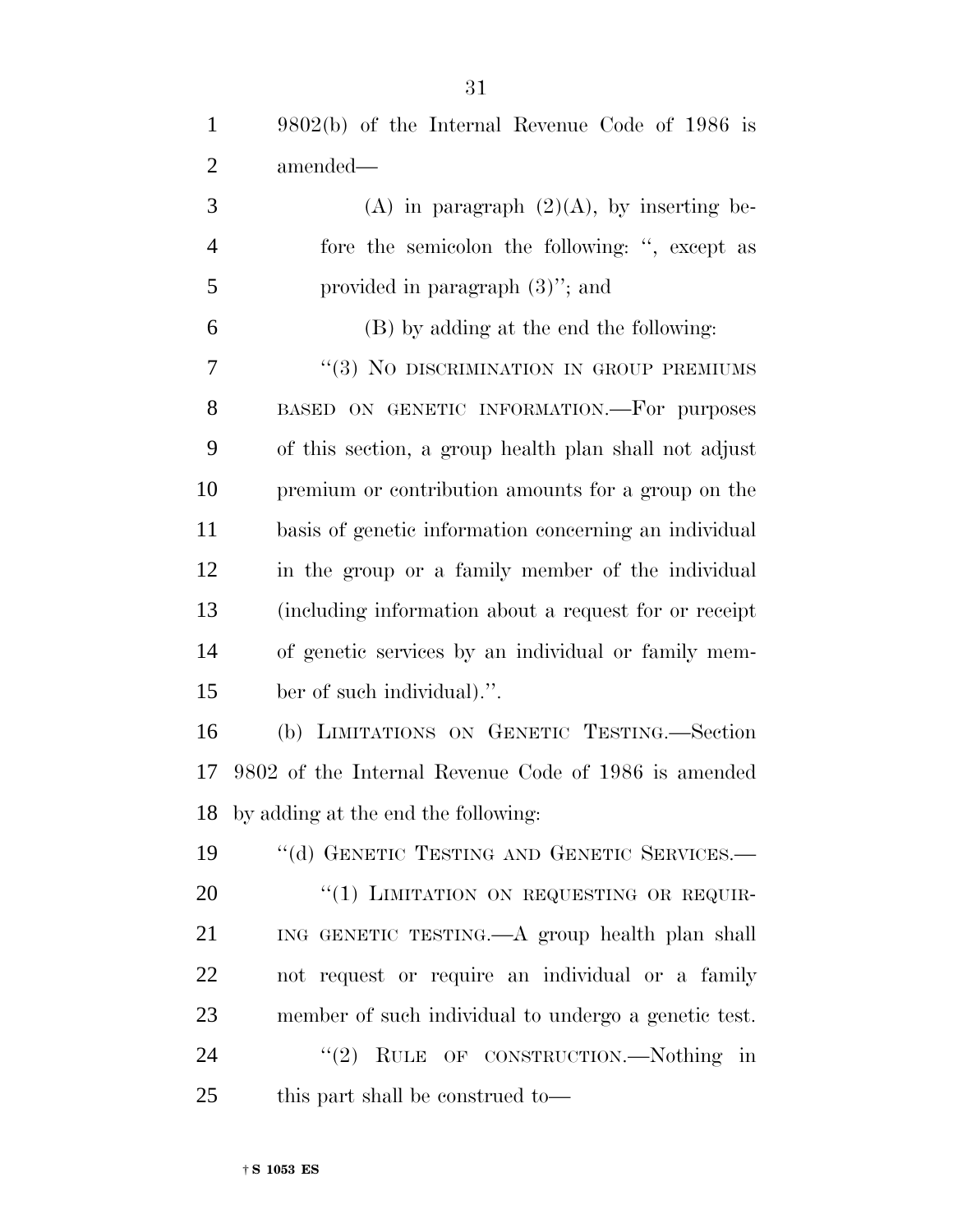- 1 ''(A) limit the authority of a health care professional who is providing health care serv- ices with respect to an individual to request that such individual or a family member of such individual undergo a genetic test; ''(B) limit the authority of a health care professional who is employed by or affiliated with a group health plan and who is providing health care services to an individual as part of a bona fide wellness program to notify such in- dividual of the availability of a genetic test or to provide information to such individual re- garding such genetic test; or 14  $\lq\lq$  (C) authorize or permit a health care pro- fessional to require that an individual undergo a genetic test. ''(e) APPLICATION TO ALL PLANS.—The provisions 18 of subsections  $(a)(1)(F)$ ,  $(b)(3)$ , and  $(d)$  shall apply to group health plans and health insurance issuers without 20 regard to section  $9831(a)(2)$ .". (c) DEFINITIONS.—Section 9832(d) of the Internal Revenue Code of 1986 is amended by adding at the end the following: 24 "(6) FAMILY MEMBER.—The term 'family
- member' means with respect to an individual—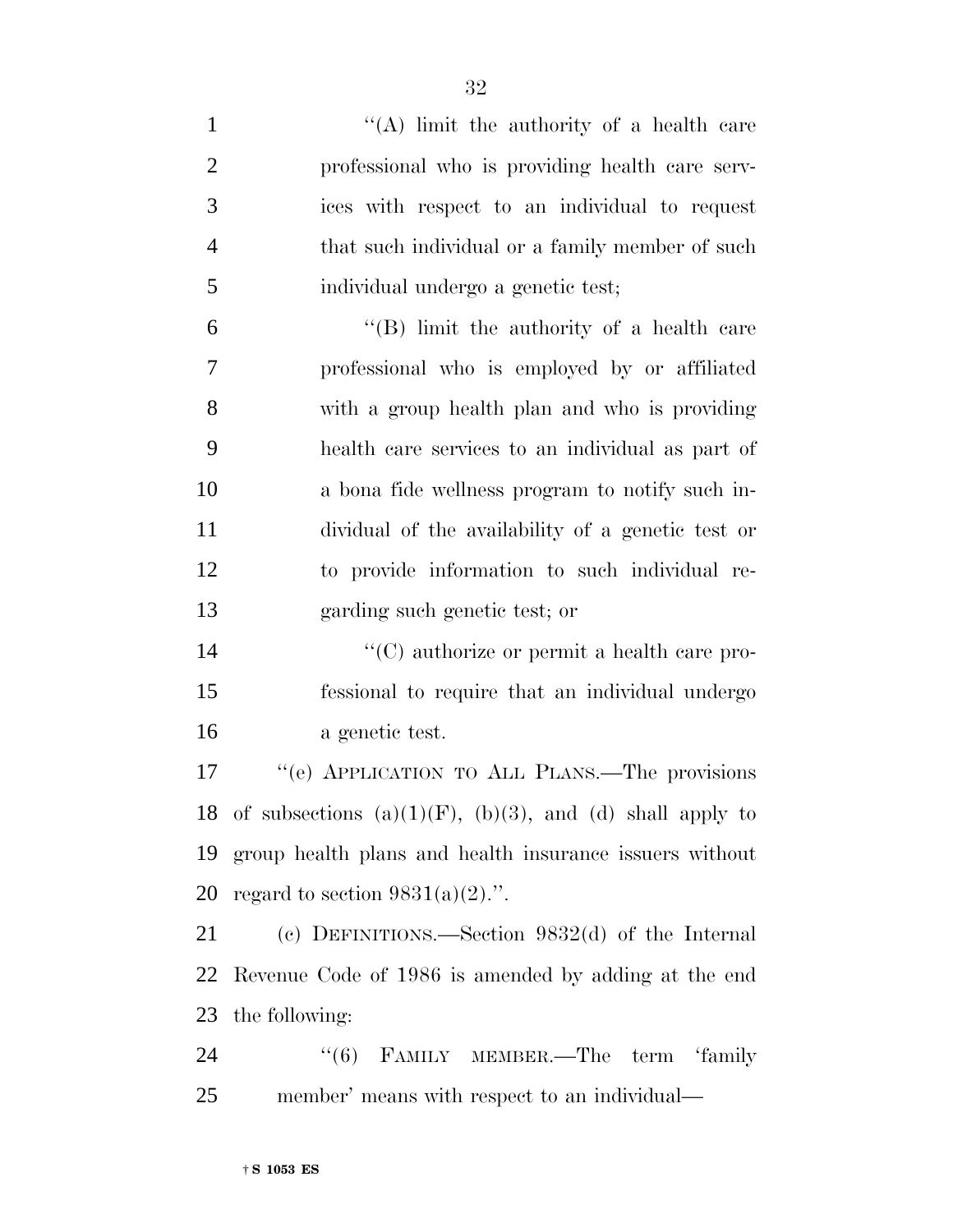| $\mathbf{1}$   | $\lq\lq$ the spouse of the individual;           |
|----------------|--------------------------------------------------|
| $\overline{2}$ | "(B) a dependent child of the individual,        |
| 3              | including a child who is born to or placed for   |
| $\overline{4}$ | adoption with the individual; and                |
| 5              | "(C) all other individuals related by blood      |
| 6              | to the individual or the spouse or child de-     |
| 7              | scribed in subparagraph $(A)$ or $(B)$ .         |
| 8              | "(7) GENETIC SERVICES.—The term 'genetic         |
| 9              | services' means-                                 |
| 10             | $\lq\lq$ (A) a genetic test;                     |
| 11             | "(B) genetic counseling (such as obtaining,      |
| 12             | interpreting, or assessing genetic information); |
| 13             | <b>or</b>                                        |
| 14             | $\lq\lq$ (C) genetic education.                  |
| 15             | $``(8)$ GENETIC INFORMATION.—                    |
| 16             | "(A) IN GENERAL.—Except as provided in           |
| 17             | subparagraph (B), the term 'genetic informa-     |
| 18             | tion' means information about—                   |
| 19             | "(i) an individual's genetic tests;              |
| 20             | "(ii) the genetic tests of family mem-           |
| 21             | bers of the individual; or                       |
| 22             | "(iii) the occurrence of a disease or            |
| 23             | disorder in family members of the indi-          |
| 24             | vidual.                                          |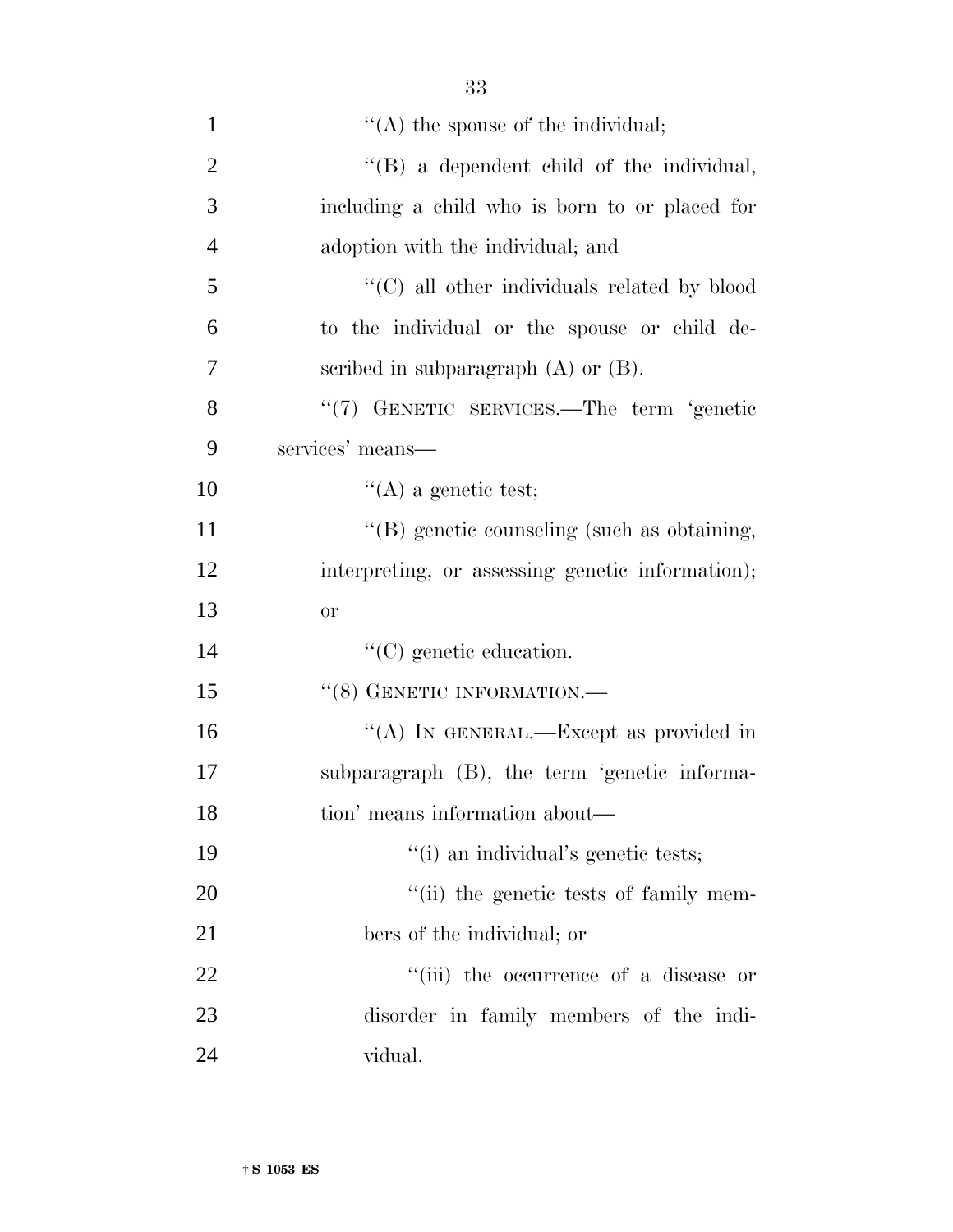| $\mathbf{1}$   | "(B) EXCLUSIONS.—The term 'genetic in-                |
|----------------|-------------------------------------------------------|
| $\overline{2}$ | formation' shall not include information about        |
| 3              | the sex or age of an individual.                      |
| 4              | $``(9)$ GENETIC TEST.—                                |
| 5              | "(A) IN GENERAL.—The term 'genetic                    |
| 6              | test' means an analysis of human DNA, RNA,            |
| 7              | chromosomes, proteins, or metabolities, that de-      |
| 8              | tects genotypes, mutations, or chromosomal            |
| 9              | changes.                                              |
| 10             | "(B) EXCEPTIONS.—The term 'genetic                    |
| 11             | test' does not mean—                                  |
| 12             | "(i) an analysis of proteins or metabo-               |
| 13             | that does not detect genotypes,<br>lites              |
| 14             | mutations, or chromosomal changes; or                 |
| 15             | "(ii) an analysis of proteins or me-                  |
| 16             | tabolities that is directly related to a mani-        |
| 17             | fested disease, disorder, or pathological             |
| 18             | condition that could reasonably be detected           |
| 19             | by a health care professional with appro-             |
| 20             | priate training and expertise in the field of         |
| 21             | medicine involved.".                                  |
| 22             | (d) REGULATIONS AND EFFECTIVE DATE.—                  |
| 23             | (1) REGULATIONS.—Not later than 1 year after          |
| 24             | the date of enactment of this title, the Secretary of |
| 25             | the Treasury shall issue final regulations in an ac-  |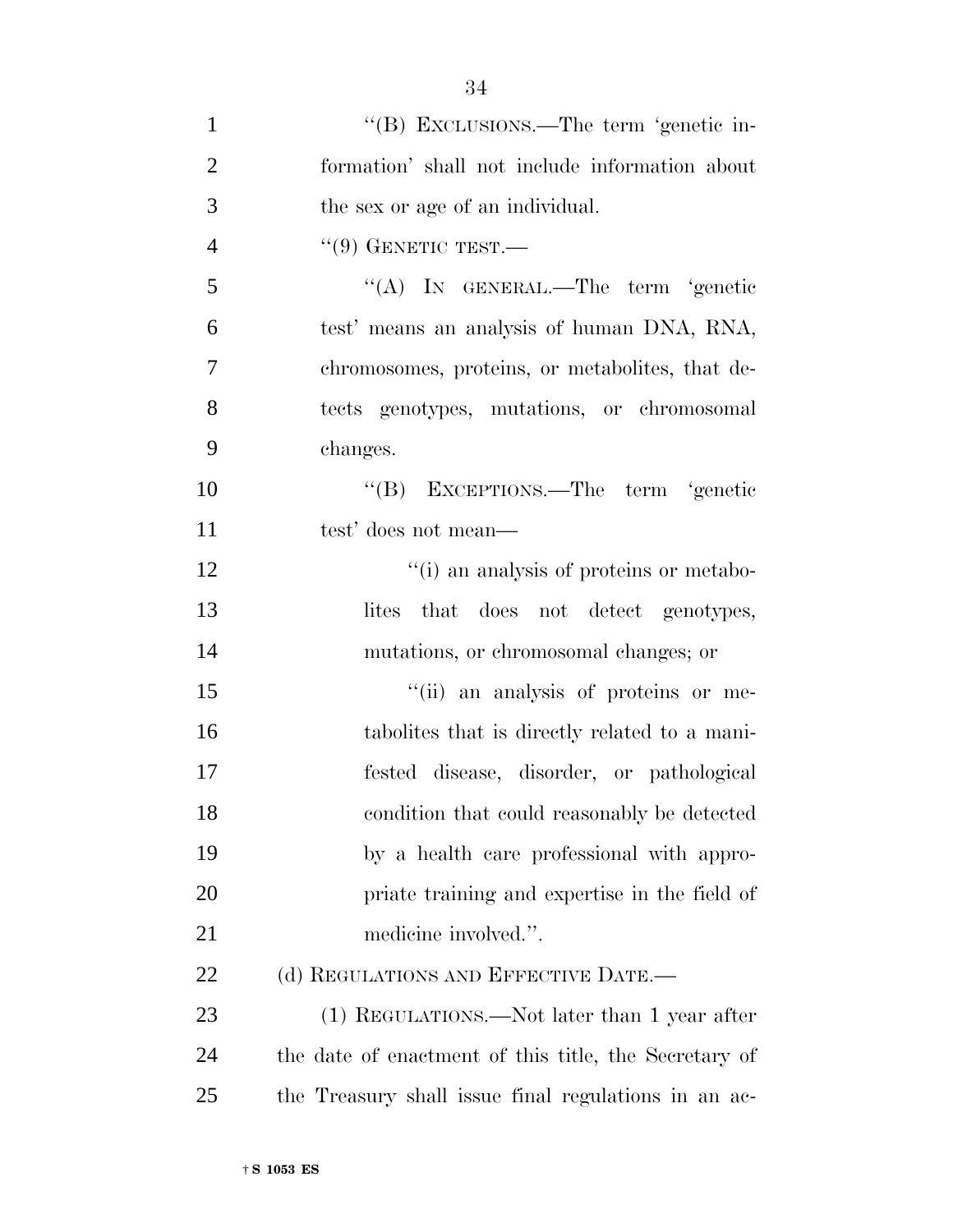| $\mathbf{1}$   | cessible format to carry out the amendments made                  |
|----------------|-------------------------------------------------------------------|
| $\overline{2}$ | by this section.                                                  |
| 3              | (2) EFFECTIVE DATE.—The amendments made                           |
| $\overline{4}$ | by this section shall apply with respect to group                 |
| 5              | health plans for plan years beginning after the date              |
| 6              | that is 18 months after the date of enactment of                  |
| 7              | this title.                                                       |
| 8              | SEC. 104. AMENDMENTS TO TITLE XVIII OF THE SOCIAL SE-             |
| 9              | CURITY ACT RELATING TO MEDIGAP.                                   |
| 10             | (a) NONDISCRIMINATION.—                                           |
| 11             | (1) IN GENERAL.—Section $1882(s)(2)$ of the                       |
| 12             | Social Security Act $(42 \text{ U.S.C. } 1395\text{ss(s)}(2))$ is |
| 13             | amended by adding at the end the following:                       |
| 14             | $\lq\lq(E)(i)$ An issuer of a medicare supple-                    |
| 15             | mental policy shall not deny or condition the                     |
| 16             | issuance or effectiveness of the policy, and shall                |
| 17             | not discriminate in the pricing of the policy (in-                |
| 18             | cluding the adjustment of premium rates) of an                    |
| 19             | eligible individual on the basis of genetic infor-                |
| 20             | mation concerning the individual (or informa-                     |
| 21             | tion about a request for, or the receipt of, ge-                  |
| 22             | netic services by such individual or family mem-                  |
| 23             | ber of such individual).                                          |
| 24             | "(ii) For purposes of clause (i), the terms                       |

'family member', 'genetic services', and 'genetic

† **S 1053 ES**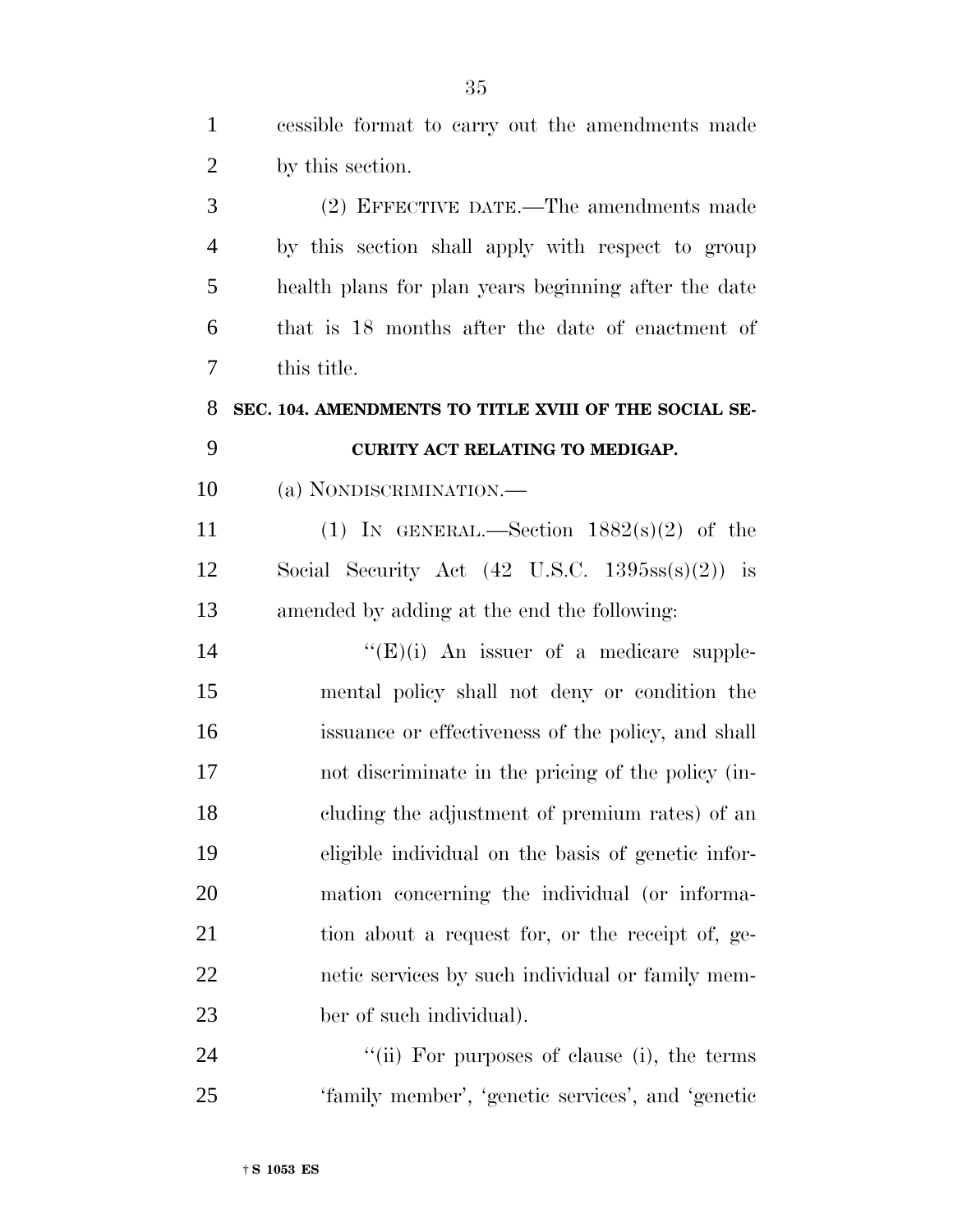| $\mathbf{1}$   | information' shall have the meanings given such       |
|----------------|-------------------------------------------------------|
| $\overline{2}$ | terms in subsection $(v)$ .".                         |
| 3              | (2) EFFECTIVE DATE.—The amendment made                |
| $\overline{4}$ | by paragraph (1) shall apply with respect to a policy |
| 5              | for policy years beginning after the date that is 18  |
| 6              | months after the date of enactment of this Act.       |
| 7              | (b) LIMITATIONS ON GENETIC TESTING.—                  |
| 8              | (1) IN GENERAL.—Section 1882 of the Social            |
| 9              | Security Act (42 U.S.C. 1395ss) is amended by add-    |
| 10             | ing at the end the following:                         |
| 11             | "(v) LIMITATIONS ON GENETIC TESTING.                  |
| 12             | $``(1)$ GENETIC TESTING.—                             |
| 13             | "(A) LIMITATION ON REQUESTING OR RE-                  |
| 14             | QUIRING GENETIC TESTING. An issuer of a               |
| 15             | medicare supplemental policy shall not request        |
| 16             | or require an individual or a family member of        |
| 17             | such individual to undergo a genetic test.            |
| 18             | "(B) RULE OF CONSTRUCTION.—Nothing                    |
| 19             | in this title shall be construed to—                  |
| 20             | "(i) limit the authority of a health                  |
| 21             | care professional who is providing health             |
| 22             | care services with respect to an individual           |
| 23             | to request that such individual or a family           |
| 24             | member of such individual undergo a ge-               |
| 25             | netic test;                                           |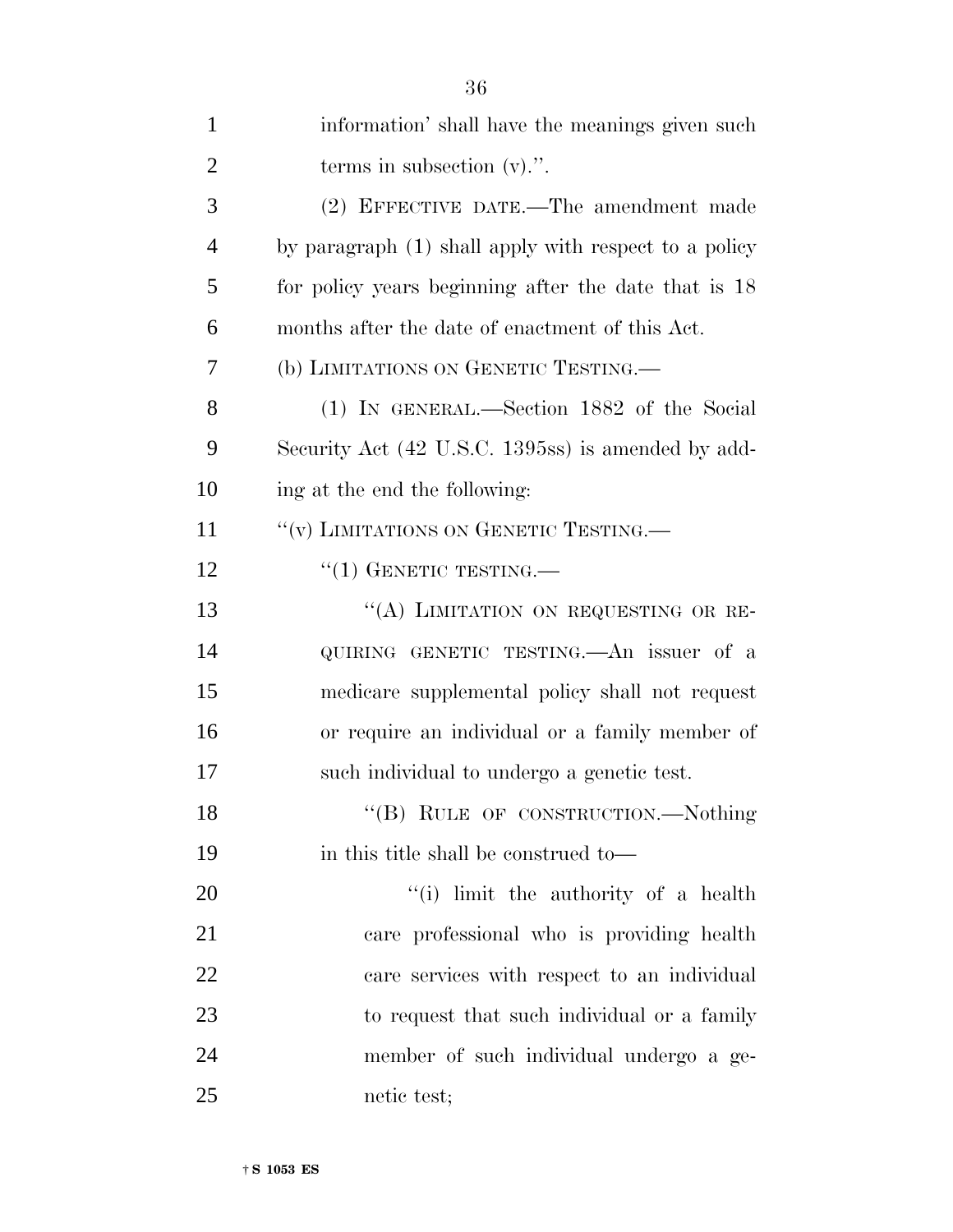| $\mathbf{1}$   | "(ii) limit the authority of a health         |
|----------------|-----------------------------------------------|
| $\overline{2}$ | care professional who is employed by or af-   |
| 3              | filiated with an issuer of a medicare sup-    |
| $\overline{4}$ | plemental policy and who is providing         |
| 5              | health care services to an individual as      |
| 6              | part of a bona fide wellness program to no-   |
| 7              | tify such individual of the availability of a |
| 8              | genetic test or to provide information to     |
| 9              | such individual regarding such genetic test;  |
| 10             | or                                            |
| 11             | "(iii) authorize or permit a health           |
| 12             | care professional to require that an indi-    |
| 13             | vidual undergo a genetic test.                |
| 14             | "(2) DEFINITIONS.—In this subsection:         |
| 15             | "(A) FAMILY MEMBER.—The term 'family          |
| 16             | member' means with respect to an individual—  |
| 17             | "(i) the spouse of the individual;            |
| 18             | "(ii) a dependent child of the indi-          |
| 19             | vidual, including a child who is born to or   |
| 20             | placed for adoption with the individual; or   |
| 21             | "(iii) any other individuals related by       |
| 22             | blood to the individual or to the spouse or   |
| 23             | child described in clause (i) or (ii).        |
| 24             | "(B) GENETIC INFORMATION.—                    |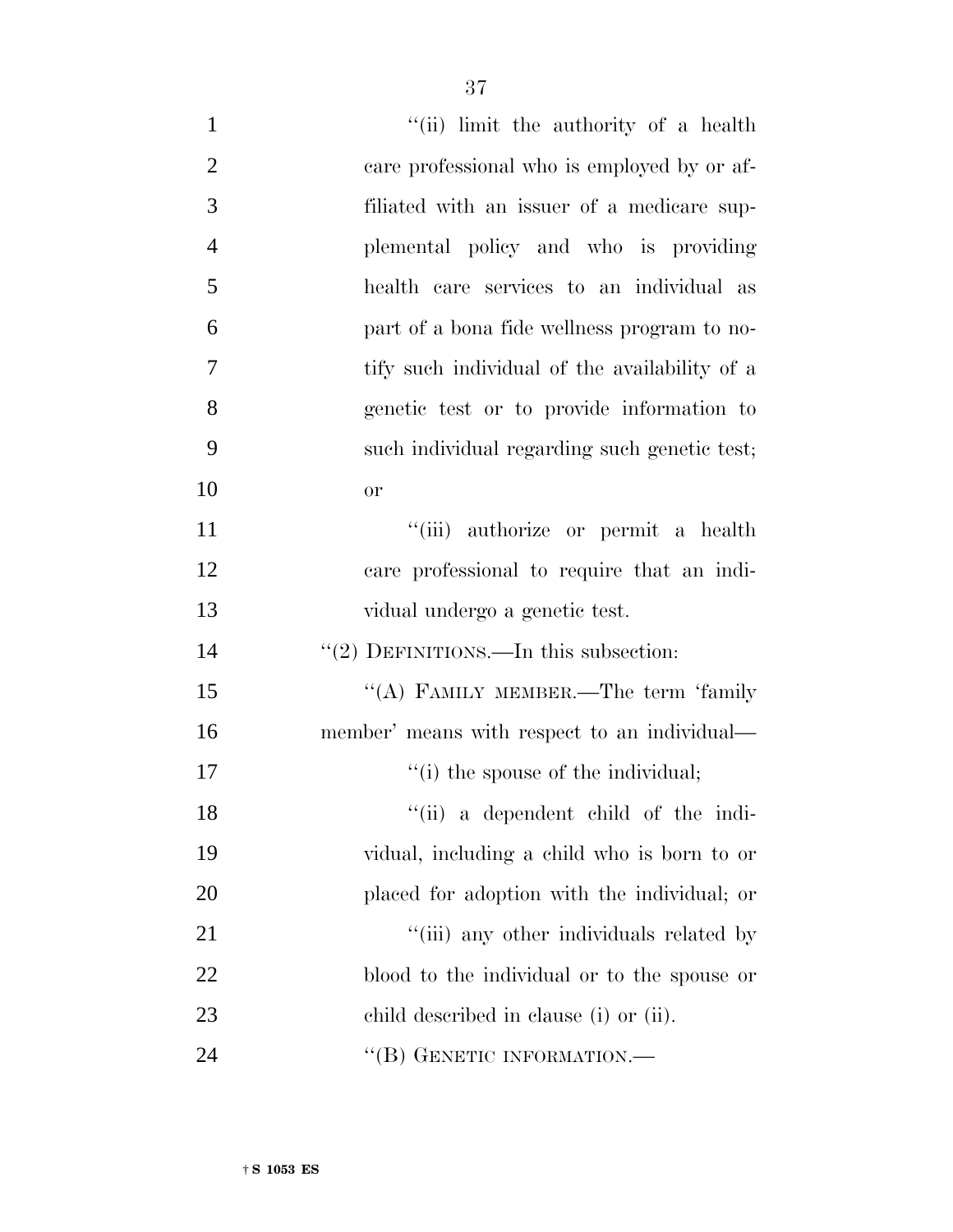| $\mathbf{1}$   | "(i) IN GENERAL.—Except as pro-                |
|----------------|------------------------------------------------|
| $\overline{2}$ | vided in clause (ii), the term 'genetic infor- |
| 3              | mation' means information about—               |
| $\overline{4}$ | "(I) an individual's genetic tests;            |
| 5              | "(II) the genetic tests of family              |
| 6              | members of the individual; or                  |
| 7              | "(III) the occurrence of a disease             |
| 8              | or disorder in family members of the           |
| 9              | individual.                                    |
| 10             | "(ii) EXCLUSIONS.—The term 'genetic            |
| 11             | information' shall not include information     |
| 12             | about the sex or age of an individual.         |
| 13             | $``(C)$ GENETIC TEST.—                         |
| 14             | "(i) IN GENERAL.—The term 'genetic             |
| 15             | test' means an analysis of human DNA,          |
| 16             | RNA, chromosomes, proteins, or metabo-         |
| 17             | lites, that detects genotypes, mutations, or   |
| 18             | chromosomal changes.                           |
| 19             | "(ii) EXCEPTIONS.—The term 'genetic            |
| 20             | test' does not mean—                           |
| 21             | $\lq\lq$ (I) an analysis of proteins or        |
| 22             | metabolites that does not detect               |
| 23             | genotypes, mutations, or chromosomal           |
| 24             | changes; or                                    |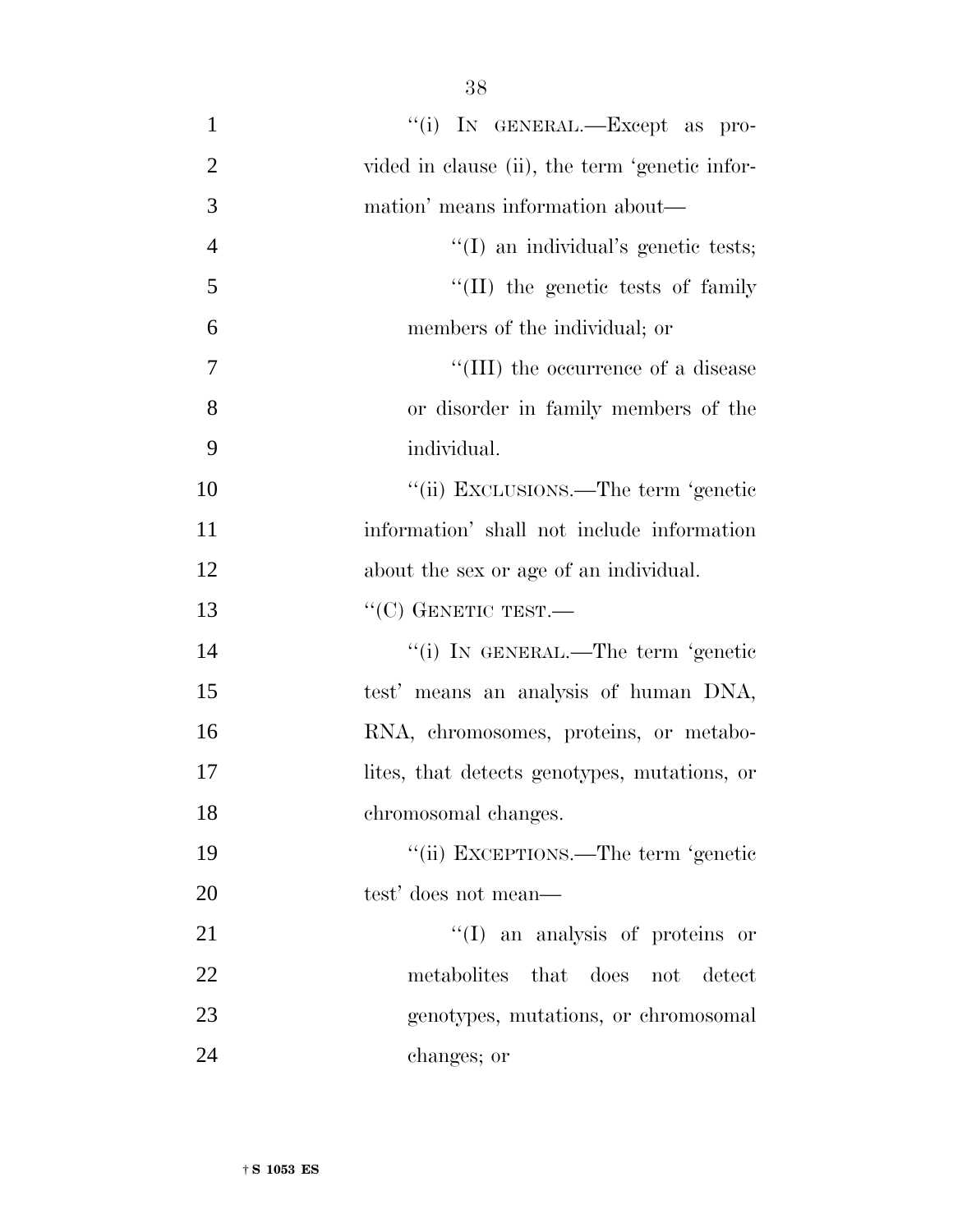| $\mathbf{1}$   | "(II) an analysis of proteins or                           |
|----------------|------------------------------------------------------------|
| $\overline{2}$ | metabolities that is directly related to                   |
| 3              | a manifested disease, disorder, or                         |
| $\overline{4}$ | pathological condition that could rea-                     |
| 5              | sonably be detected by a health care                       |
| 6              | professional with appropriate training                     |
| $\overline{7}$ | and expertise in the field of medicine                     |
| 8              | involved.                                                  |
| 9              | "(D) GENETIC SERVICES.—The term 'ge-                       |
| 10             | netic services' means-                                     |
| 11             | $\lq$ <sup>"</sup> (i) a genetic test;                     |
| 12             | "(ii) genetic counseling (such as ob-                      |
| 13             | taining, interpreting, or assessing genetic                |
| 14             | information); or                                           |
| 15             | "(iii) genetic education.                                  |
| 16             | "(E) ISSUER OF A MEDICARE SUPPLE-                          |
| 17             | MENTAL POLICY.—The term 'issuer of a medi-                 |
| 18             | care supplemental policy' includes a third-party           |
| 19             | administrator or other person acting for or on             |
| 20             | behalf of such issuer.".                                   |
| 21             | CONFORMING AMENDMENT.-Section<br>(2)                       |
| 22             | $1882(0)$ of the Social Security Act $(42 \text{ U.S.C.})$ |
| 23             | $1395ss(0)$ is amended by adding at the end the fol-       |
| 24             | lowing:                                                    |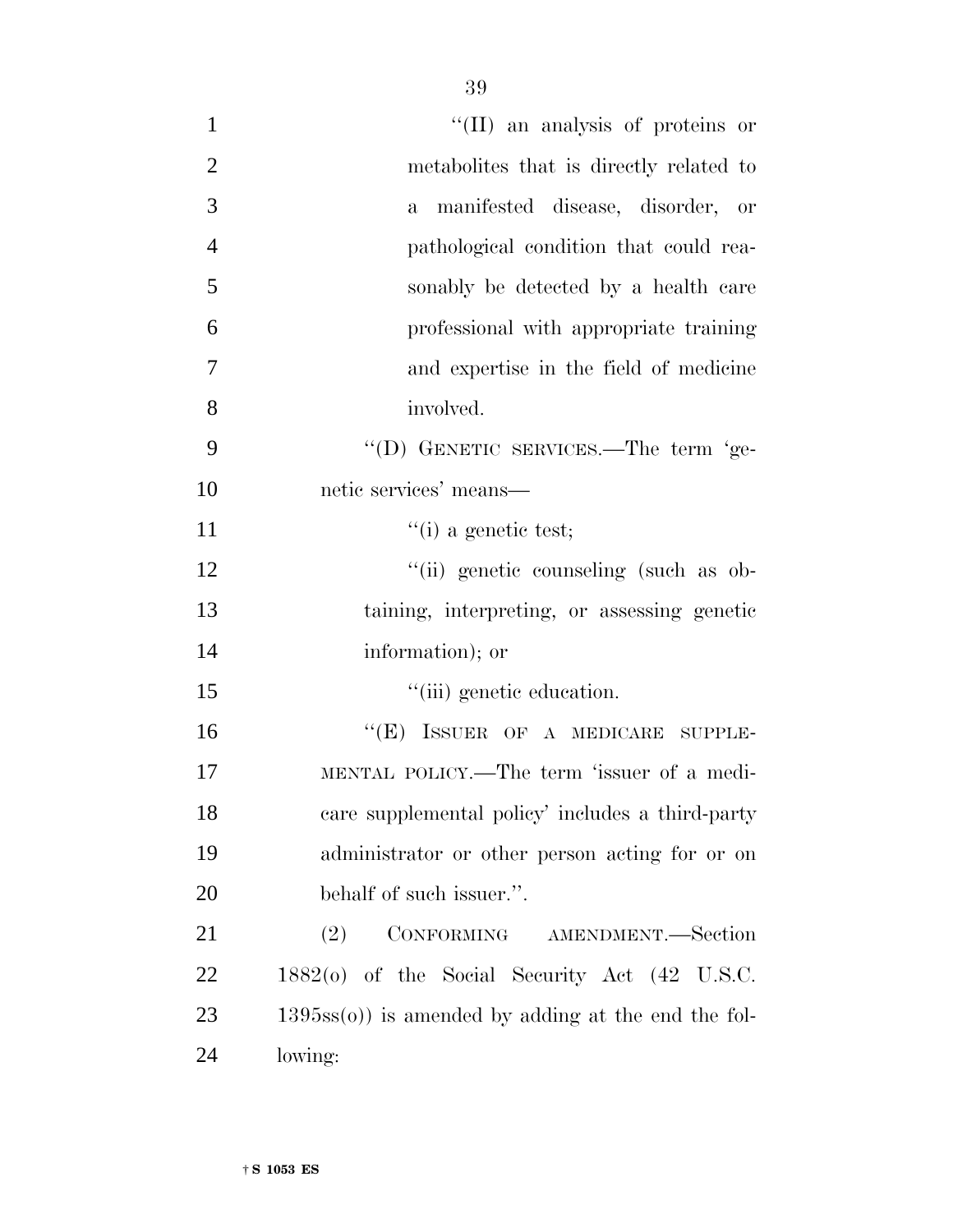1 ''(4) The issuer of the medicare supplemental 2 policy complies with subsection  $(s)(2)(E)$  and sub- $3 \qquad \text{section (v).}$ ".

 (3) EFFECTIVE DATE.—The amendments made by this subsection shall apply with respect to an issuer of a medicare supplemental policy for policy years beginning on or after the date that is 18 months after the date of enactment of this Act.

(c) TRANSITION PROVISIONS.—

 (1) IN GENERAL.—If the Secretary of Health and Human Services identifies a State as requiring a change to its statutes or regulations to conform its regulatory program to the changes made by this sec- tion, the State regulatory program shall not be con- sidered to be out of compliance with the require- ments of section 1882 of the Social Security Act due solely to failure to make such change until the date specified in paragraph (4).

 (2) NAIC STANDARDS.—If, not later than June 30, 2004, the National Association of Insurance Commissioners (in this subsection referred to as the ''NAIC'') modifies its NAIC Model Regulation relat- ing to section 1882 of the Social Security Act (re- ferred to in such section as the 1991 NAIC Model Regulation, as subsequently modified) to conform to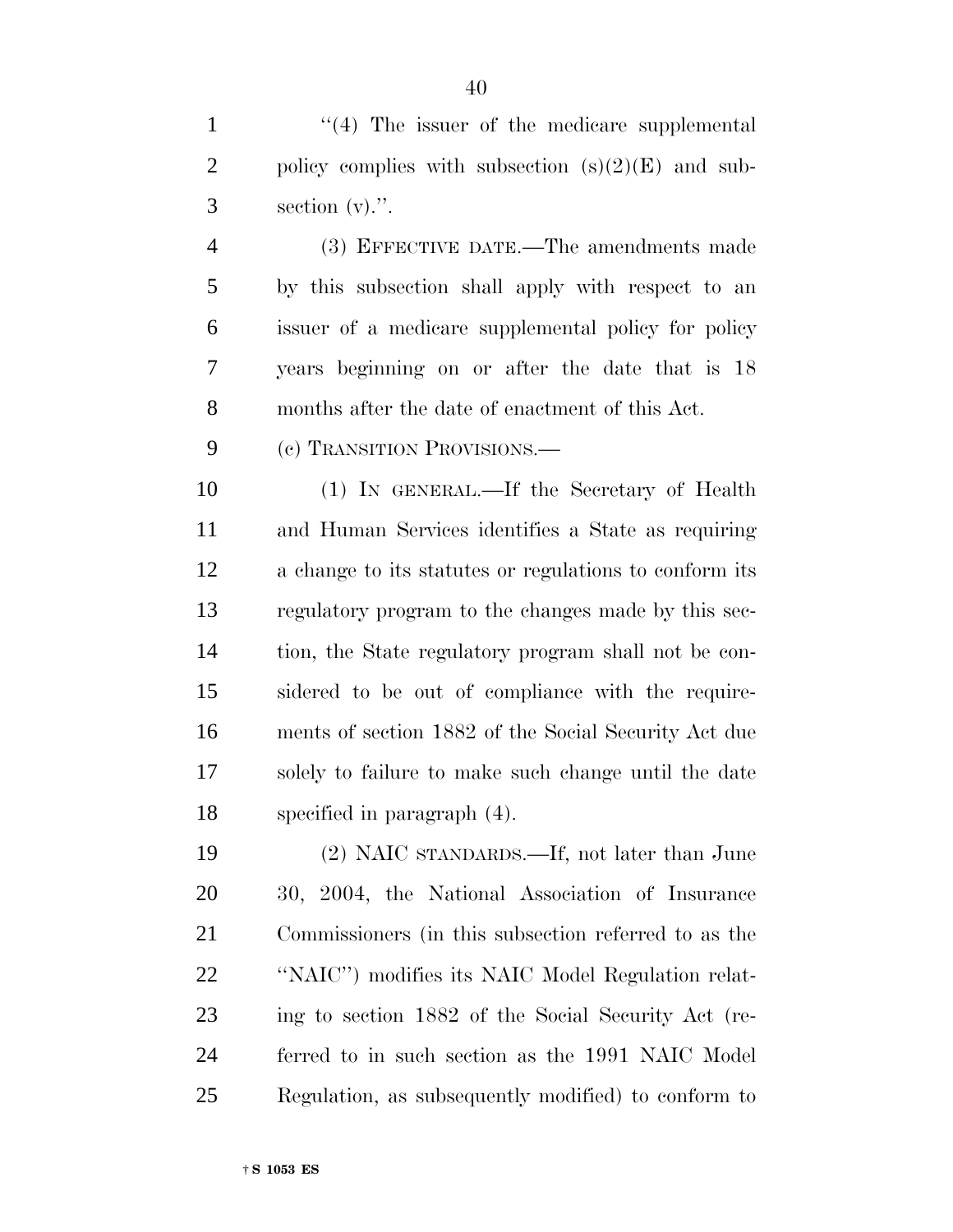| $\mathbf{1}$   | the amendments made by this section, such revised    |
|----------------|------------------------------------------------------|
| $\overline{c}$ | regulation incorporating the modifications shall be  |
| 3              | considered to be the applicable NAIC model regula-   |
| $\overline{4}$ | tion (including the revised NAIC model regulation    |
| 5              | and the 1991 NAIC Model Regulation) for the pur-     |
| 6              | poses of such section.                               |
| 7              | (3) SECRETARY STANDARDS.—If the NAIC                 |
| 8              | does not make the modifications described in para-   |
| 9              | graph (2) within the period specified in such para-  |
| 10             | graph, the Secretary of Health and Human Services    |
| 11             | shall, not later than October 1, 2004, make the      |
| 12             | modifications described in such paragraph and such   |
| 13             | revised regulation incorporating the modifications   |
| 14             | shall be considered to be the appropriate regulation |
| 15             | for the purposes of such section.                    |
| 16             | $(4)$ DATE SPECIFIED.—                               |
| 17             | (A) IN GENERAL.—Subject to subpara-                  |
| 18             | graph (B), the date specified in this paragraph      |
| 19             | for a State is the earlier of—                       |
| 20             | (i) the date the State changes its stat-             |
| 21             | utes or regulations to conform its regu-             |
| 22             | latory program to the changes made by                |
| 23             | this section, or                                     |
| 24             | $(ii)$ October 1, 2004.                              |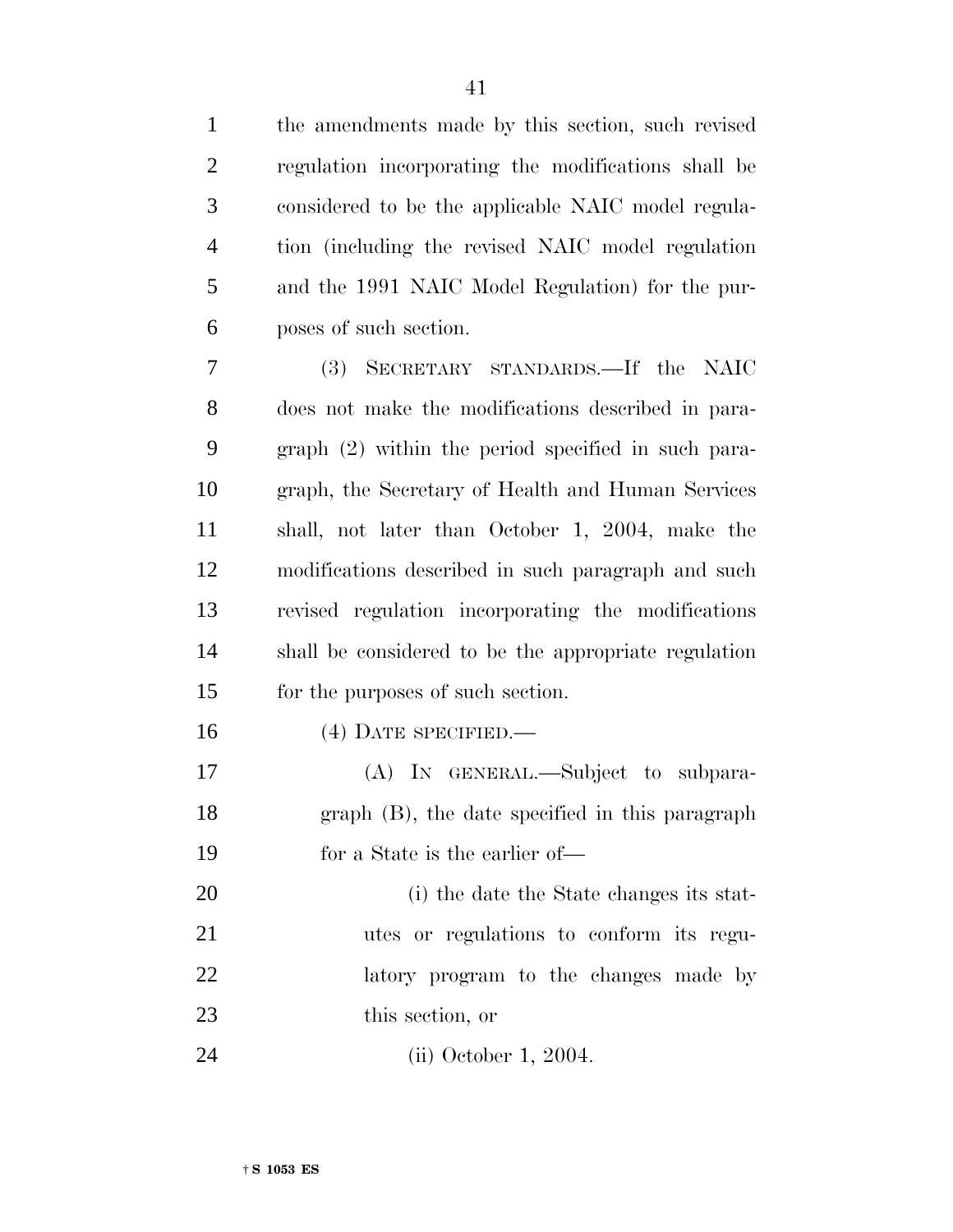| $\mathbf{1}$   | (B) ADDITIONAL LEGISLATIVE ACTION RE-             |
|----------------|---------------------------------------------------|
| $\overline{2}$ | QUIRED.—In the case of a State which the Sec-     |
| 3              | retary identifies as—                             |
| $\overline{4}$ | (i) requiring State legislation (other            |
| 5              | than legislation appropriating funds) to          |
| 6              | conform its regulatory program to the             |
| 7              | changes made in this section, but                 |
| 8              | (ii) having a legislature which is not            |
| 9              | scheduled to meet in 2004 in a legislative        |
| 10             | session in which such legislation may be          |
| 11             | considered,                                       |
| 12             | the date specified in this paragraph is the first |
| 13             | day of the first calendar quarter beginning after |
| 14             | the close of the first legislative session of the |
| 15             | State legislature that begins on or after July 1, |
| 16             | 2004. For purposes of the previous sentence, in   |
| 17             | the case of a State that has a 2-year legislative |
| 18             | session, each year of such session shall be       |
| 19             | deemed to be a separate regular session of the    |
| 20             | State legislature.                                |
|                |                                                   |

# **SEC. 105. PRIVACY AND CONFIDENTIALITY.**

 (a) APPLICABILITY.—Except as provided in sub- section (d), the provisions of this section shall apply to group health plans, health insurance issuers (including issuers in connection with group health plans or individual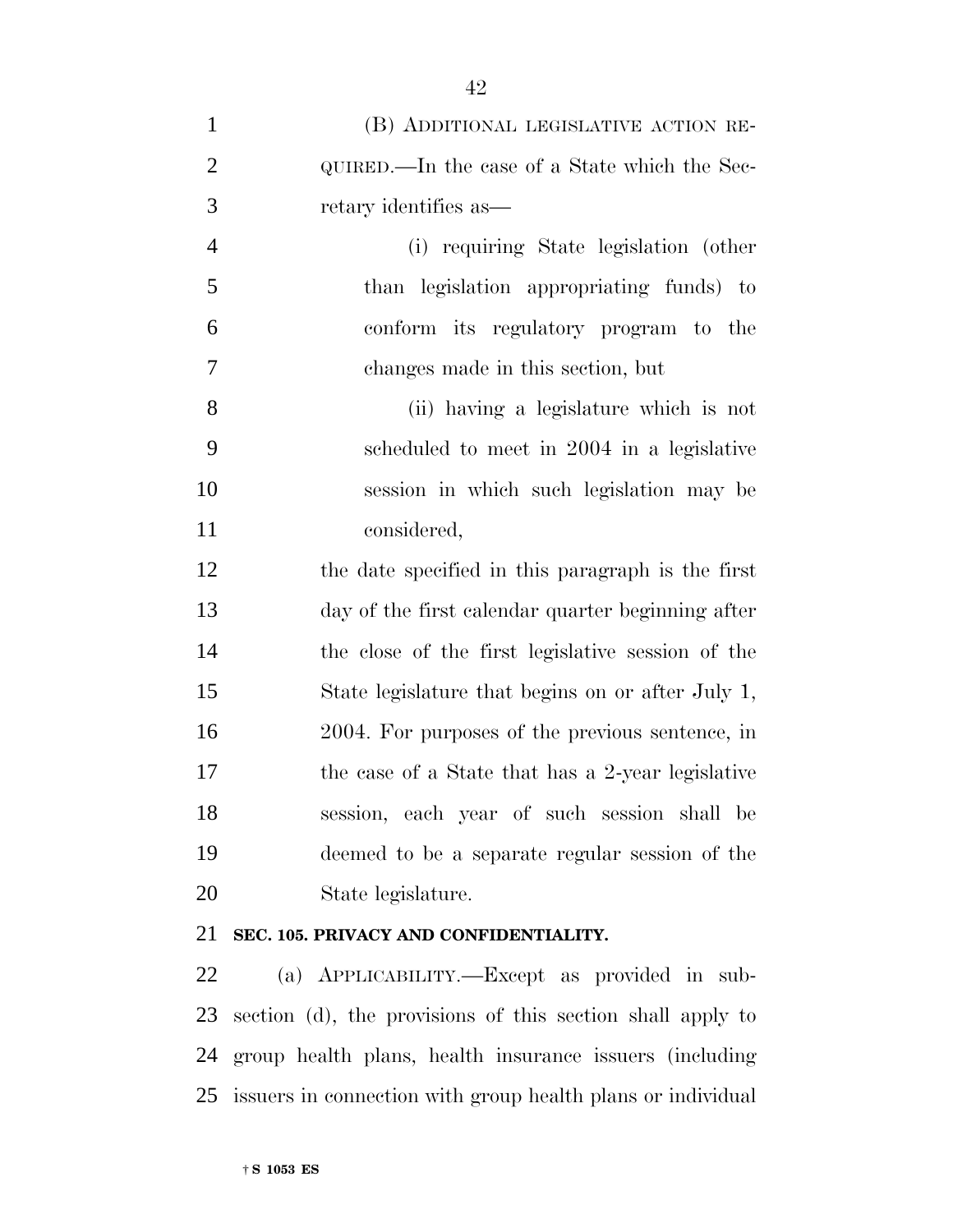health coverage), and issuers of medicare supplemental policies, without regard to—

 (1) section 732(a) of the Employee Retirement Income Security Act of 1974 (29 U.S.C. 1191a(a)); (2) section 2721(a) of the Public Health Serv-6 ice Act (42 U.S.C. 300gg-21(a)); and 7 (3) section  $9831(a)(2)$  of the Internal Revenue Code of 1986. (b) COMPLIANCE WITH CERTAIN CONFIDENTIALITY STANDARDS WITH RESPECT TO GENETIC INFORMA- TION.— (1) IN GENERAL.—The regulations promulgated by the Secretary of Health and Human Services under part C of title XI of the Social Security Act

 (42 U.S.C. 1320d et seq.) and section 264 of the Health Insurance Portability and Accountability Act of 1996 (42 U.S.C. 1320d–2 note) shall apply to the use or disclosure of genetic information.

 (2) PROHIBITION ON UNDERWRITING AND PRE- MIUM RATING.—Notwithstanding paragraph (1), a group health plan, a health insurance issuer, or issuer of a medicare supplemental policy shall not use or disclose genetic information (including infor- mation about a request for or a receipt of genetic services by an individual or family member of such

† **S 1053 ES**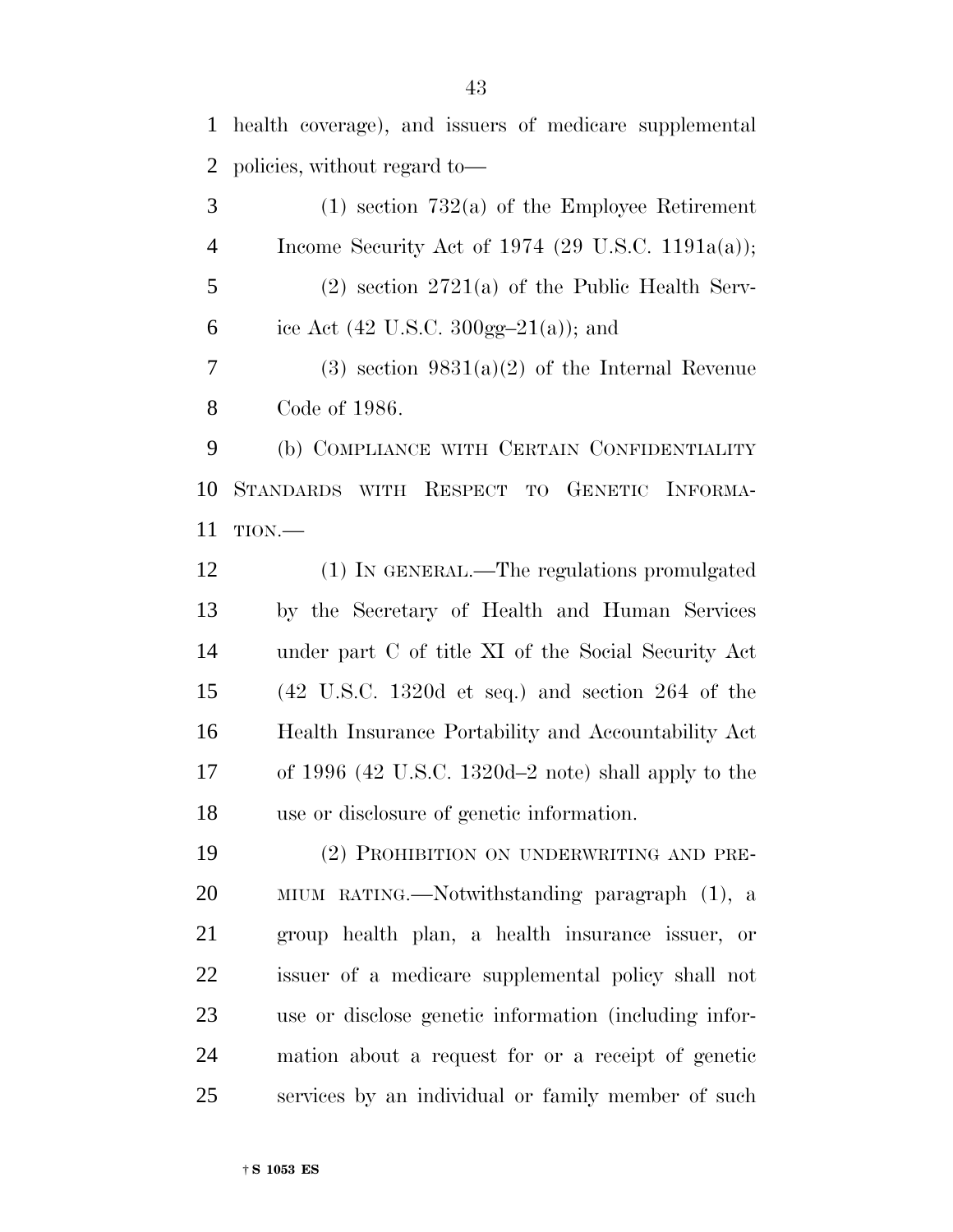individual) for purposes of underwriting, determina- tions of eligibility to enroll, premium rating, or the creation, renewal or replacement of a plan, contract or coverage for health insurance or health benefits. (c) PROHIBITION ON COLLECTION OF GENETIC IN-FORMATION.—

 (1) IN GENERAL.—A group health plan, health insurance issuer, or issuer of a medicare supple- mental policy shall not request, require, or purchase genetic information (including information about a request for or a receipt of genetic services by an in- dividual or family member of such individual) for purposes of underwriting, determinations of eligi- bility to enroll, premium rating, or the creation, re- newal or replacement of a plan, contract or coverage 16 for health insurance or health benefits.

 (2) LIMITATION RELATING TO THE COLLEC- TION OF GENETIC INFORMATION PRIOR TO ENROLL- MENT.—A group health plan, health insurance issuer, or issuer of a medicare supplemental policy shall not request, require, or purchase genetic infor- mation (including information about a request for or a receipt of genetic services by an individual or fam- ily member of such individual) concerning a partici-pant, beneficiary, or enrollee prior to the enrollment,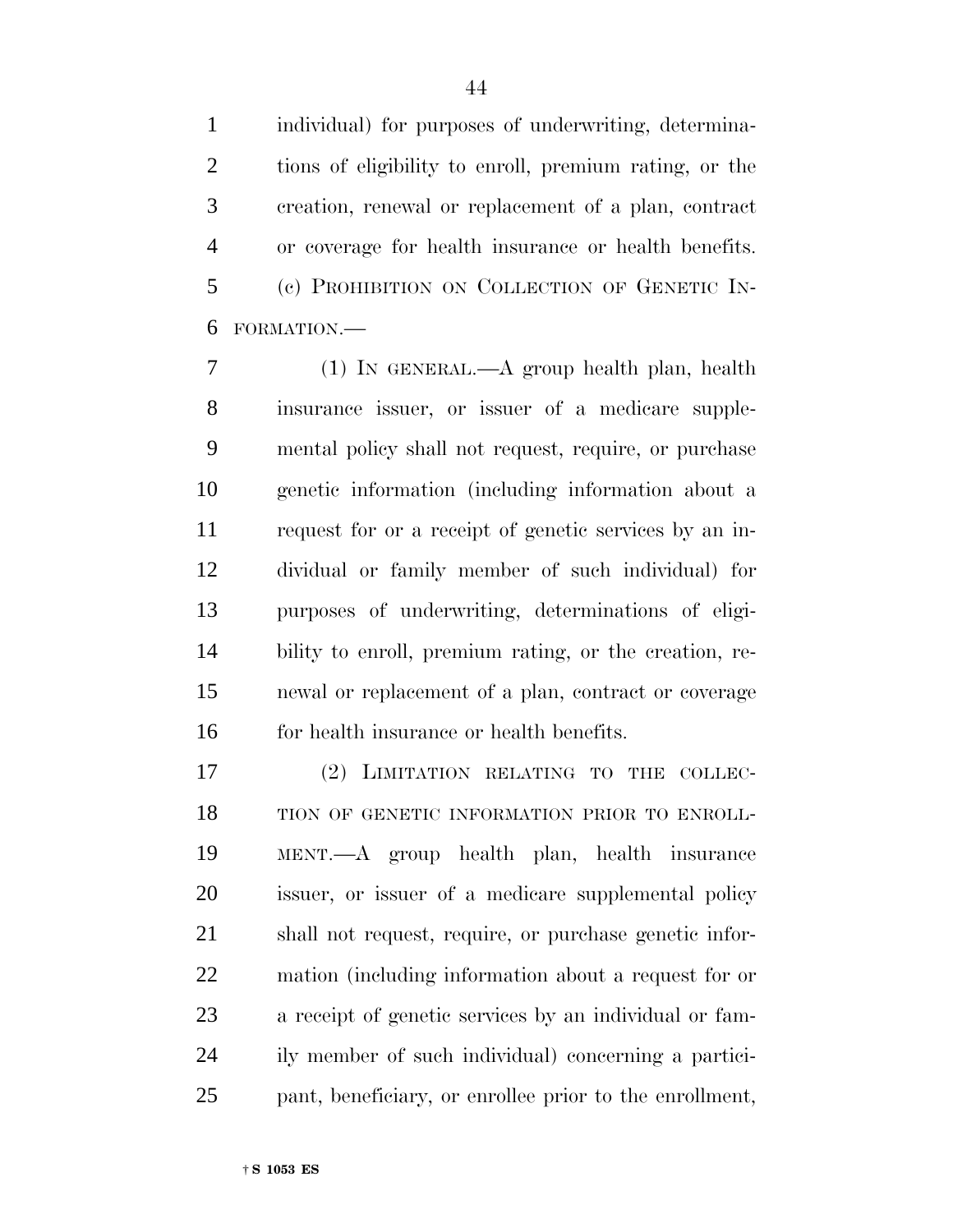| $\mathbf{1}$   | and in connection with such enrollment, of such indi-        |
|----------------|--------------------------------------------------------------|
| $\overline{2}$ | vidual under the plan, coverage, or policy.                  |
| 3              | (3) INCIDENTAL COLLECTION.—Where a group                     |
| $\overline{4}$ | health plan, health insurance issuer, or issuer of a         |
| 5              | medicare supplemental policy obtains genetic infor-          |
| 6              | mation incidental to the requesting, requiring, or           |
| 7              | purchasing of other information concerning a partic-         |
| 8              | ipant, beneficiary, or enrollee, such request, require-      |
| 9              | ment, or purchase shall not be considered a violation        |
| 10             | of this subsection if—                                       |
| 11             | (A) such request, requirement, or purchase                   |
| 12             | is not in violation of paragraph (1); and                    |
| 13             | (B) any genetic information (including in-                   |
| 14             | formation about a request for or receipt of ge-              |
| 15             | netic services) requested, required, or purchased            |
| 16             | is not used or disclosed in violation of sub-                |
| 17             | section (b).                                                 |
| 18             | (d) APPLICATION OF CONFIDENTIALITY STAND-                    |
| 19             | $ARDS$ . The provisions of subsections (b) and (c) shall not |
| 20             | $apply-$                                                     |
| 21             | (1) to group health plans, health insurance                  |
| 22             | issuers, or issuers of medicare supplemental policies        |
| 23             | that are not otherwise covered under the regulations         |
| 24             | promulgated by the Secretary of Health and Human             |
| 25             | Services under part C of title XI of the Social Secu-        |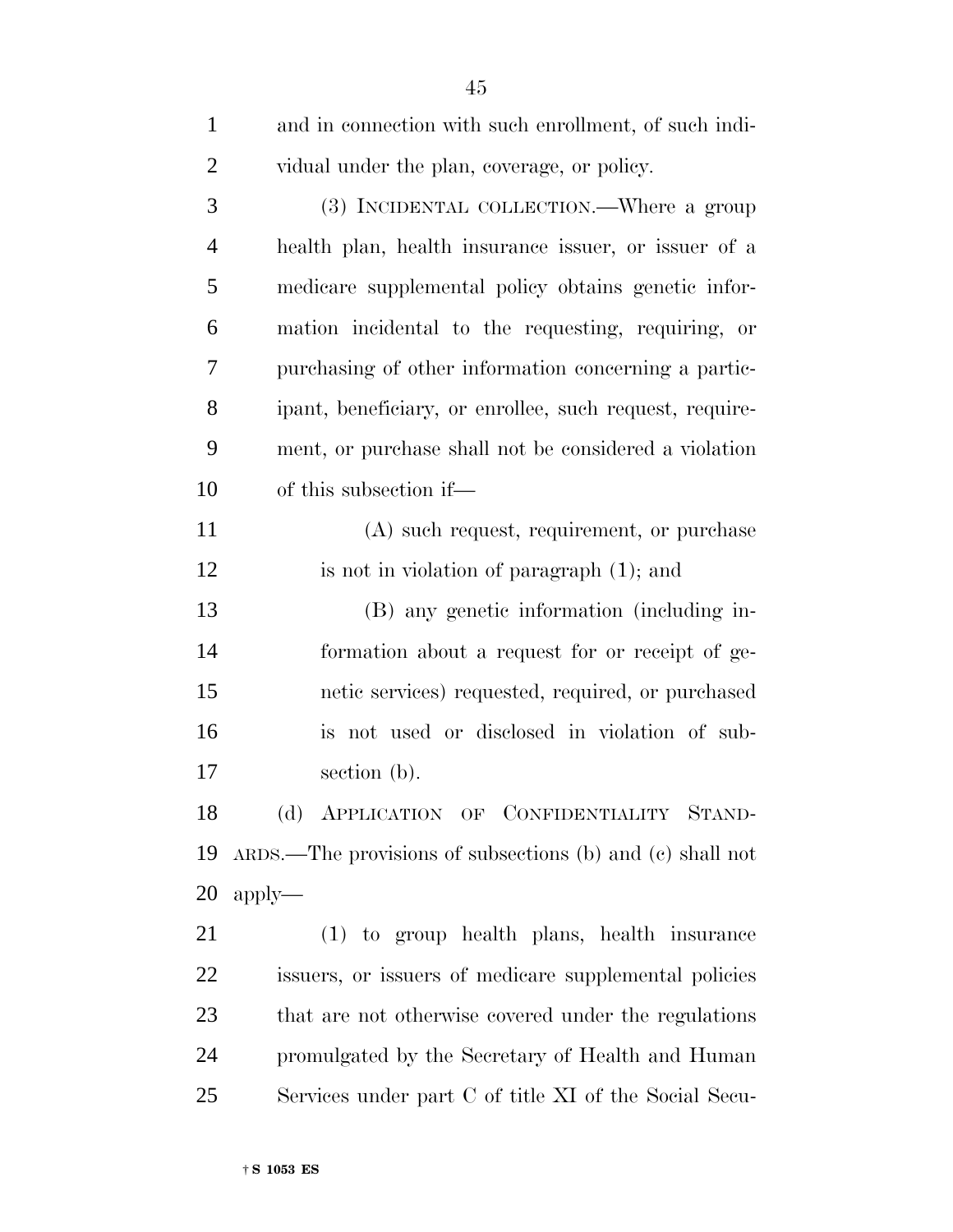rity Act (42 U.S.C. 1320d et seq.) and section 264 of the Health Insurance Portability and Account- ability Act of 1996 (42 U.S.C. 1320d–2 note); and (2) to genetic information that is not considered to be individually-identifiable health information under the regulations promulgated by the Secretary of Health and Human Services under part C of title XI of the Social Security Act (42 U.S.C. 1320d et seq.) and section 264 of the Health Insurance Port- ability and Accountability Act of 1996 (42 U.S.C. 11 1320d–2 note).

 (e) ENFORCEMENT.—A group health plan, health in- surance issuer, or issuer of a medicare supplemental policy that violates a provision of this section shall be subject to the penalties described in sections 1176 and 1177 of the Social Security Act (42 U.S.C. 1320d–5 and 1320d– 6) in the same manner and to the same extent that such penalties apply to violations of part C of title XI of such Act.

(f) PREEMPTION.—

 (1) IN GENERAL.—A provision or requirement under this section or a regulation promulgated under this section shall supersede any contrary provision of State law unless such provision of State law imposes requirements, standards, or implementation speci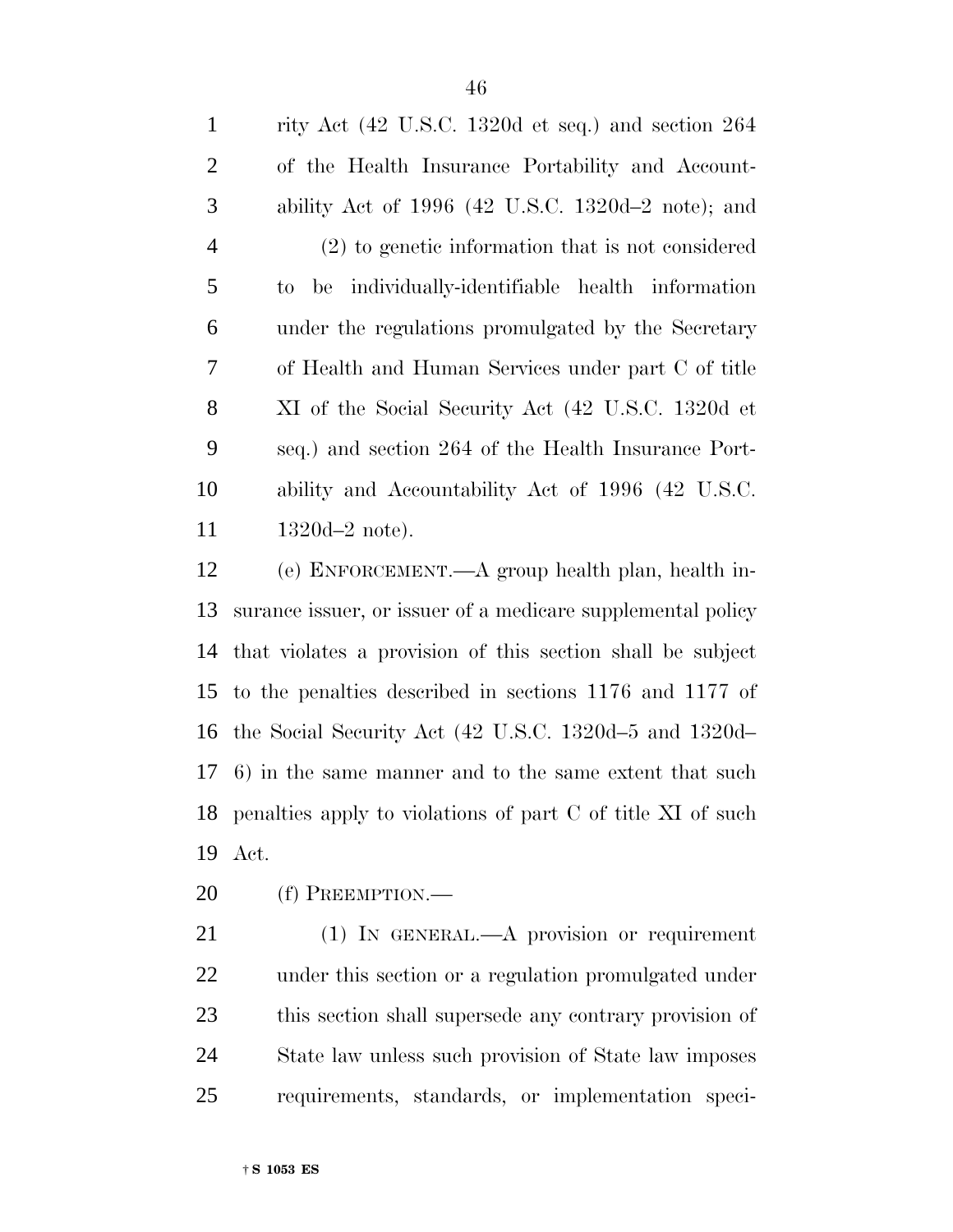fications that are more stringent than the require- ments, standards, or implementation specifications imposed under this section or such regulations. No penalty, remedy, or cause of action to enforce such a State law that is more stringent shall be pre-empted by this section.

 (2) RULE OF CONSTRUCTION.—Nothing in paragraph (1) shall be construed to establish a pen- alty, remedy, or cause of action under State law if such penalty, remedy, or cause of action is not oth-erwise available under such State law.

12 (g) COORDINATION WITH PRIVACY REGULATIONS. The Secretary shall implement and administer this section in a manner that is consistent with the implementation and administration by the Secretary of the regulations promulgated by the Secretary of Health and Human Serv- ices under part C of title XI of the Social Security Act (42 U.S.C. 1320d et seq.) and section 264 of the Health Insurance Portability and Accountability Act of 1996 (42 U.S.C. 1320d–2 note).

(h) DEFINITIONS.—In this section:

 (1) GENETIC INFORMATION; GENETIC SERV- ICES.—The terms ''family member'', ''genetic infor- mation'', ''genetic services'', and ''genetic test'' have the meanings given such terms in section 2791 of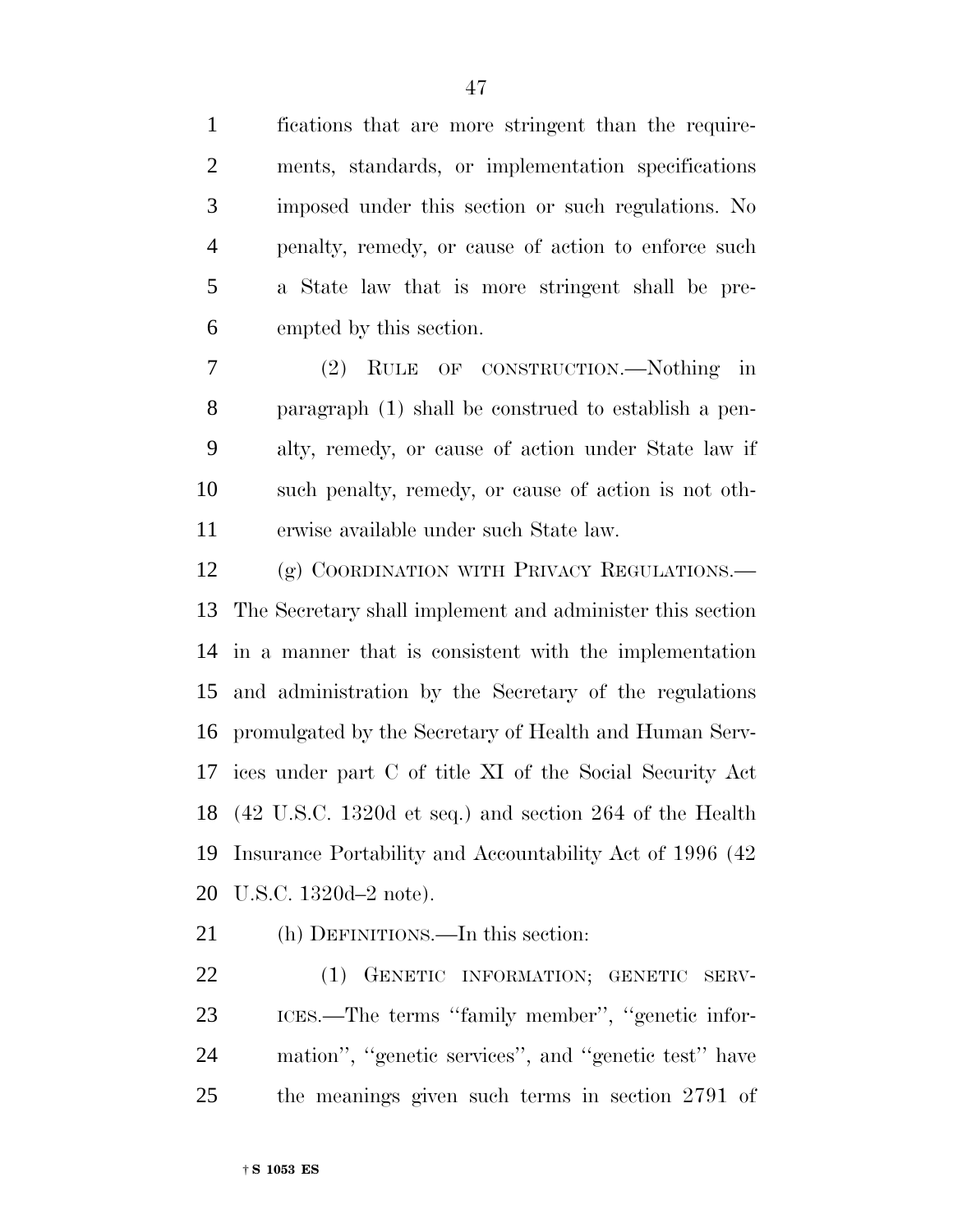| $\mathbf{1}$   | the Public Health Service Act (42 U.S.C. 300gg-             |
|----------------|-------------------------------------------------------------|
| $\overline{2}$ | 91), as amended by this Act.                                |
| 3              | (2) GROUP HEALTH PLAN; HEALTH INSURANCE                     |
| $\overline{4}$ | ISSUER.—The terms "group health plan" and                   |
| 5              | "health insurance issuer" include only those plans          |
| 6              | and issuers that are covered under the regulations          |
| $\overline{7}$ | described in subsection $(d)(1)$ .                          |
| 8              | (3) ISSUER OF A MEDICARE SUPPLEMENTAL                       |
| 9              | POLICY.—The term "issuer of a medicare supple-              |
| 10             | mental policy" means an issuer described in section         |
| 11             | 1882 of the Social Security Act (42 insert 1395ss).         |
| 12             | (4) SECRETARY.—The term "Secretary" means                   |
| 13             | the Secretary of Health and Human Services.                 |
| 14             | SEC. 106. ASSURING COORDINATION.                            |
| 15             | (a) IN GENERAL.—Except as provided in subsection            |
| 16             | (b), the Secretary of the Treasury, the Secretary of Health |
| 17             | and Human Services, and the Secretary of Labor shall en-    |
|                | 18 sure, through the execution of an interagency memo-      |
| 19             | randum of understanding among such Secretaries, that—       |
| 20             | (1) regulations, rulings, and interpretations               |
| 21             | issued by such Secretaries relating to the same mat-        |
| 22             | ter over which two or more such Secretaries have re-        |
| 23             | sponsibility under this title (and the amendments           |
| 24             | made by this title) are administered so as to have          |
| 25             | the same effect at all times; and                           |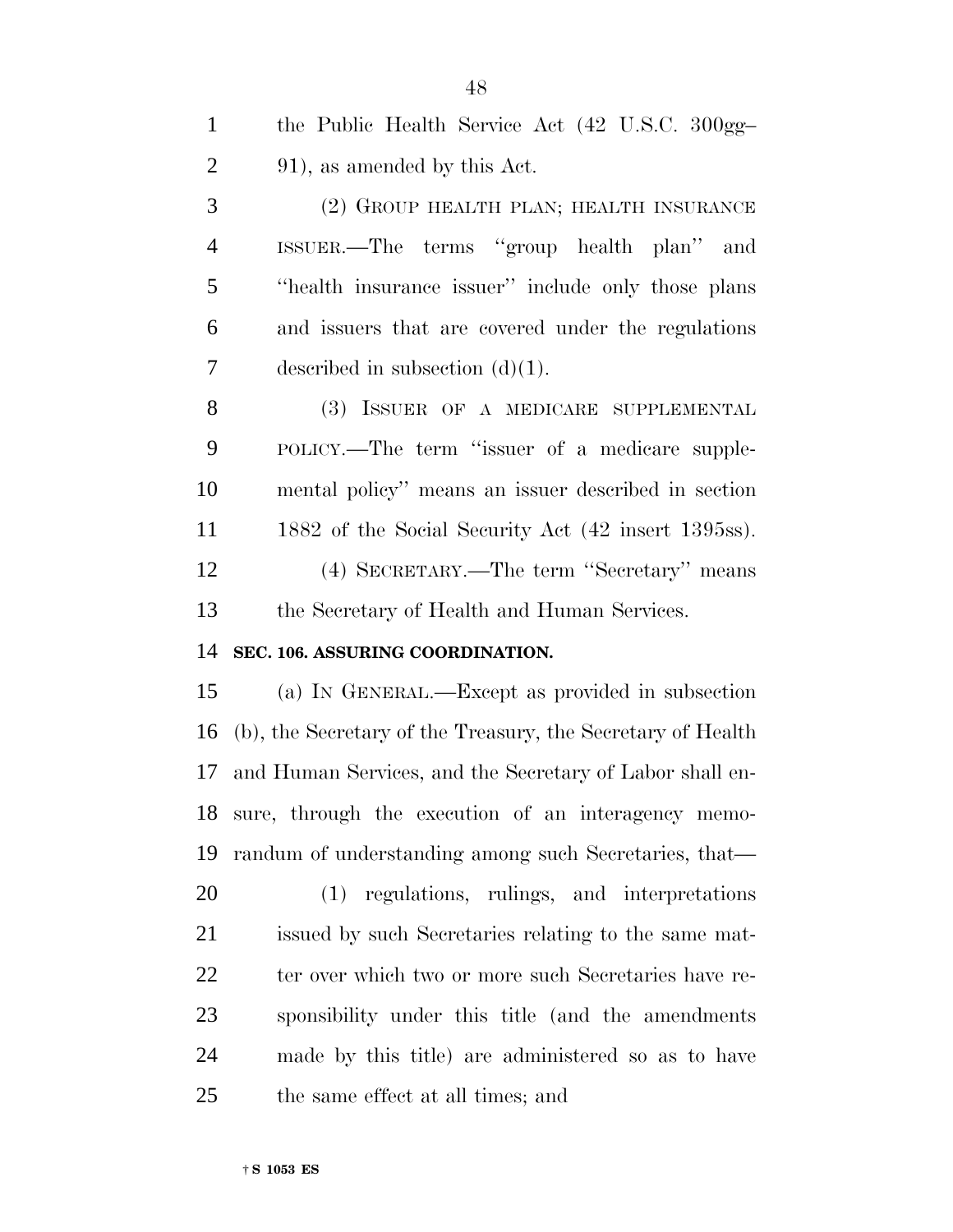(2) coordination of policies relating to enforcing the same requirements through such Secretaries in order to have a coordinated enforcement strategy that avoids duplication of enforcement efforts and assigns priorities in enforcement.

 (b) AUTHORITY OF THE SECRETARY.—The Secretary of Health and Human Services has the sole authority to promulgate regulations to implement section 105.

# **SEC. 107. REGULATIONS; EFFECTIVE DATE.**

 (a) REGULATIONS.—Not later than 1 year after the date of enactment of this title, the Secretary of Labor, the Secretary of Health and Human Services, and the Sec- retary of the Treasury shall issue final regulations in an accessible format to carry out this title.

 (b) EFFECTIVE DATE.—Except as provided in sec- tion 104, the amendments made by this title shall take effect on the date that is 18 months after the date of en-actment of this Act.

# **TITLE II—PROHIBITING EM- PLOYMENT DISCRIMINATION ON THE BASIS OF GENETIC INFORMATION**

**SEC. 201. DEFINITIONS.**

In this title: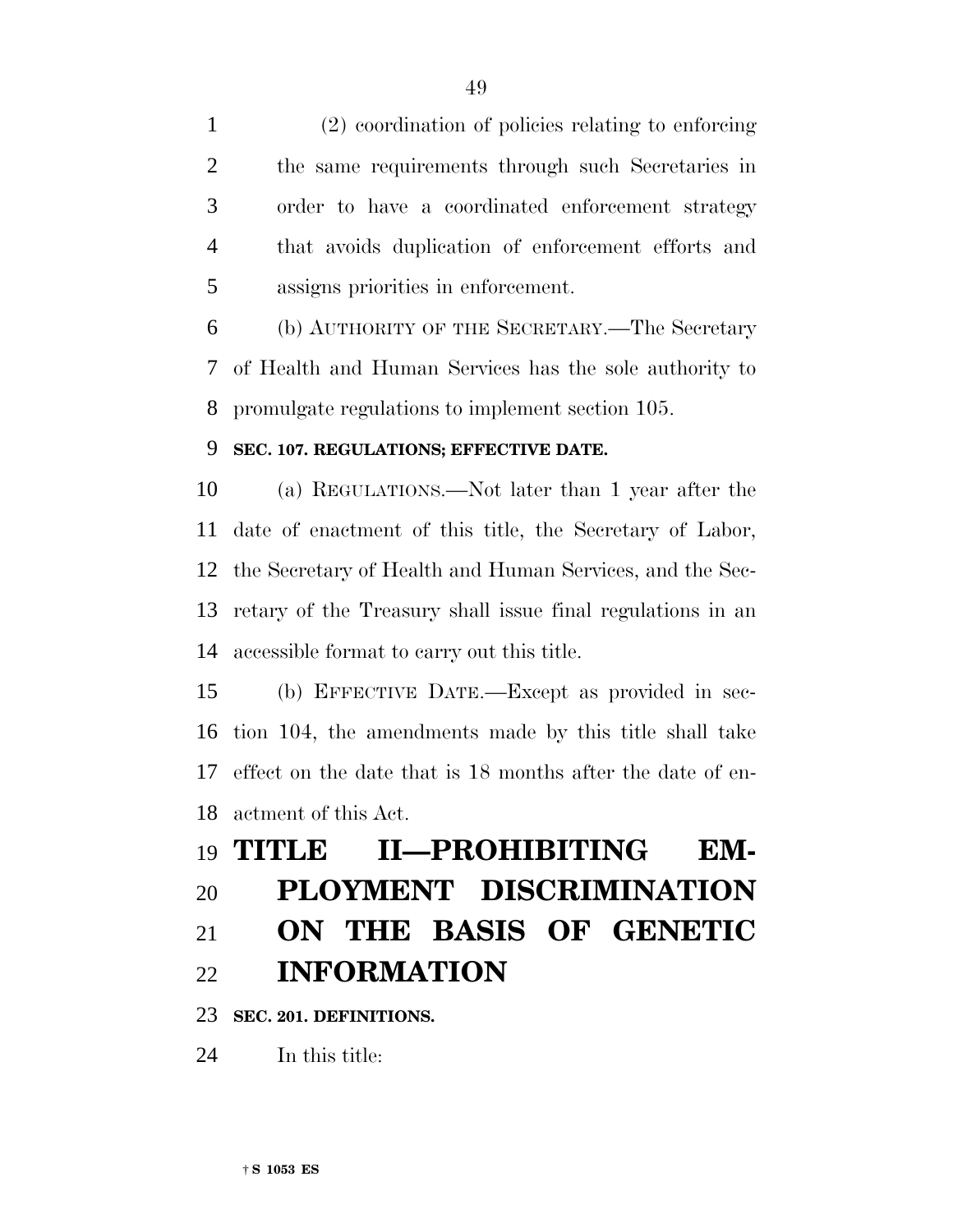| $\mathbf{1}$   | (1) COMMISSION.—The term "Commission"              |
|----------------|----------------------------------------------------|
| $\overline{2}$ | means the Equal Employment Opportunity Commis-     |
| 3              | sion as created by section 705 of the Civil Rights |
| $\overline{4}$ | Act of 1964 (42 U.S.C. 2000e–4).                   |
| 5              | (2)<br>EMPLOYEE; EMPLOYER; EMPLOYMENT              |
| 6              | AGENCY; LABOR ORGANIZATION; MEMBER.-               |
| 7              | (A) IN GENERAL.—The term "employee"                |
| 8              | means-                                             |
| 9              | (i) an employee (including an appli-               |
| 10             | cant), as defined in section $701(f)$ of the       |
| 11             | Civil Rights Act of 1964 (42 U.S.C.                |
| 12             | $2000e(f)$ ;                                       |
| 13             | (ii) a State employee (including an ap-            |
| 14             | plicant) described in section $304(a)$ of the      |
| 15             | Government Employee Rights Act of 1991             |
| 16             | $(42 \text{ U.S.C. } 2000\text{e}-16\text{e(a)});$ |
| 17             | (iii) a covered employee (including an             |
| 18             | applicant), as defined in section 101 of the       |
| 19             | Congressional Accountability Act of 1995           |
| 20             | $(2 \text{ U.S.C. } 1301);$                        |
| 21             | (iv) a covered employee (including an              |
| 22             | applicant), as defined in section $411(c)$ of      |
| 23             | title 3, United States Code; or                    |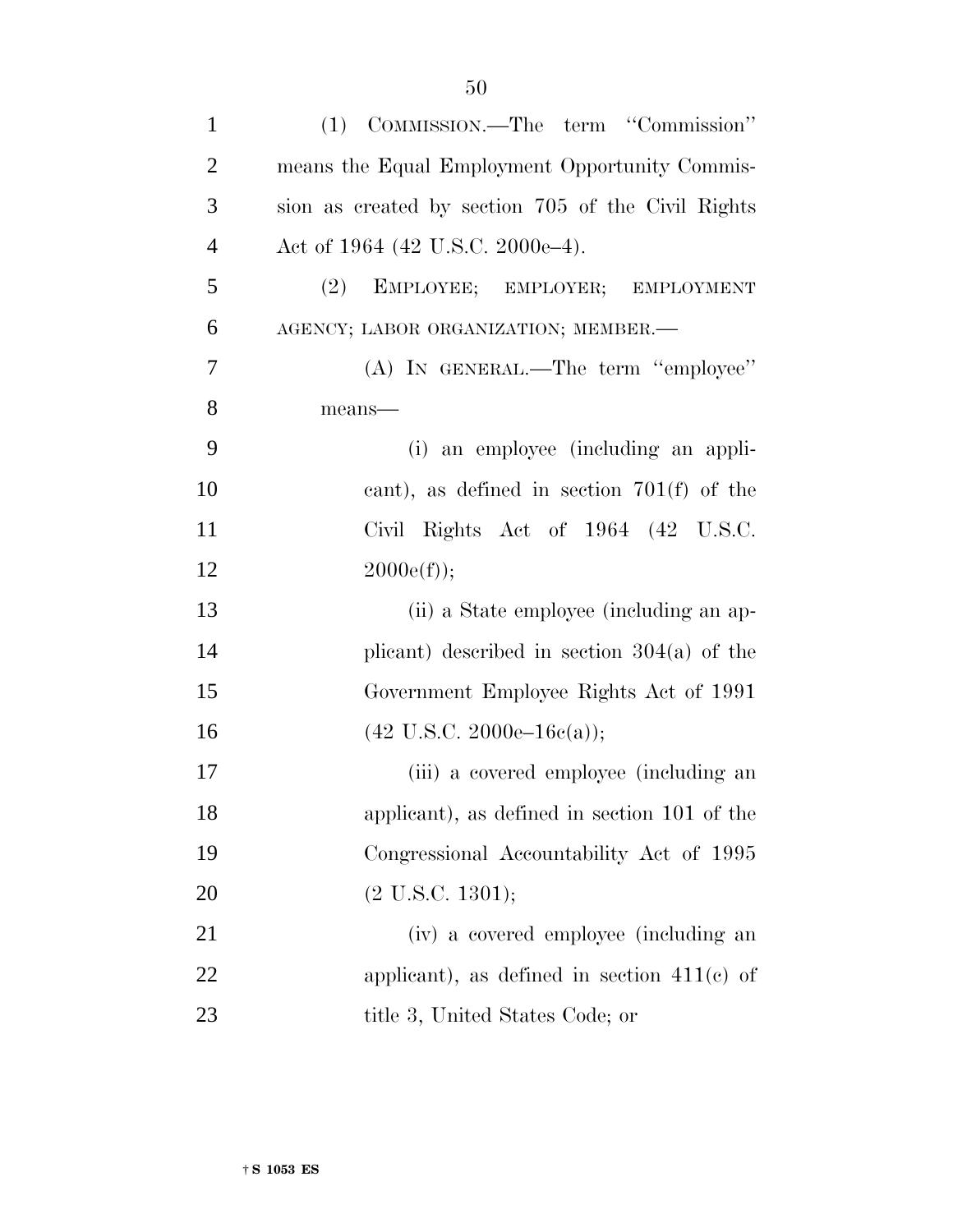| $\mathbf{1}$   | (v) an employee or applicant to which         |
|----------------|-----------------------------------------------|
| $\overline{2}$ | section $717(a)$ of the Civil Rights Act of   |
| 3              | 1964 (42 U.S.C. 2000e–16(a)) applies.         |
| $\overline{4}$ | (B) EMPLOYER.—The term "employer"             |
| 5              | means-                                        |
| 6              | (i) an employer (as defined in section        |
| $\overline{7}$ | $701(b)$ of the Civil Rights Act of 1964 (42) |
| 8              | U.S.C. 2000e(b));                             |
| 9              | (ii) an entity employing a State em-          |
| 10             | ployee described in section $304(a)$ of the   |
| 11             | Government Employee Rights Act of 1991;       |
| 12             | (iii) an employing office, as defined in      |
| 13             | section 101 of the Congressional Account-     |
| 14             | ability Act of 1995;                          |
| 15             | (iv) an employing office, as defined in       |
| 16             | section $411(c)$ of title 3, United States    |
| 17             | Code; or                                      |
| 18             | (v) an entity to which section $717(a)$       |
| 19             | of the Civil Rights Act of 1964 applies.      |
| 20             | (C) EMPLOYMENT AGENCY; LABOR ORGA-            |
| 21             | NIZATION.—The terms "employment agency"       |
| 22             | and "labor organization" have the meanings    |
| 23             | given the terms in section 701 of the Civil   |
| 24             | Rights Act of 1964 (42 U.S.C. 2000e).         |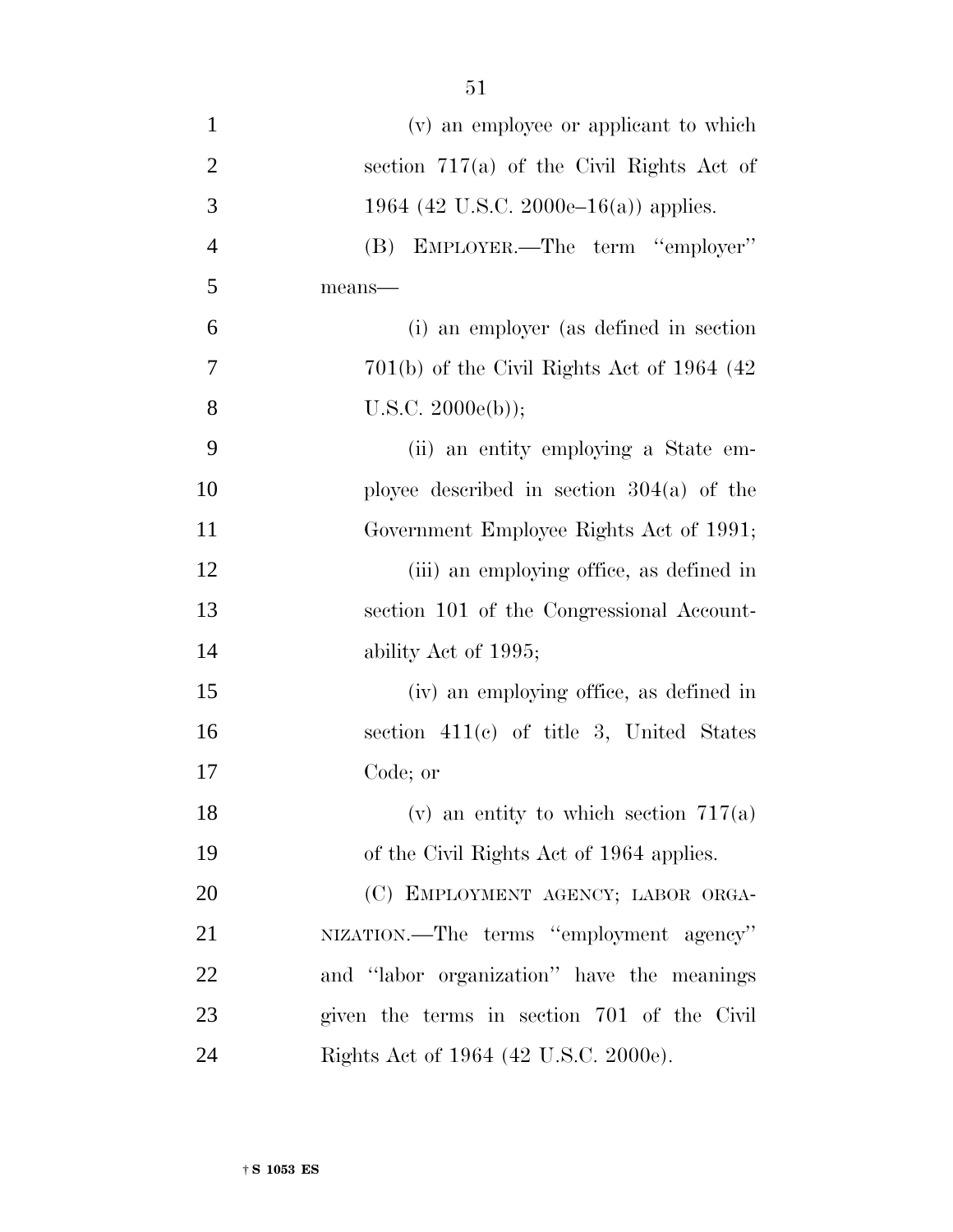| $\mathbf{1}$   | (D) MEMBER.—The term "member", with              |
|----------------|--------------------------------------------------|
| $\overline{2}$ | respect to a labor organization, includes an ap- |
| 3              | plicant for membership in a labor organization.  |
| $\overline{4}$ | (3) FAMILY MEMBER.—The term "family mem-         |
| 5              | ber" means with respect to an individual—        |
| 6              | (A) the spouse of the individual;                |
| $\overline{7}$ | (B) a dependent child of the individual, in-     |
| 8              | cluding a child who is born to or placed for     |
| 9              | adoption with the individual; and                |
| 10             | (C) all other individuals related by blood to    |
| 11             | the individual or the spouse or child described  |
| 12             | in subparagraph $(A)$ or $(B)$ .                 |
| 13             | (4) GENETIC INFORMATION.                         |
| 14             | (A) IN GENERAL.—Except as provided in            |
| 15             | subparagraph (B), the term "genetic informa-     |
| 16             | tion" means information about—                   |
| 17             | (i) an individual's genetic tests;               |
| 18             | (ii) the genetic tests of family mem-            |
| 19             | bers of the individual; or                       |
| 20             | (iii) the occurrence of a disease or dis-        |
| 21             | order in family members of the individual.       |
| 22             | (B) EXCEPTIONS.—The term "genetic in-            |
| 23             | formation" shall not include information about   |
| 24             | the sex or age of an individual.                 |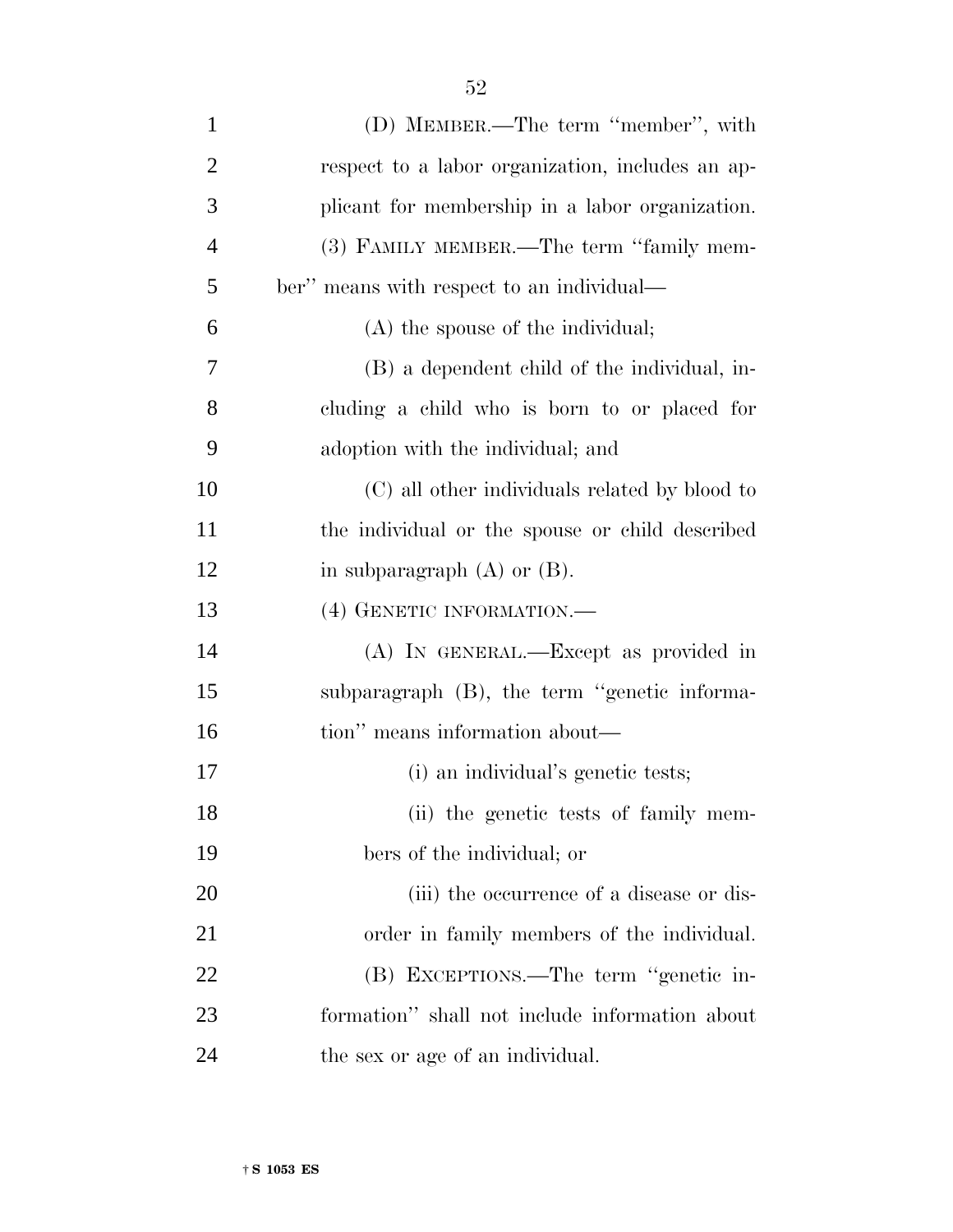| $\mathbf{1}$   | (5) GENETIC MONITORING.—The term "genetic            |
|----------------|------------------------------------------------------|
| $\overline{2}$ | monitoring" means the periodic examination of em-    |
| 3              | ployees to evaluate acquired modifications to their  |
| $\overline{4}$ | genetic material, such as chromosomal damage or      |
| 5              | evidence of increased occurrence of mutations, that  |
| 6              | may have developed in the course of employment due   |
| 7              | to exposure to toxic substances in the workplace, in |
| 8              | order to identify, evaluate, and respond to the ef-  |
| 9              | fects of or control adverse environmental exposures  |
| 10             | in the workplace.                                    |
| 11             | (6) GENETIC SERVICES.—The term "genetic              |
| 12             | services" means-                                     |
| 13             | $(A)$ a genetic test;                                |
| 14             | (B) genetic counseling (such as obtaining,           |
| 15             | interpreting or assessing genetic information);      |
| 16             | or                                                   |
| 17             | (C) genetic education.                               |
| 18             | $(7)$ GENETIC TEST. —                                |
| 19             | (A) IN GENERAL.—The term "genetic                    |
| 20             | test" means the analysis of human DNA, RNA,          |
| 21             | chromosomes, proteins, or metabolites, that de-      |
| 22             | tects genotypes, mutations, or chromosomal           |
| 23             | changes.                                             |
| 24             | (B) EXCEPTION.—The term "genetic test"               |
| 25             | does not mean an analysis of proteins or me-         |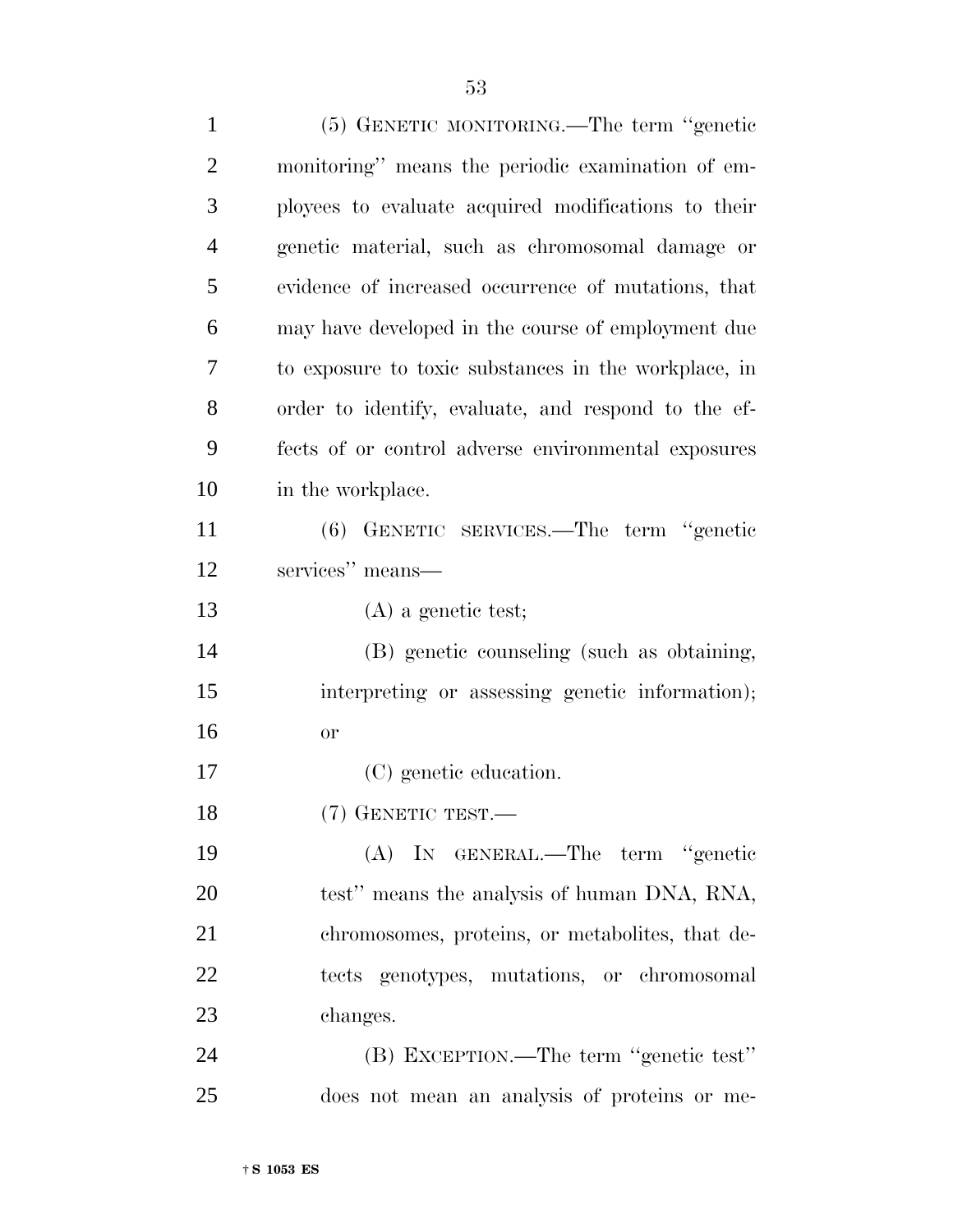| $\mathbf{1}$   | tabolities that does not detect genotypes,          |
|----------------|-----------------------------------------------------|
| $\overline{2}$ | mutations, or chromosomal changes.                  |
| 3              | SEC. 202. EMPLOYER PRACTICES.                       |
| $\overline{4}$ | (a) USE OF GENETIC INFORMATION.—It shall be an      |
| 5              | unlawful employment practice for an employer—       |
| 6              | (1) to fail or refuse to hire or to discharge any   |
| 7              | employee, or otherwise to discriminate against any  |
| 8              | employee with respect to the compensation, terms,   |
| 9              | conditions, or privileges of employment of the em-  |
| 10             | ployee, because of genetic information with respect |
| 11             | to the employee (or information about a request for |
| 12             | or the receipt of genetic services by such employee |
| 13             | or family member of such employee); or              |
| 14             | (2) to limit, segregate, or classify the employees  |
| 15             | of the employer in any way that would deprive or    |
| 16             | tend to deprive any employee of employment oppor-   |
|                |                                                     |

16 tend to deprive any employee of employment oppor- tunities or otherwise adversely affect the status of the employee as an employee, because of genetic in- formation with respect to the employee (or informa- tion about a request for or the receipt of genetic services by such employee or family member of such employee).

 (b) ACQUISITION OF GENETIC INFORMATION.—It shall be an unlawful employment practice for an employer to request, require, or purchase genetic information with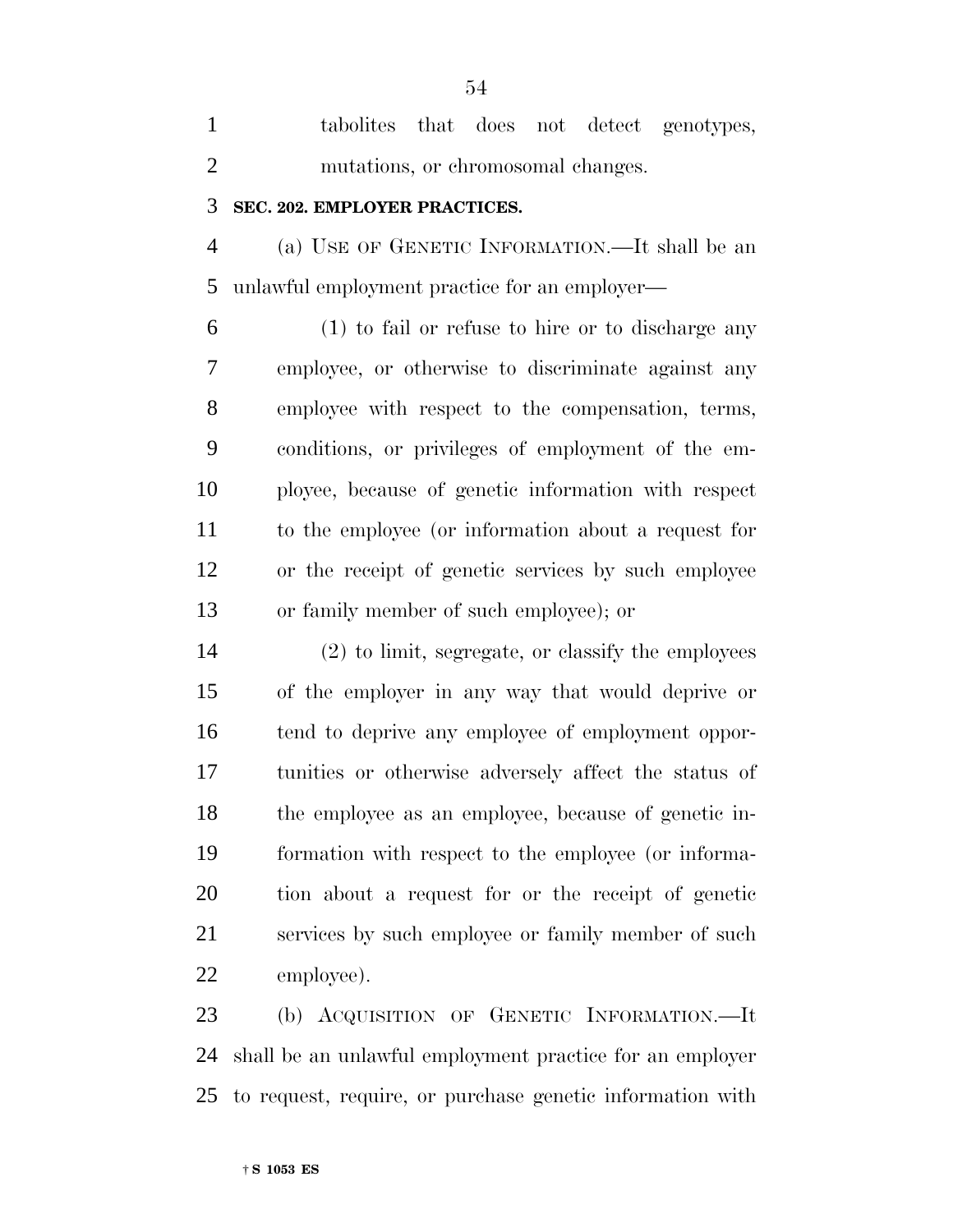| $\mathbf{1}$ | respect to an employee or a family member of the em-      |
|--------------|-----------------------------------------------------------|
| 2            | ployee (or information about a request for the receipt of |
| 3            | genetic services by such employee or a family member of   |
| 4            | such employee) except—                                    |
| 5            | (1) where an employer inadvertently requests or           |
| 6            | requires family medical history of the employee or        |
| 7            | family member of the employee;                            |
| 8            | $(2)$ where—                                              |
| 9            | (A) health or genetic services are offered                |
| 10           | by the employer, including such services offered          |
| 11           | as part of a bona fide wellness program;                  |
| 12           | (B) the employee provides prior, knowing,                 |
| 13           | voluntary, and written authorization;                     |
| 14           | (C) only the employee (or family member                   |
| 15           | if the family member is receiving genetic serv-           |
| 16           | ices) and the licensed health care professional           |
| 17           | or board certified genetic counselor involved in          |
| 18           | providing such services receive individually iden-        |
| 19           | tifiable information concerning the results of            |
| 20           | such services; and                                        |
| 21           | (D) any individually identifiable genetic in-             |
| 22           | formation provided under subparagraph (C) in              |
| 23           | connection with the services provided under               |
| 24           | subparagraph (A) is only available for purposes           |
| 25           | of such services and shall not be disclosed to            |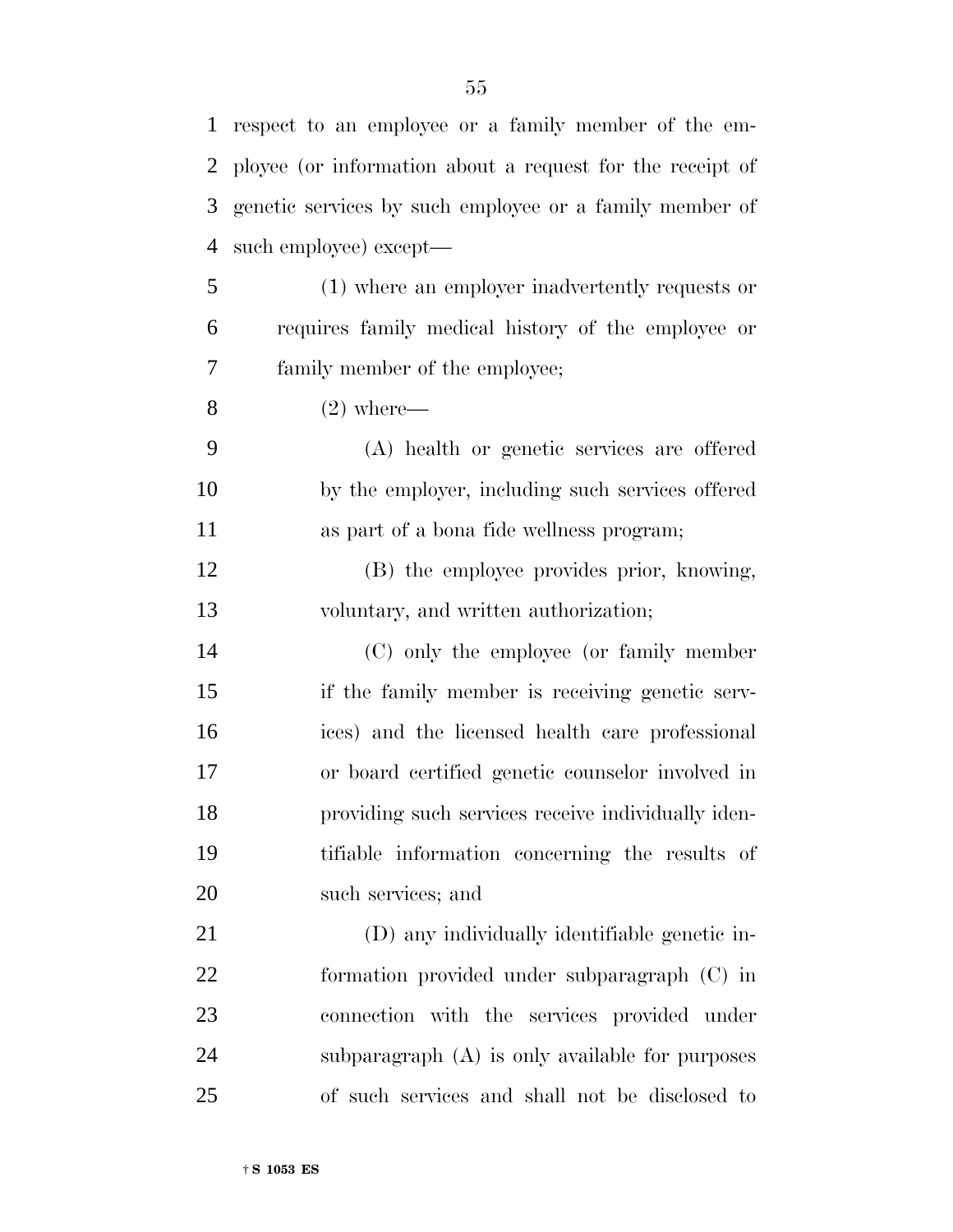| $\mathbf{1}$   | the employer except in aggregate terms that do          |
|----------------|---------------------------------------------------------|
| $\overline{2}$ | not disclose the identity of specific employees;        |
| 3              | (3) where an employer requests or requires              |
| $\overline{4}$ | family medical history from the employee to comply      |
| 5              | with the certification provisions of section 103 of the |
| 6              | Family and Medical Leave Act of 1993 (29 U.S.C.         |
| 7              | 2613) or such requirements under State family and       |
| 8              | medical leave laws;                                     |
| 9              | (4) where an employer purchases documents               |
| 10             | that are commercially and publicly available (includ-   |
| 11             | ing newspapers, magazines, periodicals, and books,      |
| 12             | not including medical databases<br>court<br>but<br>or   |
| 13             | records) that include family medical history; or        |
| 14             | (5) where the information involved is to be used        |
| 15             | for genetic monitoring of the biological effects of     |
| 16             | toxic substances in the workplace, but only if—         |
| 17             | (A) the employer provides written notice of             |
| 18             | the genetic monitoring to the employee;                 |
| 19             | $(B)(i)$ the employee provides prior, know-             |
| 20             | ing, voluntary, and written authorization; or           |
| 21             | (ii) the genetic monitoring is required by              |
| 22             | Federal or State law;                                   |
| 23             | (C) the employee is informed of individual              |
| 24             | monitoring results;                                     |
| 25             | (D) the monitoring is in compliance with—               |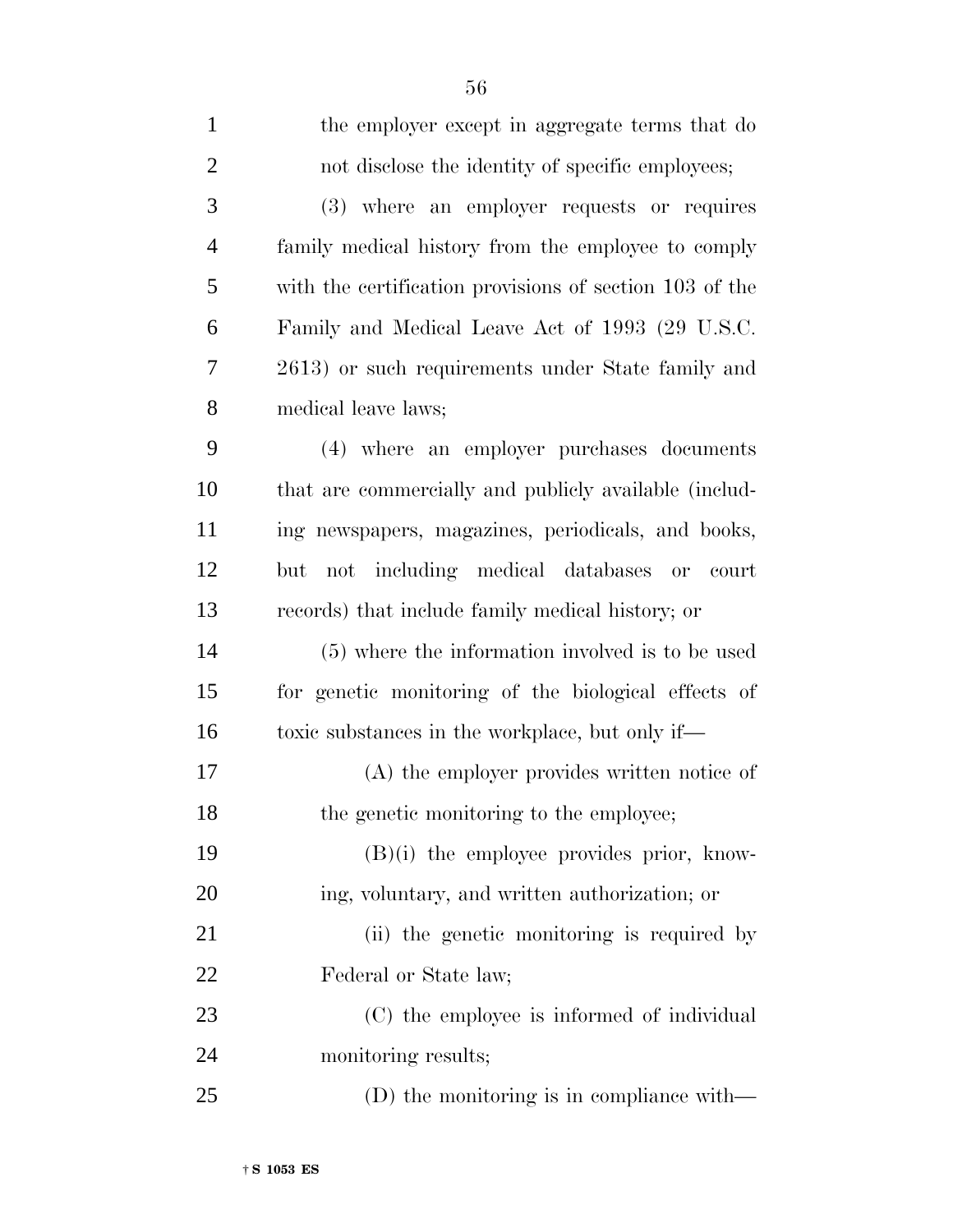| $\mathbf{1}$   | (i) any Federal genetic monitoring                                |
|----------------|-------------------------------------------------------------------|
| $\overline{2}$ | regulations, including any such regulations                       |
| 3              | that may be promulgated by the Secretary                          |
| $\overline{4}$ | of Labor pursuant to the Occupational                             |
| 5              | Safety and Health Act of 1970 (29 U.S.C.                          |
| 6              | 651 et seq.), the Federal Mine Safety and                         |
| $\overline{7}$ | Health Act of 1977 (30 U.S.C. 801 et                              |
| 8              | seq.), or the Atomic Energy Act of 1954                           |
| 9              | $(42 \text{ U.S.C. } 2011 \text{ et seq.});$ or                   |
| 10             | (ii) State genetic monitoring regula-                             |
| 11             | tions, in the case of a State that is imple-                      |
| 12             | menting genetic monitoring regulations                            |
| 13             | under the authority of the Occupational                           |
| 14             | Safety and Health Act of 1970 (29 U.S.C.                          |
| 15             | $651$ et seq.); and                                               |
| 16             | (E) the employer, excluding any licensed                          |
| 17             | health care professional or board certified ge-                   |
| 18             | netic counselor that is involved in the genetic                   |
| 19             | monitoring program, receives the results of the                   |
| 20             | monitoring only in aggregate terms that do not                    |
| 21             | disclose the identity of specific employees;                      |
| 22             | (c) PRESERVATION OF PROTECTIONS.—In the case of                   |
| 23             | information to which any of paragraphs $(1)$ through $(5)$        |
| 24             | of subsection (b) applies, such information may not be            |
| 25             | used in violation of paragraph $(1)$ or $(2)$ of subsection $(a)$ |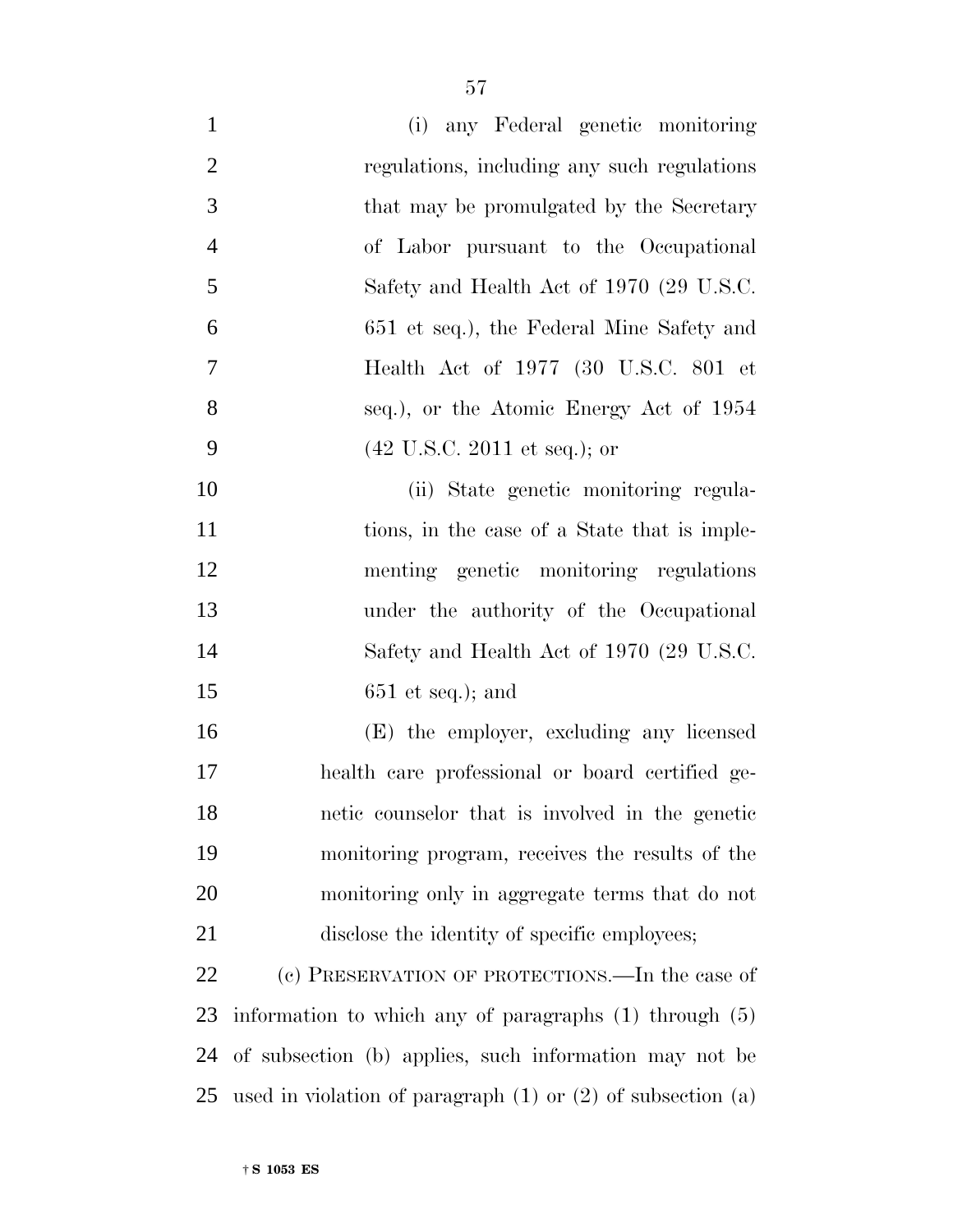or treated or disclosed in a manner that violates section 206.

#### **SEC. 203. EMPLOYMENT AGENCY PRACTICES.**

 (a) USE OF GENETIC INFORMATION.—It shall be an unlawful employment practice for an employment agency—

 (1) to fail or refuse to refer for employment, or otherwise to discriminate against, any individual be- cause of genetic information with respect to the indi- vidual (or information about a request for or the re- ceipt of genetic services by such individual or family member of such individual);

 (2) to limit, segregate, or classify individuals or fail or refuse to refer for employment any individual in any way that would deprive or tend to deprive any individual of employment opportunities, or otherwise adversely affect the status of the individual as an employee, because of genetic information with re- spect to the individual (or information about a re- quest for or the receipt of genetic services by such individual or family member of such individual); or

 (3) to cause or attempt to cause an employer to discriminate against an individual in violation of this title.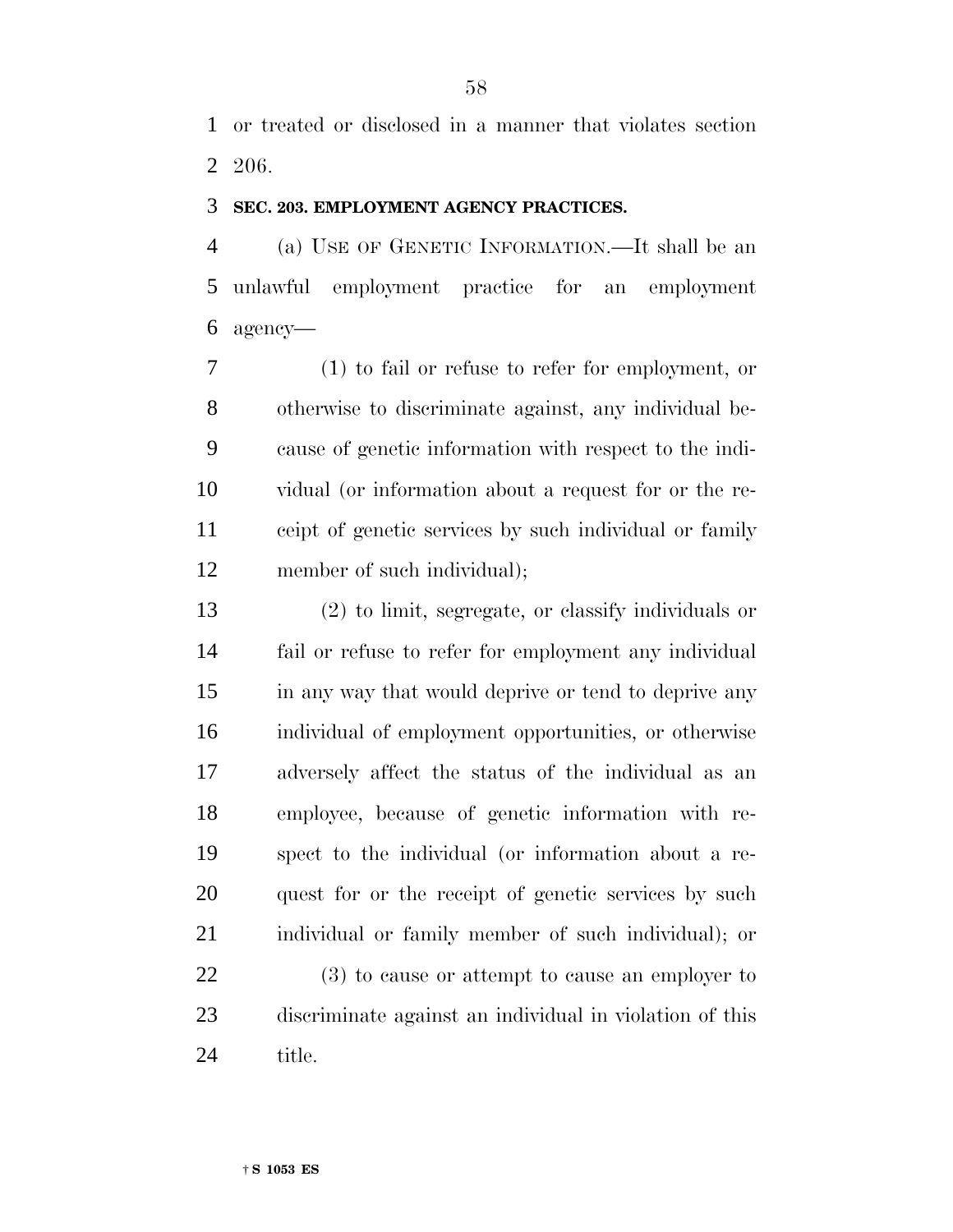| $\mathbf{1}$ | (b) ACQUISITION OF GENETIC INFORMATION.-It                  |
|--------------|-------------------------------------------------------------|
| 2            | shall be an unlawful employment practice for an employ-     |
| 3            | ment agency to request, require, or purchase genetic infor- |
| 4            | mation with respect to an individual or a family member     |
| 5            | of the individual (or information about a request for the   |
| 6            | receipt of genetic services by such individual or a family  |
| 7            | member of such individual) except—                          |
| 8            | (1) where an employment agency inadvertently                |
| 9            | requests or requires family medical history of the in-      |
| 10           | dividual or family member of the individual;                |
| 11           | $(2)$ where—                                                |
| 12           | (A) health or genetic services are offered                  |
| 13           | by the employment agency, including such serv-              |
| 14           | ices offered as part of a bona fide wellness pro-           |
| 15           | gram;                                                       |
| 16           | (B) the individual provides prior, knowing,                 |
| 17           | voluntary, and written authorization;                       |
| 18           | (C) only the individual (or family member                   |
| 19           | if the family member is receiving genetic serv-             |
| 20           | ices) and the licensed health care professional             |
| 21           | or board certified genetic counselor involved in            |
| 22           | providing such services receive individually iden-          |
| 23           | tifiable information concerning the results of              |
| 24           | such services; and                                          |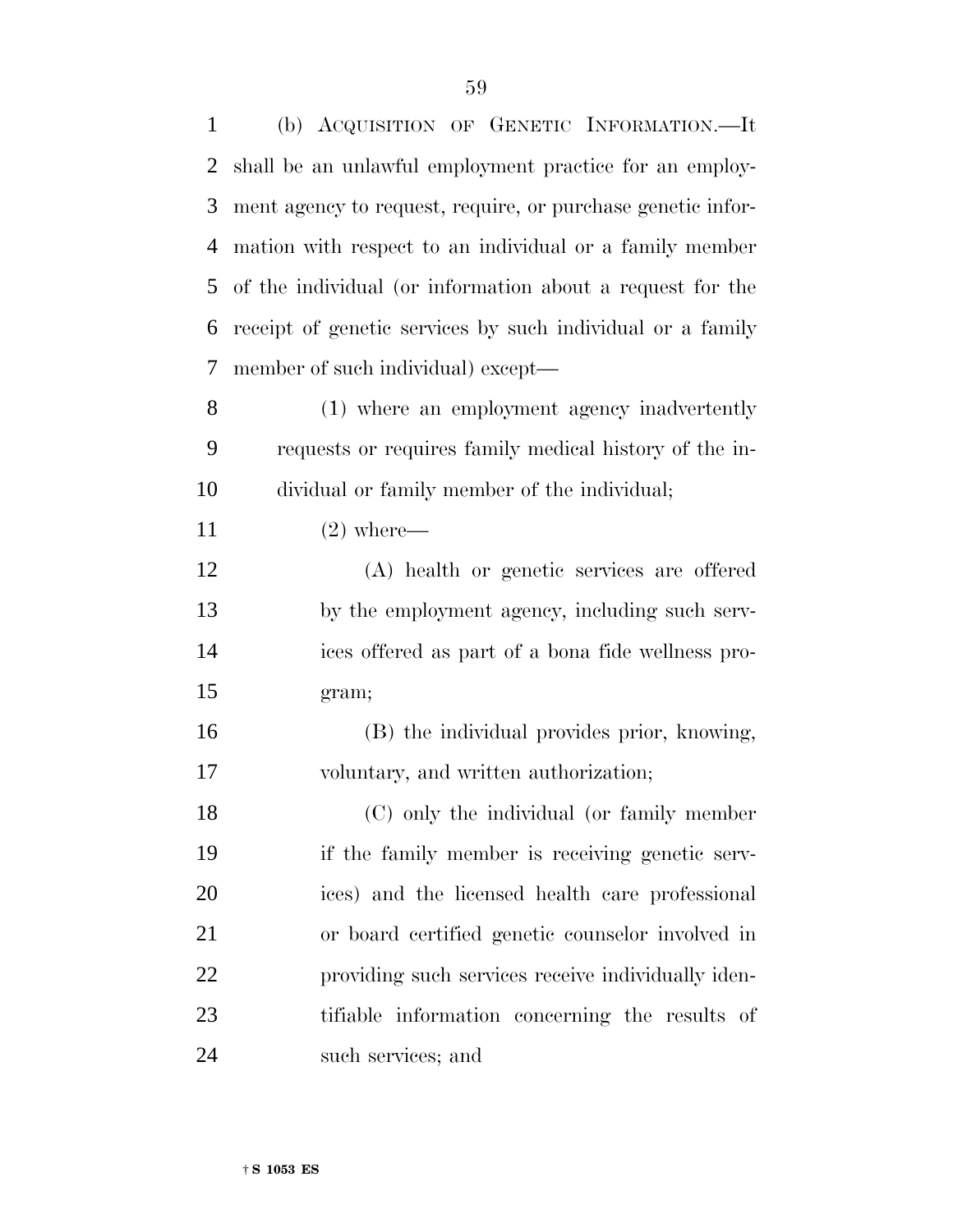(D) any individually identifiable genetic in- formation provided under subparagraph (C) in connection with the services provided under subparagraph (A) is only available for purposes of such services and shall not be disclosed to the employment agency except in aggregate terms that do not disclose the identity of spe- cific individuals; (3) where an employment agency requests or re- quires family medical history from the individual to comply with the certification provisions of section 103 of the Family and Medical Leave Act of 1993 (29 U.S.C. 2613) or such requirements under State family and medical leave laws;

 (4) where an employment agency purchases documents that are commercially and publicly avail- able (including newspapers, magazines, periodicals, and books, but not including medical databases or court records) that include family medical history; or (5) where the information involved is to be used for genetic monitoring of the biological effects of 22 toxic substances in the workplace, but only if—

 (A) the employment agency provides writ- ten notice of the genetic monitoring to the indi-vidual;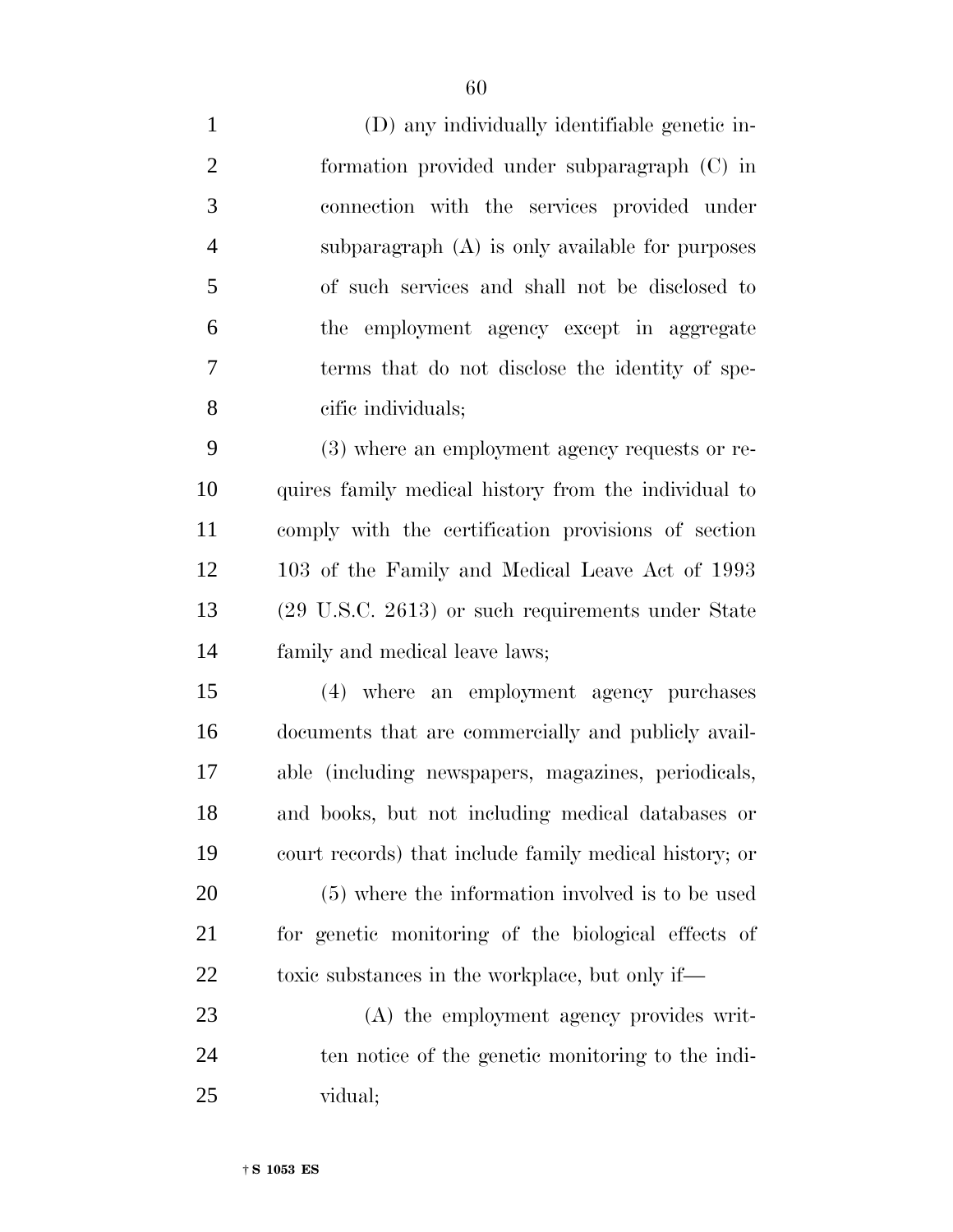| $\mathbf{1}$   | $(B)(i)$ the individual provides prior, know-    |
|----------------|--------------------------------------------------|
| $\overline{2}$ | ing, voluntary, and written authorization; or    |
| 3              | (ii) the genetic monitoring is required by       |
| $\overline{4}$ | Federal or State law;                            |
| 5              | (C) the individual is informed of individual     |
| 6              | monitoring results;                              |
| 7              | $(D)$ the monitoring is in compliance with—      |
| 8              | (i) any Federal genetic monitoring               |
| 9              | regulations, including any such regulations      |
| 10             | that may be promulgated by the Secretary         |
| 11             | of Labor pursuant to the Occupational            |
| 12             | Safety and Health Act of 1970 (29 U.S.C.         |
| 13             | 651 et seq.), the Federal Mine Safety and        |
| 14             | Health Act of 1977 (30 U.S.C. 801 et             |
| 15             | seq.), or the Atomic Energy Act of 1954          |
| 16             | $(42 \text{ U.S.C. } 2011 \text{ et seq.});$ or  |
| 17             | (ii) State genetic monitoring regula-            |
| 18             | tions, in the case of a State that is imple-     |
| 19             | menting genetic monitoring regulations           |
| 20             | under the authority of the Occupational          |
| 21             | Safety and Health Act of 1970 (29 U.S.C.         |
| 22             | $651$ et seq.); and                              |
| 23             | (E) the employment agency, excluding any         |
| 24             | licensed health care professional or board cer-  |
| 25             | tified genetic counselor that is involved in the |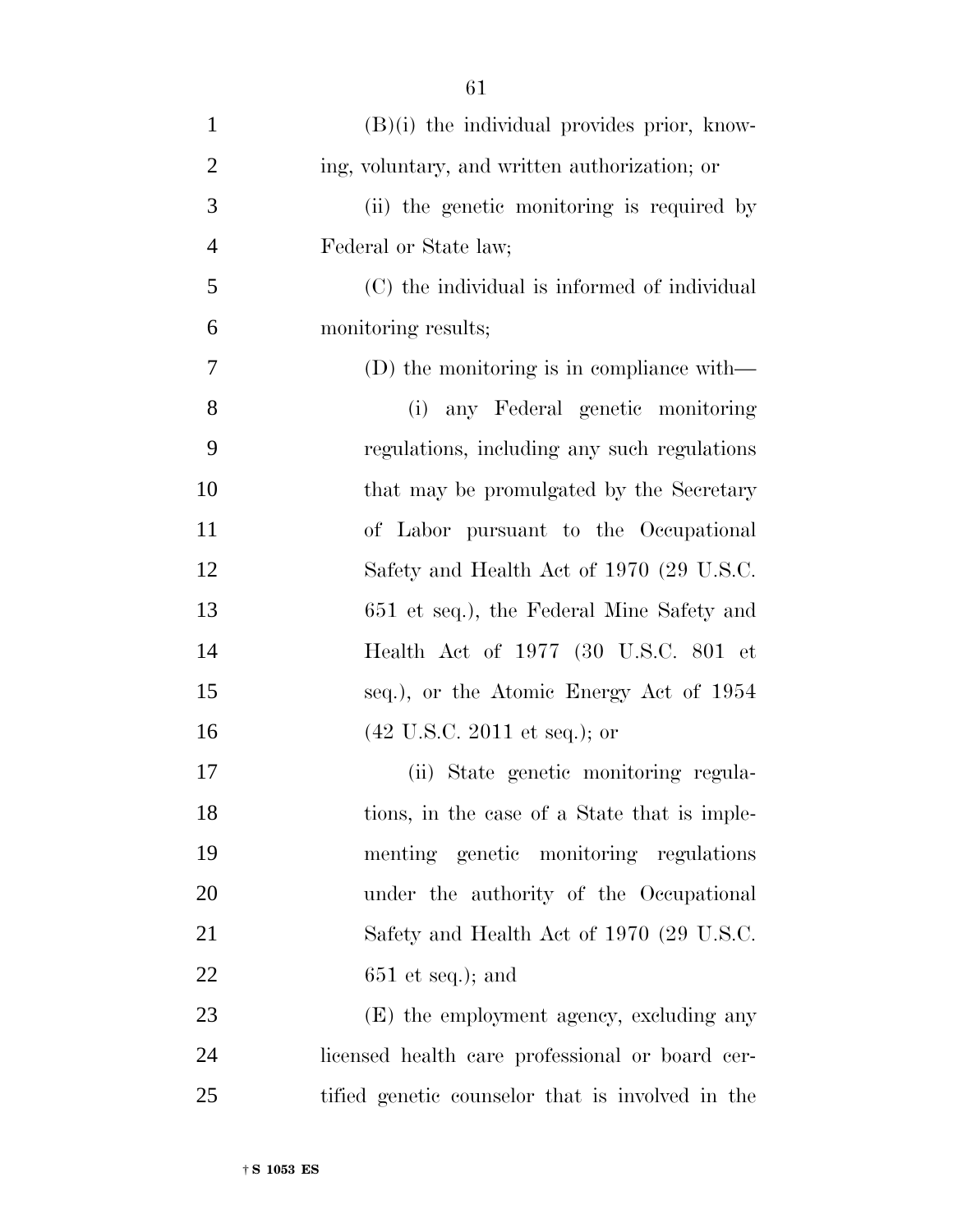genetic monitoring program, receives the results of the monitoring only in aggregate terms that do not disclose the identity of specific individ-uals;

 (c) PRESERVATION OF PROTECTIONS.—In the case of information to which any of paragraphs (1) through (5) of subsection (b) applies, such information may not be used in violation of paragraph (1) or (2) of subsection (a) or treated or disclosed in a manner that violates section 206.

## **SEC. 204. LABOR ORGANIZATION PRACTICES.**

 (a) USE OF GENETIC INFORMATION.—It shall be an unlawful employment practice for a labor organization— (1) to exclude or to expel from the membership of the organization, or otherwise to discriminate against, any member because of genetic information with respect to the member (or information about a request for or the receipt of genetic services by such member or family member of such member);

 (2) to limit, segregate, or classify the members of the organization, or fail or refuse to refer for em- ployment any member, in any way that would de- prive or tend to deprive any member of employment opportunities, or otherwise adversely affect the sta-tus of the member as an employee, because of ge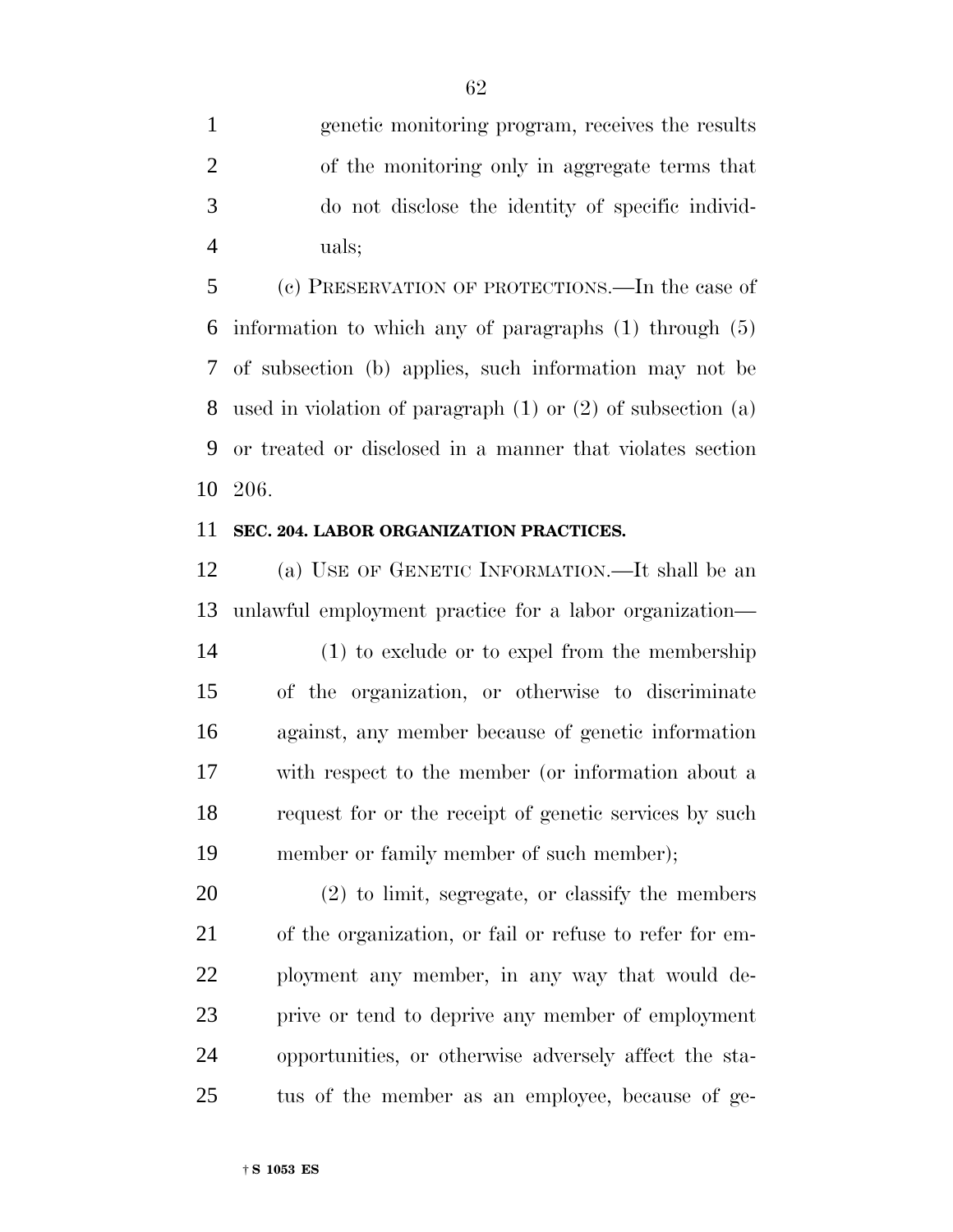netic information with respect to the member (or in- formation about a request for or the receipt of ge-netic services by such member or family member of

such member); or

 (3) to cause or attempt to cause an employer to discriminate against a member in violation of this title.

 (b) ACQUISITION OF GENETIC INFORMATION.—It shall be an unlawful employment practice for a labor orga- nization to request, require, or purchase genetic informa- tion with respect to a member or a family member of the member (or information about a request for the receipt of genetic services by such member or a family member of such member) except—

 (1) where a labor organization inadvertently re- quests or requires family medical history of the 17 member or family member of the member;

(2) where—

 (A) health or genetic services are offered by the labor organization, including such serv- ices offered as part of a bona fide wellness pro-gram;

 (B) the member provides prior, knowing, voluntary, and written authorization;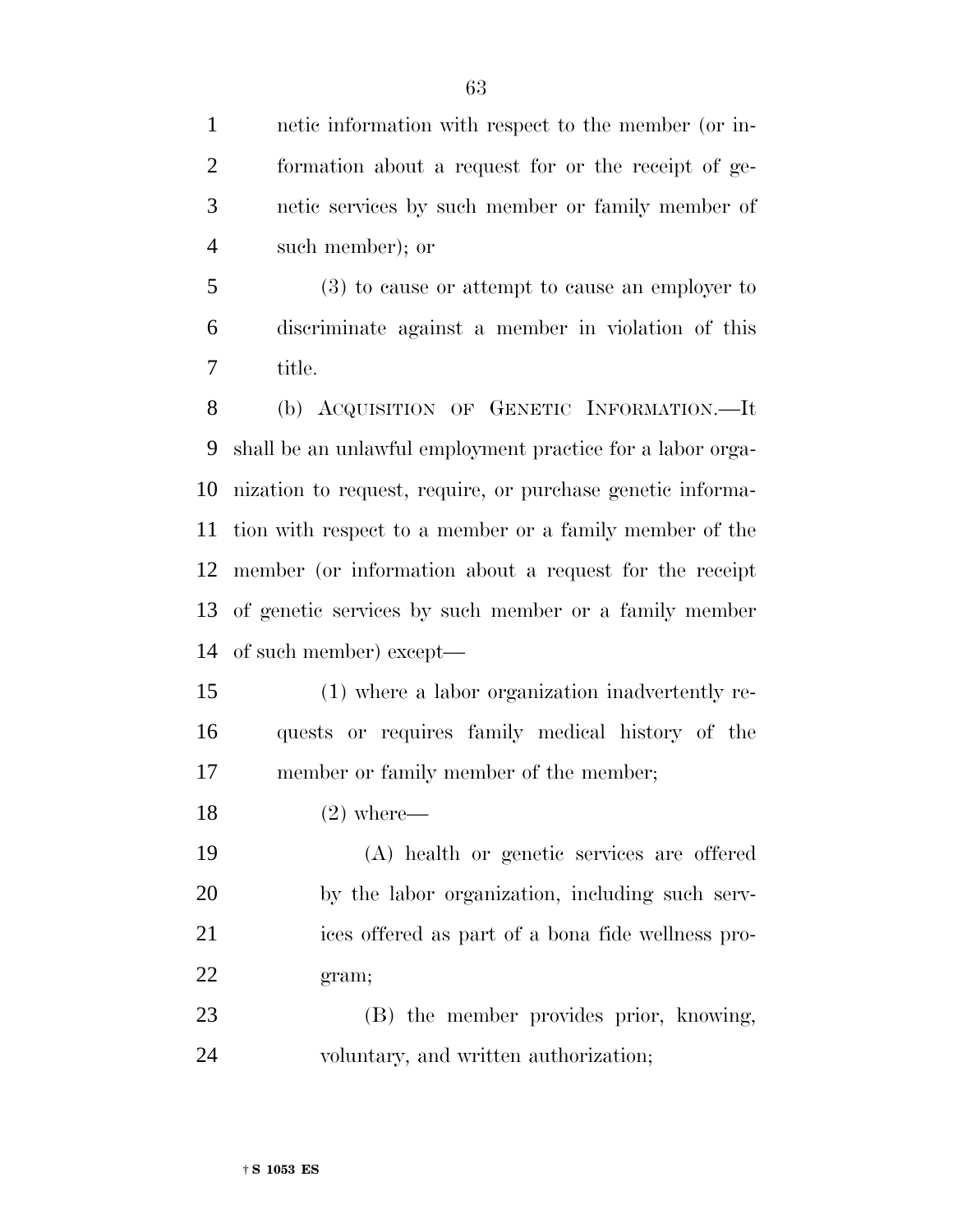(C) only the member (or family member if 2 the family member is receiving genetic services) and the licensed health care professional or board certified genetic counselor involved in providing such services receive individually iden- tifiable information concerning the results of such services; and (D) any individually identifiable genetic in- formation provided under subparagraph (C) in connection with the services provided under subparagraph (A) is only available for purposes of such services and shall not be disclosed to the labor organization except in aggregate terms that do not disclose the identity of spe- cific members; (3) where a labor organization requests or re- quires family medical history from the members to comply with the certification provisions of section

 103 of the Family and Medical Leave Act of 1993 (29 U.S.C. 2613) or such requirements under State family and medical leave laws;

 (4) where a labor organization purchases docu- ments that are commercially and publicly available (including newspapers, magazines, periodicals, and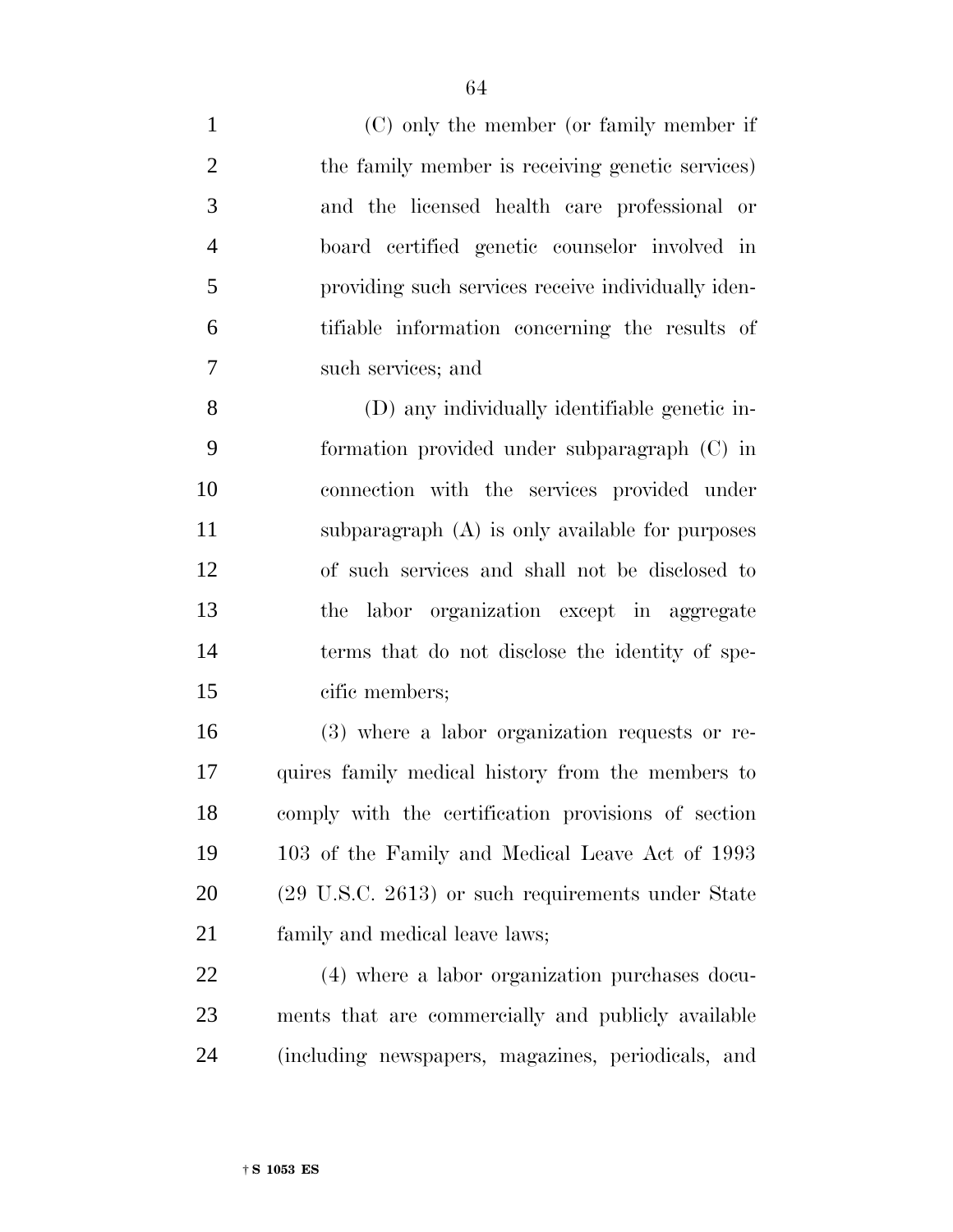| $\mathbf{1}$   | books, but not including medical databases or court |
|----------------|-----------------------------------------------------|
| $\overline{2}$ | records) that include family medical history; or    |
| 3              | (5) where the information involved is to be used    |
| $\overline{4}$ | for genetic monitoring of the biological effects of |
| 5              | toxic substances in the workplace, but only if—     |
| 6              | (A) the labor organization provides written         |
| 7              | notice of the genetic monitoring to the member;     |
| 8              | $(B)(i)$ the member provides prior, knowing,        |
| 9              | voluntary, and written authorization; or            |
| 10             | (ii) the genetic monitoring is required by          |
| 11             | Federal or State law;                               |
| 12             | (C) the member is informed of individual            |
| 13             | monitoring results;                                 |
| 14             | $(D)$ the monitoring is in compliance with—         |
| 15             | any Federal genetic monitoring<br>(i)               |
| 16             | regulations, including any such regulations         |
| 17             | that may be promulgated by the Secretary            |
| 18             | of Labor pursuant to the Occupational               |
| 19             | Safety and Health Act of 1970 (29 U.S.C.            |
| 20             | 651 et seq.), the Federal Mine Safety and           |
| 21             | Health Act of 1977 (30 U.S.C. 801 et                |
| 22             | seq.), or the Atomic Energy Act of 1954             |
| 23             | $(42 \text{ U.S.C. } 2011 \text{ et seq.});$ or     |
| 24             | (ii) State genetic monitoring regula-               |
| 25             | tions, in the case of a State that is imple-        |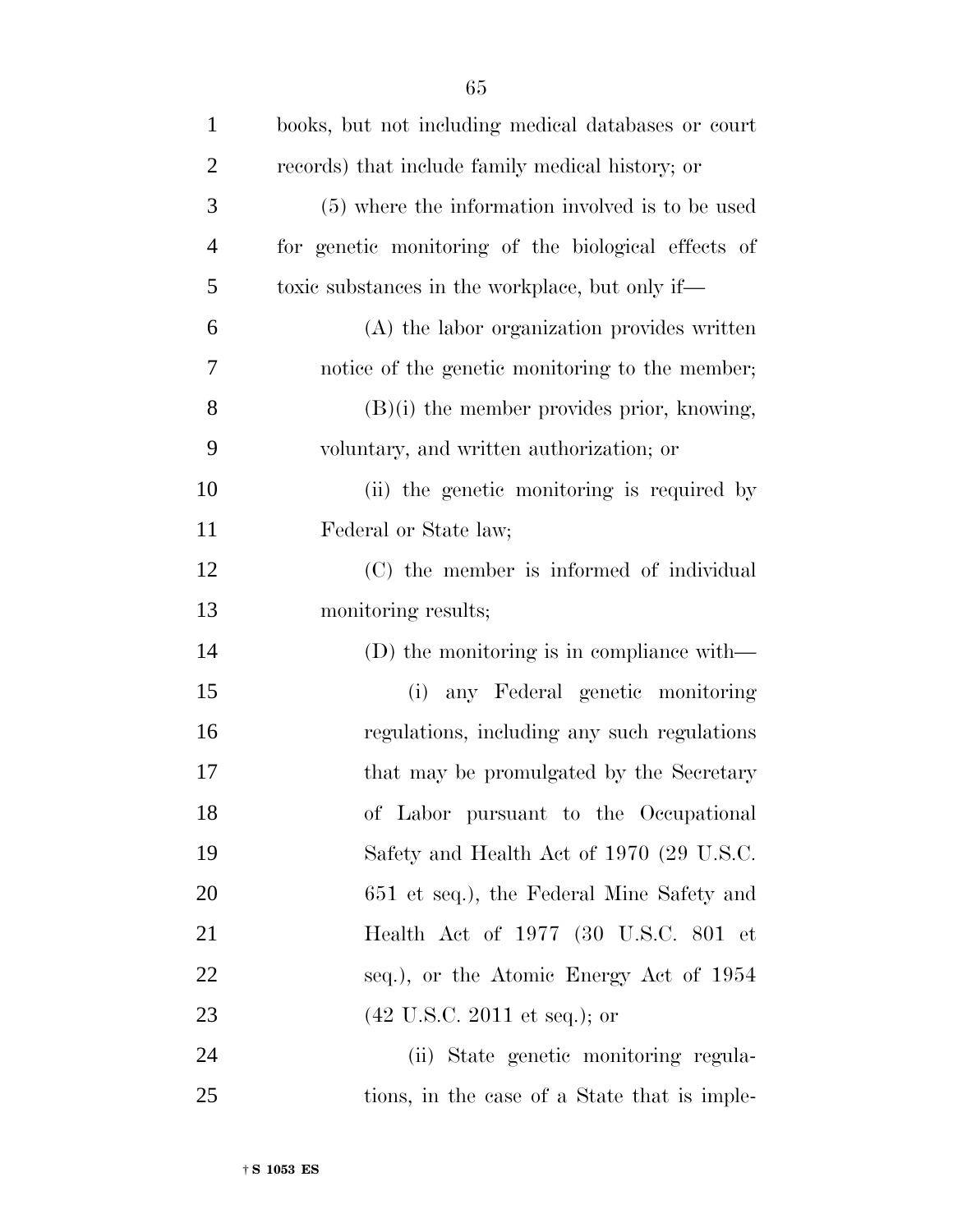menting genetic monitoring regulations under the authority of the Occupational Safety and Health Act of 1970 (29 U.S.C. 651 et seq.); and

 (E) the labor organization, excluding any licensed health care professional or board cer- tified genetic counselor that is involved in the genetic monitoring program, receives the results of the monitoring only in aggregate terms that do not disclose the identity of specific members; (c) PRESERVATION OF PROTECTIONS.—In the case of information to which any of paragraphs (1) through (5) of subsection (b) applies, such information may not be used in violation of paragraph (1) or (2) of subsection (a) or treated or disclosed in a manner that violates section

206.

## **SEC. 205. TRAINING PROGRAMS.**

 (a) USE OF GENETIC INFORMATION.—It shall be an unlawful employment practice for any employer, labor or- ganization, or joint labor-management committee control- ling apprenticeship or other training or retraining, includ-ing on-the-job training programs—

 (1) to discriminate against any individual be- cause of genetic information with respect to the indi-vidual (or information about a request for or the re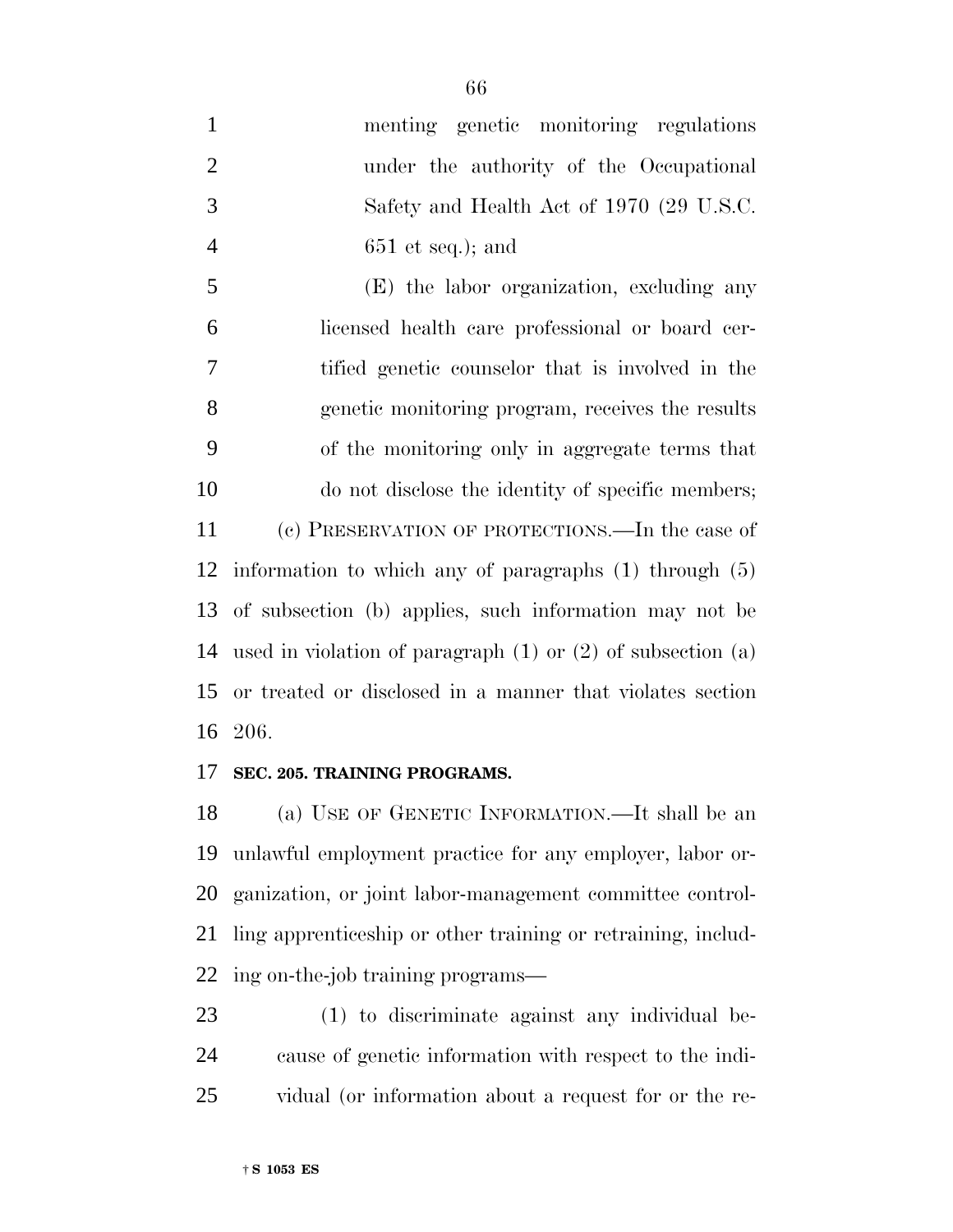ceipt of genetic services by such individual or a fam- ily member of such individual) in admission to, or employment in, any program established to provide apprenticeship or other training or retraining;

 (2) to limit, segregate, or classify the applicants for or participants in such apprenticeship or other training or retraining, or fail or refuse to refer for employment any individual, in any way that would deprive or tend to deprive any individual of employ- ment opportunities, or otherwise adversely affect the status of the individual as an employee, because of genetic information with respect to the individual (or information about a request for or receipt of genetic services by such individual or family member of such individual); or

 (3) to cause or attempt to cause an employer to discriminate against an applicant for or a partici- pant in such apprenticeship or other training or re-training in violation of this title.

 (b) ACQUISITION OF GENETIC INFORMATION.—It shall be an unlawful employment practice for an employer, labor organization, or joint labor-management committee described in subsection (a) to request, require, or purchase genetic information with respect to an individual or a fam-ily member of the individual (or information about a re-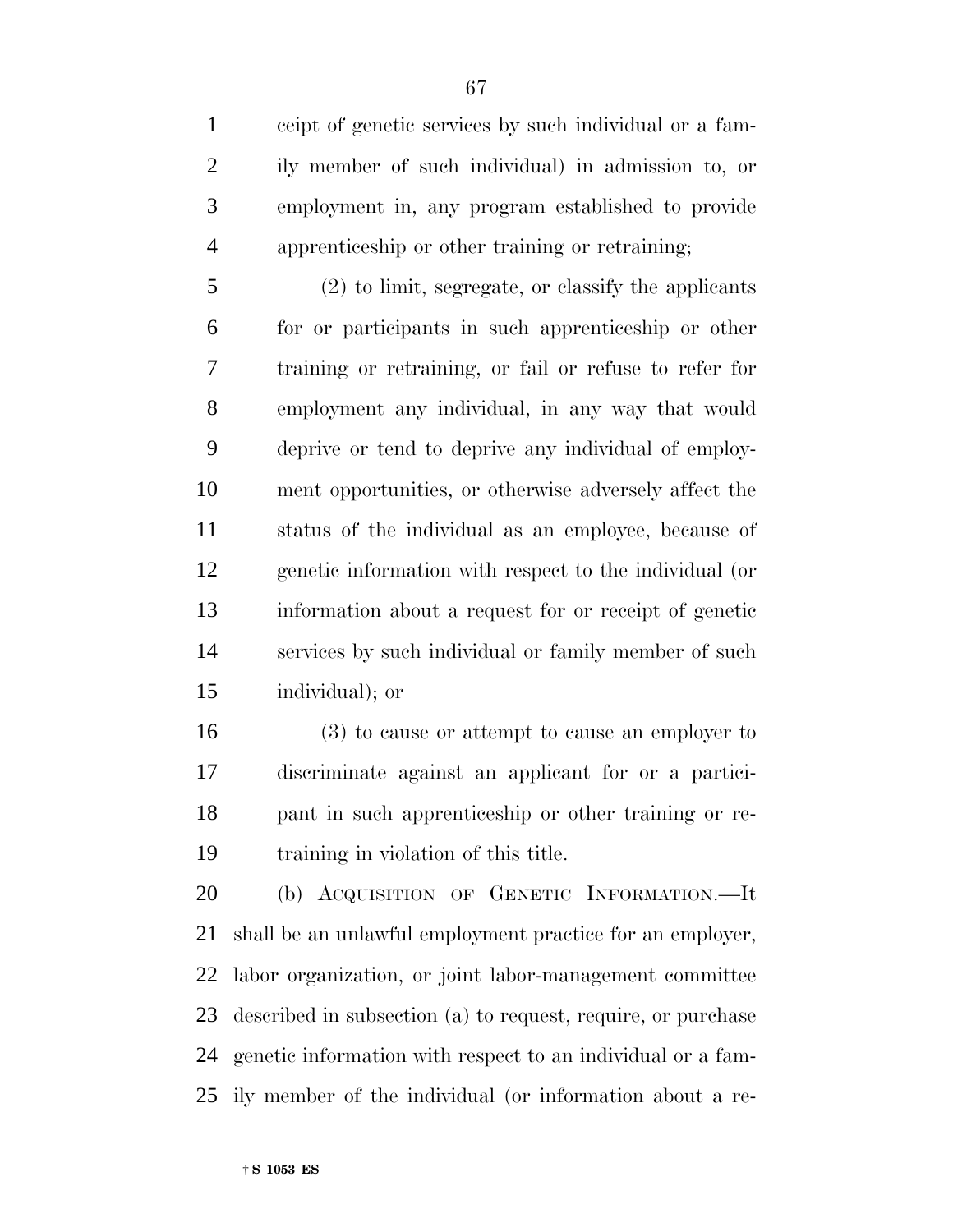| $\mathbf{1}$   | quest for the receipt of genetic services by such individual |
|----------------|--------------------------------------------------------------|
| $\overline{2}$ | or a family member of such individual) except—               |
| 3              | (1) where the employer, labor organization, or               |
| $\overline{4}$ | joint labor-management committee inadvertently re-           |
| 5              | quests or requires family medical history of the indi-       |
| 6              | vidual or family member of the individual;                   |
| 7              | $(2)$ where—                                                 |
| 8              | (A) health or genetic services are offered                   |
| 9              | by the employer, labor organization, or joint                |
| 10             | labor-management committee, including such                   |
| 11             | services offered as part of a bona fide wellness             |
| 12             | program;                                                     |
| 13             | (B) the individual provides prior, knowing,                  |
| 14             | voluntary, and written authorization;                        |
| 15             | (C) only the individual (or family member                    |
| 16             | if the family member is receiving genetic serv-              |
| 17             | ices) and the licensed health care professional              |
| 18             | or board certified genetic counselor involved in             |
| 19             | providing such services receive individually iden-           |
| 20             | tifiable information concerning the results of               |
| 21             | such services;                                               |
| 22             | (D) any individually identifiable genetic in-                |
| 23             | formation provided under subparagraph (C) in                 |
| 24             | connection with the services provided under                  |
| 25             | subparagraph (A) is only available for purposes              |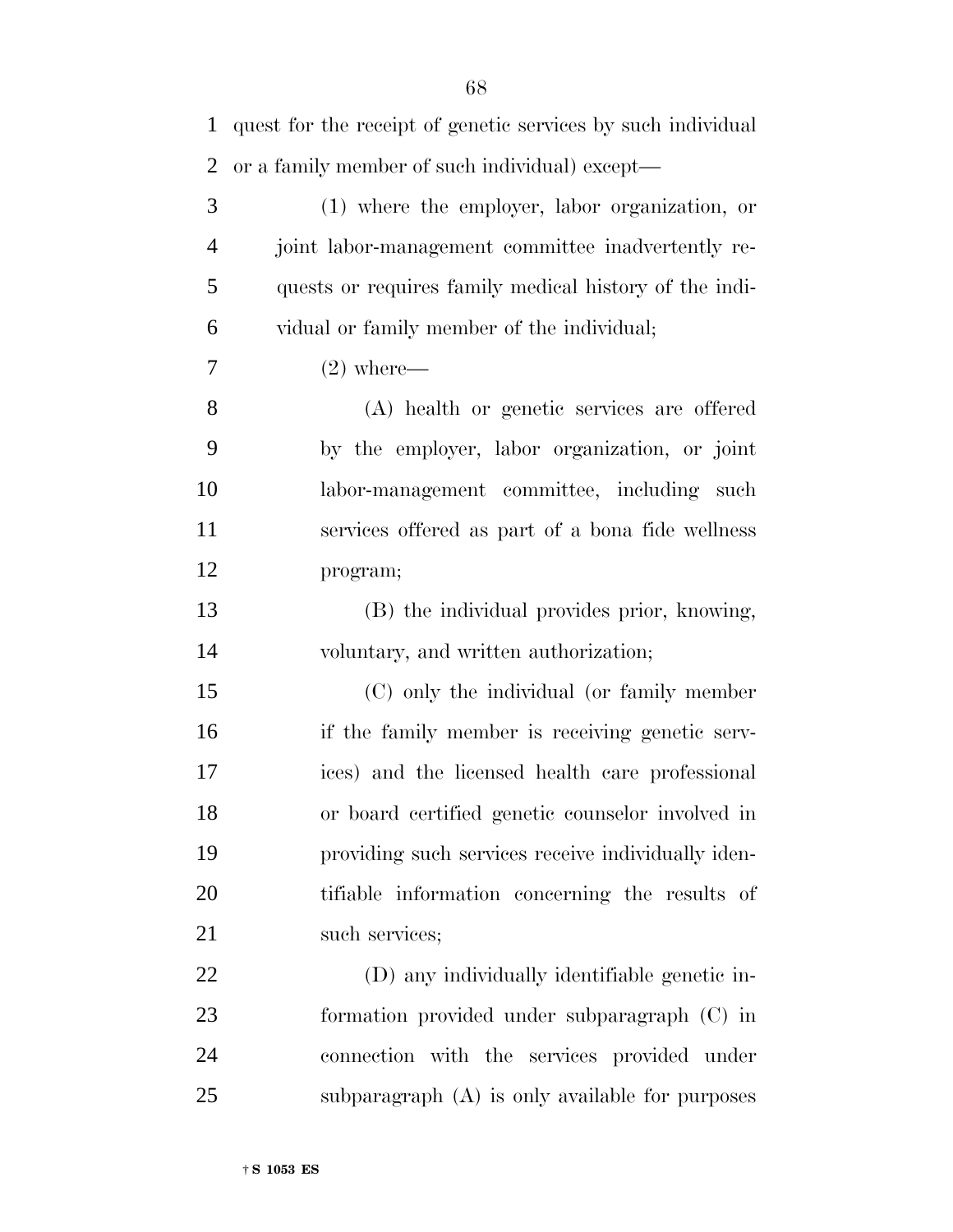| $\mathbf{1}$   | of such services and shall not be disclosed to       |
|----------------|------------------------------------------------------|
| $\overline{2}$ | the employer, labor organization, or joint labor-    |
| 3              | management committee except in aggregate             |
| $\overline{4}$ | terms that do not disclose the identity of spe-      |
| 5              | cific individuals;                                   |
| 6              | (3) where the employer, labor organization, or       |
| 7              | joint labor-management committee requests or re-     |
| 8              | quires family medical history from the individual to |
| 9              | comply with the certification provisions of section  |
| 10             | 103 of the Family and Medical Leave Act of 1993      |
| 11             | (29 U.S.C. 2613) or such requirements under State    |
| 12             | family and medical leave laws;                       |
| 13             | (4) where the employer, labor organization, or       |
| 14             | joint labor-management committee purchases docu-     |
| 15             | ments that are commercially and publicly available   |
| 16             | (including newspapers, magazines, periodicals, and   |
| 17             | books, but not including medical databases or court  |
| 18             | records) that include family medical history; or     |
| 19             | (5) where the information involved is to be used     |
| 20             | for genetic monitoring of the biological effects of  |
| 21             | toxic substances in the workplace, but only if—      |
| 22             | (A) the employer, labor organization, or             |
| 23             | joint labor-management committee provides            |
| 24             | written notice of the genetic monitoring to the      |
| 25             | individual;                                          |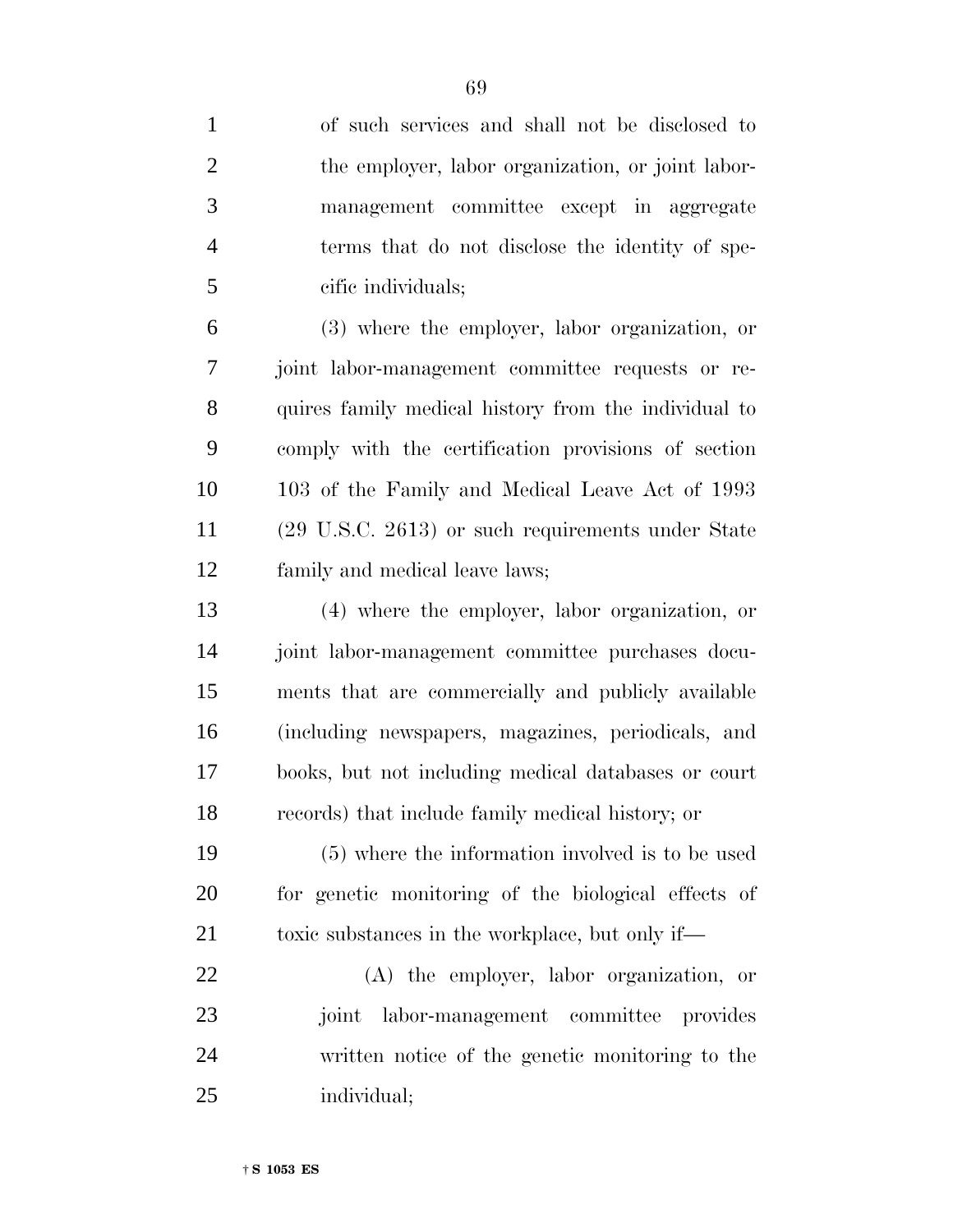| $\mathbf{1}$   | $(B)(i)$ the individual provides prior, know-   |
|----------------|-------------------------------------------------|
| $\overline{2}$ | ing, voluntary, and written authorization; or   |
| 3              | (ii) the genetic monitoring is required by      |
| $\overline{4}$ | Federal or State law;                           |
| 5              | (C) the individual is informed of individual    |
| 6              | monitoring results;                             |
| 7              | (D) the monitoring is in compliance with—       |
| 8              | (i) any Federal genetic monitoring              |
| 9              | regulations, including any such regulations     |
| 10             | that may be promulgated by the Secretary        |
| 11             | of Labor pursuant to the Occupational           |
| 12             | Safety and Health Act of 1970 (29 U.S.C.        |
| 13             | 651 et seq.), the Federal Mine Safety and       |
| 14             | Health Act of 1977 (30 U.S.C. 801 et            |
| 15             | seq.), or the Atomic Energy Act of 1954         |
| 16             | $(42 \text{ U.S.C. } 2011 \text{ et seq.});$ or |
| 17             | (ii) State genetic monitoring regula-           |
| 18             | tions, in the case of a State that is imple-    |
| 19             | menting genetic monitoring regulations          |
| 20             | under the authority of the Occupational         |
| 21             | Safety and Health Act of 1970 (29 U.S.C.        |
| 22             | $651$ et seq.); and                             |
| 23             | (E) the employer, labor organization, or        |
| 24             | joint labor-management committee, excluding     |
| 25             | any licensed health care professional or board  |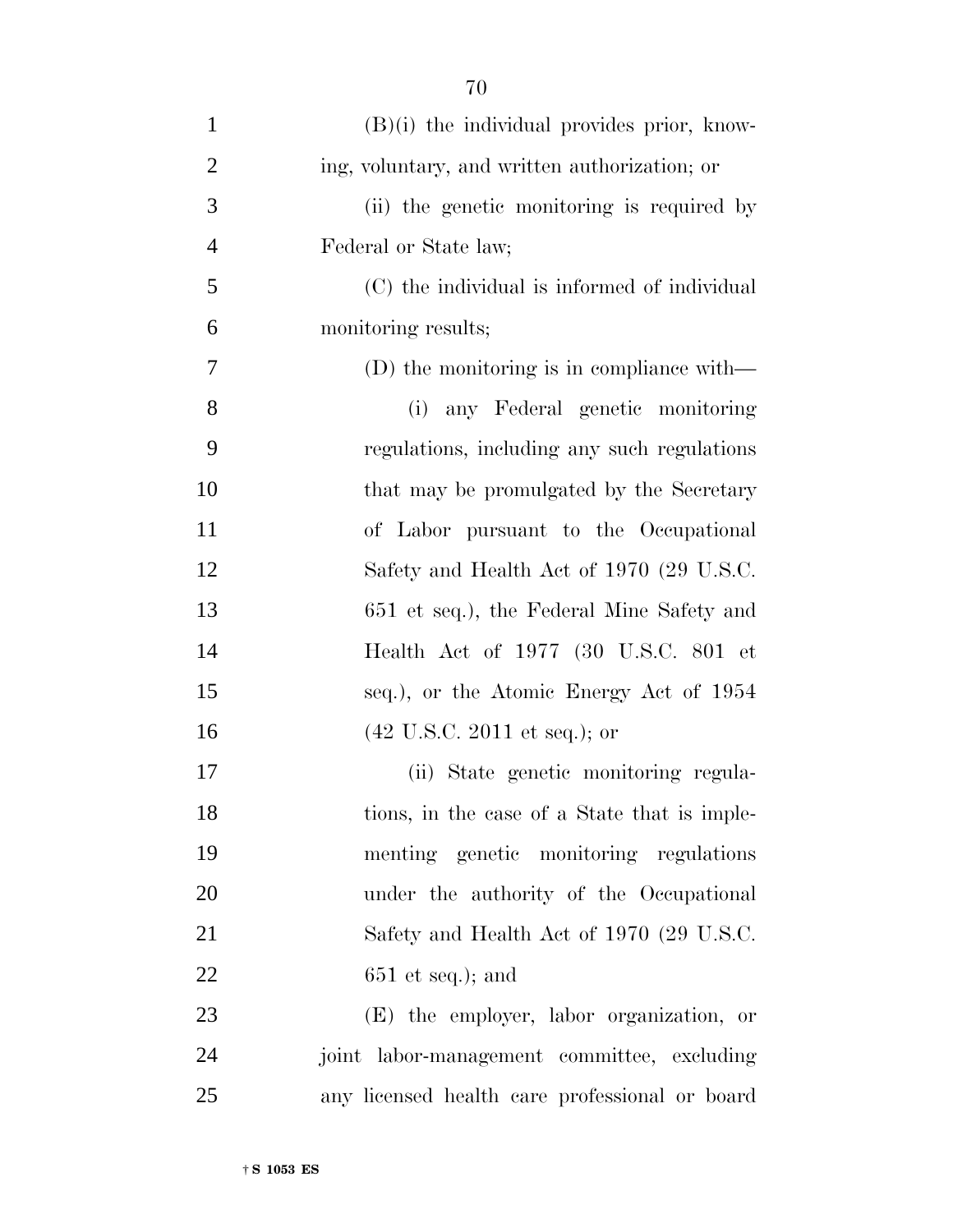certified genetic counselor that is involved in the genetic monitoring program, receives the re- sults of the monitoring only in aggregate terms that do not disclose the identity of specific indi-viduals;

 (c) PRESERVATION OF PROTECTIONS.—In the case of information to which any of paragraphs (1) through (5) of subsection (b) applies, such information may not be used in violation of paragraph (1) or (2) of subsection (a) or treated or disclosed in a manner that violates section 206.

#### **SEC. 206. CONFIDENTIALITY OF GENETIC INFORMATION.**

 (a) TREATMENT OF INFORMATION AS PART OF CON- FIDENTIAL MEDICAL RECORD.—If an employer, employ- ment agency, labor organization, or joint labor-manage- ment committee possesses genetic information about an employee or member (or information about a request for or receipt of genetic services by such employee or member or family member of such employee or member), such in- formation shall be maintained on separate forms and in separate medical files and be treated as a confidential medical record of the employee or member.

 (b) LIMITATION ON DISCLOSURE.—An employer, em- ployment agency, labor organization, or joint labor-man-agement committee shall not disclose genetic information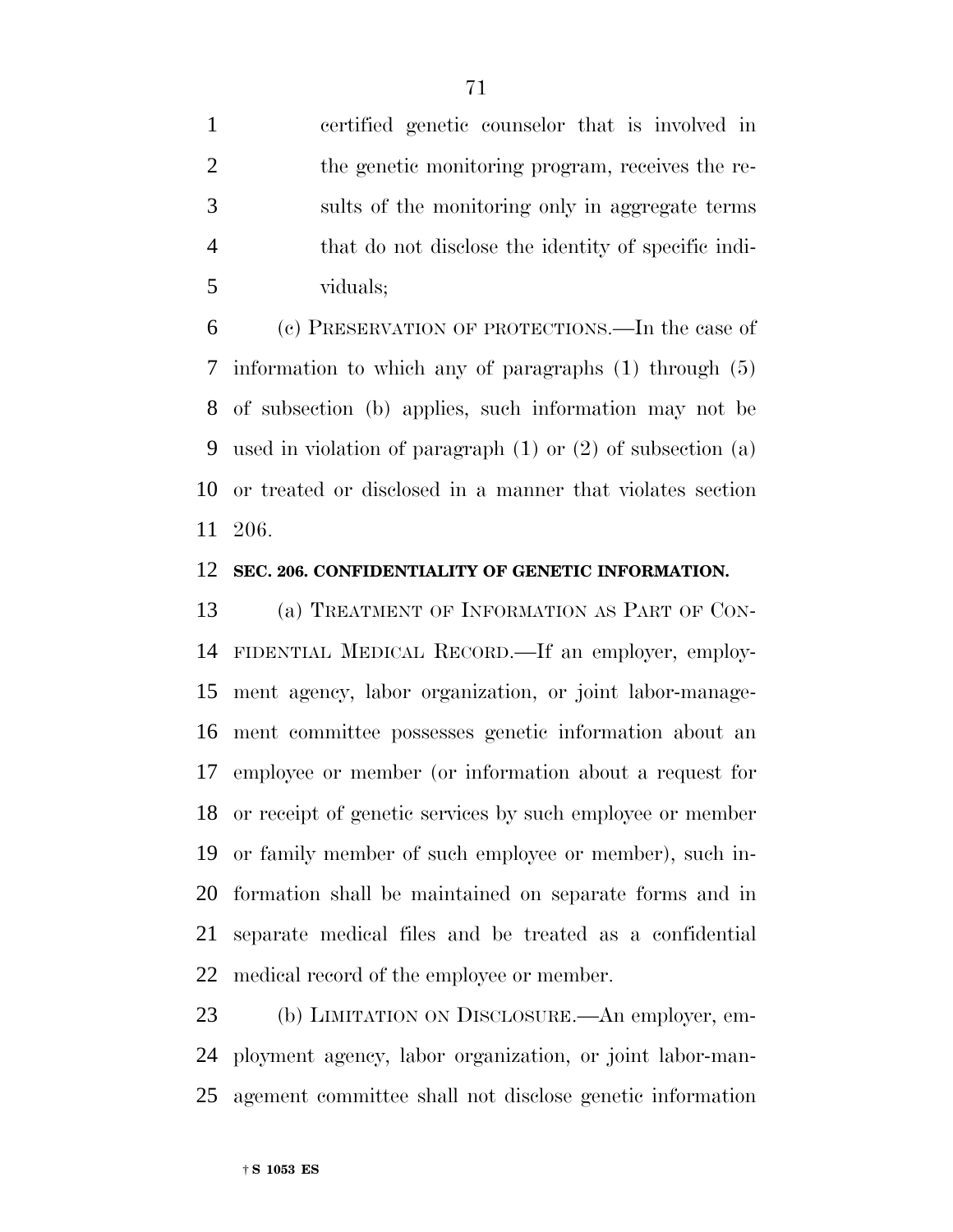concerning an employee or member (or information about a request for or receipt of genetic services by such em- ployee or member or family member of such employee or member) except—

 (1) to the employee (or family member if the family member is receiving the genetic services) or member of a labor organization at the request of the employee or member of such organization;

 (2) to an occupational or other health re- searcher if the research is conducted in compliance with the regulations and protections provided for under part 46 of title 45, Code of Federal Regula-tions;

 (3) in response to an order of a court, except that—

16 (A) the employer, employment agency, labor organization, or joint labor-management committee may disclose only the genetic infor-mation expressly authorized by such order; and

 (B) if the court order was secured without the knowledge of the employee or member to whom the information refers, the employer, em- ployment agency, labor organization, or joint labor-management committee shall provide the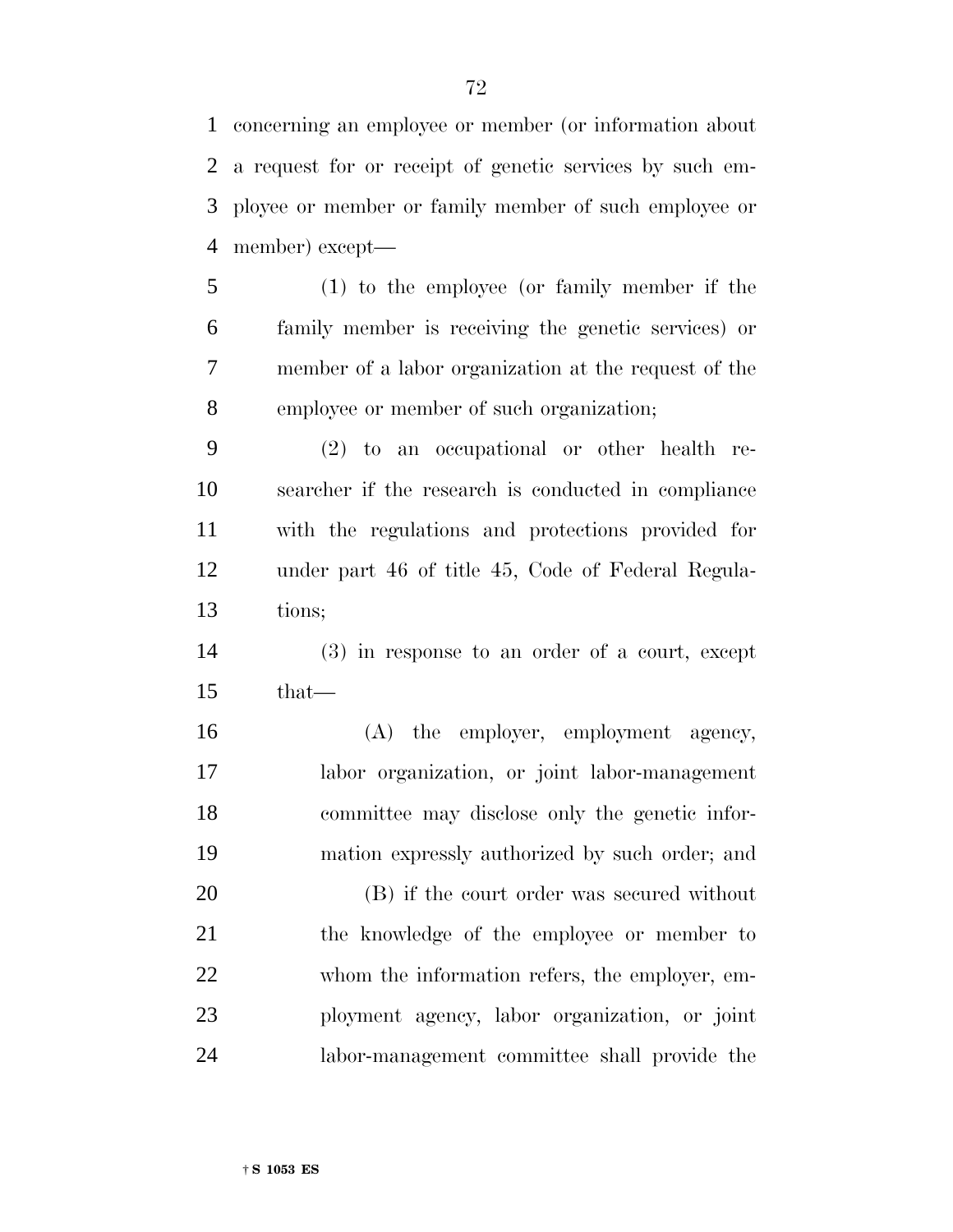| $\mathbf{1}$   | employee or member with adequate notice to                 |
|----------------|------------------------------------------------------------|
| $\overline{2}$ | challenge the court order;                                 |
| 3              | (4) to government officials who are inves-                 |
| 4              | tigating compliance with this title if the information     |
| 5              | is relevant to the investigation; or                       |
| 6              | $(5)$ to the extent that such disclosure is made           |
| 7              | in connection with the employee's compliance with          |
| 8              | the certification provisions of section 103 of the         |
| 9              | Family and Medical Leave Act of 1993 (29 U.S.C.            |
| 10             | 2613) or such requirements under State family and          |
| 11             | medical leave laws.                                        |
| 12             | SEC. 207. REMEDIES AND ENFORCEMENT.                        |
| 13             | (a) EMPLOYEES COVERED BY TITLE VII OF THE                  |
| 14             | CIVIL RIGHTS ACT OF 1964.                                  |
| 15             | (1) IN GENERAL.—The powers, remedies, and                  |
| 16             | procedures provided in sections 705, 706, 707, 709,        |
| 17             | $710$ , and $711$ of the Civil Rights Act of $1964$ $(42)$ |
| 18             | U.S.C. 2000e-4 et seq.) to the Commission, the At-         |
| 19             | torney General, or any person, alleging a violation of     |
| 20             | title VII of that Act (42 U.S.C. 2000e et seq.) shall      |
| 21             | be the powers, remedies, and procedures this title         |
| 22             | provides to the Commission, the Attorney General,          |
| 23             | or any person, respectively, alleging an unlawful em-      |
| 24             | ployment practice in violation of this title against an    |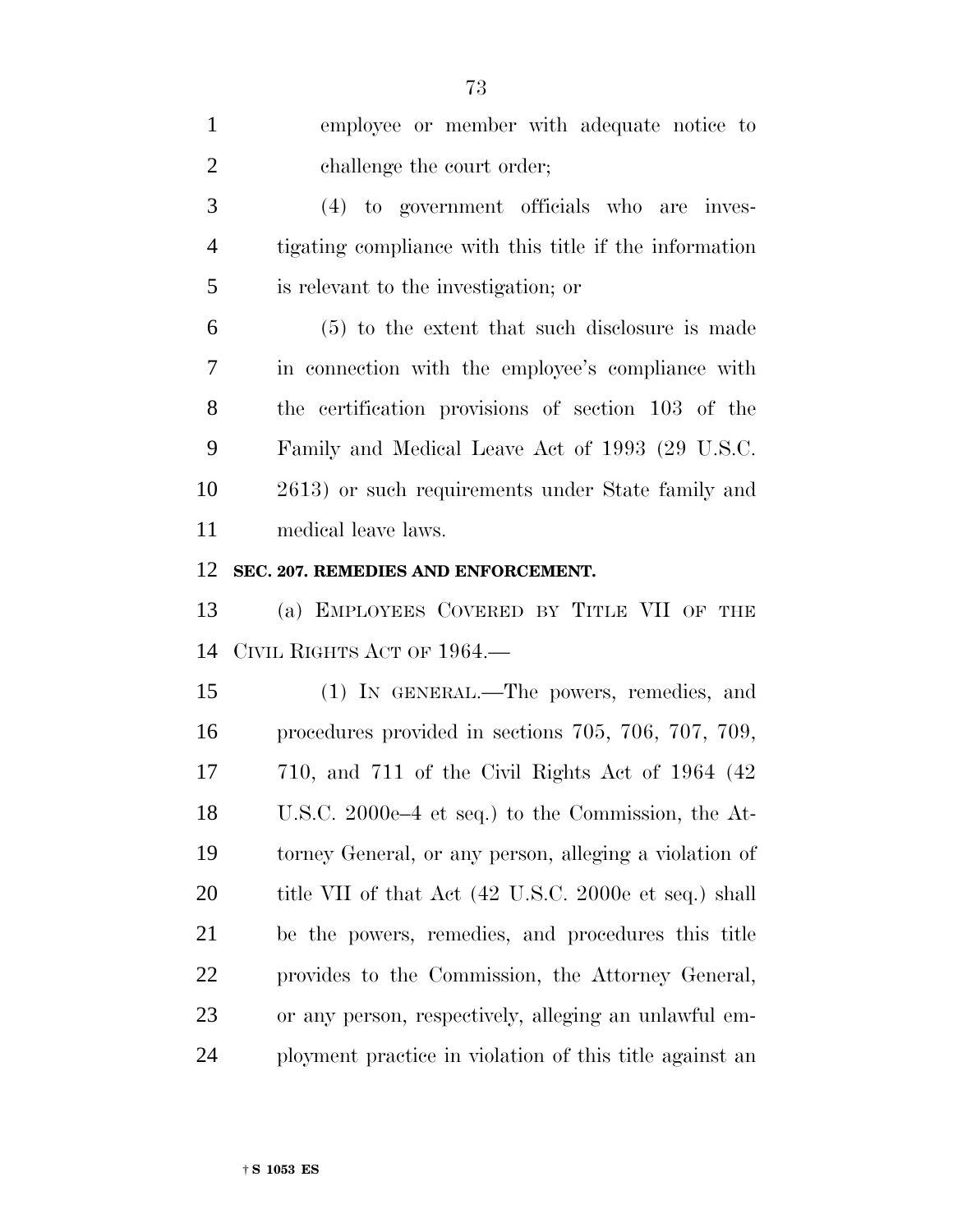|   | employee described in section $201(2)(A)(i)$ , except as |
|---|----------------------------------------------------------|
| 2 | provided in paragraphs $(2)$ and $(3)$ .                 |

 (2) COSTS AND FEES.—The powers, remedies, and procedures provided in subsections (b) and (c) of section 722 of the Revised Statutes (42 U.S.C. 1988), shall be powers, remedies, and procedures this title provides to the Commission, the Attorney General, or any person, alleging such a practice.

 (3) DAMAGES.—The powers, remedies, and pro- cedures provided in section 1977A of the Revised Statutes (42 U.S.C. 1981a), including the limita- tions contained in subsection (b)(3) of such section 1977A, shall be powers, remedies, and procedures this title provides to the Commission, the Attorney General, or any person, alleging such a practice (not an employment practice specifically excluded from coverage under section 1977A(a)(1) of the Revised Statutes).

 (b) EMPLOYEES COVERED BY GOVERNMENT EM-PLOYEE RIGHTS ACT OF 1991.—

 (1) IN GENERAL.—The powers, remedies, and procedures provided in sections 302 and 304 of the Government Employee Rights Act of 1991 (42 U.S.C. 2000e–16b, 2000e–16c) to the Commission, or any person, alleging a violation of section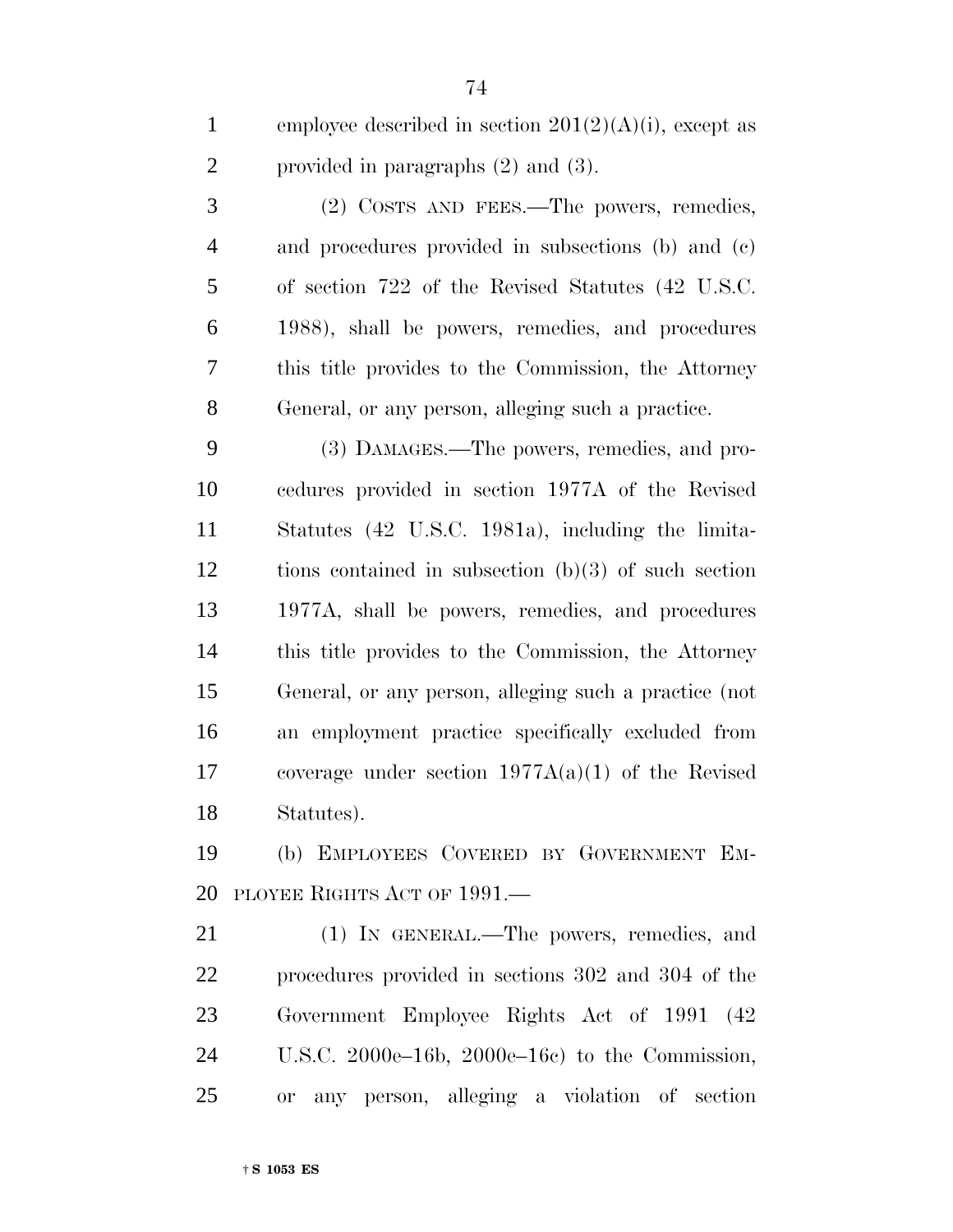$302(a)(1)$  of that Act (42 U.S.C. 2000e–16b(a)(1)) shall be the powers, remedies, and procedures this title provides to the Commission, or any person, re- spectively, alleging an unlawful employment practice in violation of this title against an employee de-6 scribed in section  $201(2)(A)(ii)$ , except as provided 7 in paragraphs  $(2)$  and  $(3)$ .

8 (2) COSTS AND FEES.—The powers, remedies, and procedures provided in subsections (b) and (c) of section 722 of the Revised Statutes (42 U.S.C. 1988), shall be powers, remedies, and procedures this title provides to the Commission, or any person, alleging such a practice.

 (3) DAMAGES.—The powers, remedies, and pro- cedures provided in section 1977A of the Revised Statutes (42 U.S.C. 1981a), including the limita- tions contained in subsection (b)(3) of such section 1977A, shall be powers, remedies, and procedures this title provides to the Commission, or any person, alleging such a practice (not an employment practice specifically excluded from coverage under section 22 1977A(a)(1) of the Revised Statutes).

 (c) EMPLOYEES COVERED BY CONGRESSIONAL AC-24 COUNTABILITY ACT OF 1995.—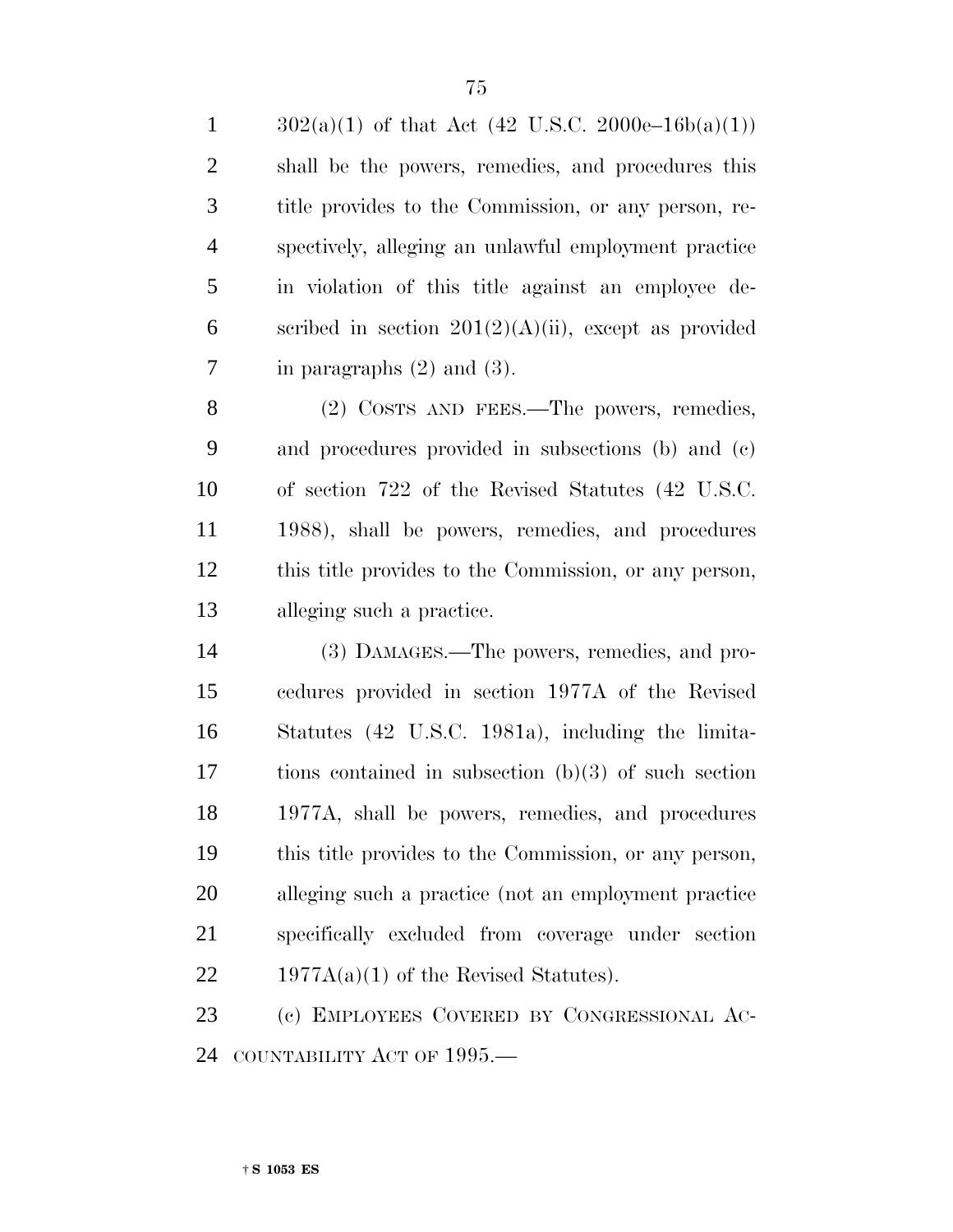(1) IN GENERAL.—The powers, remedies, and procedures provided in the Congressional Account- ability Act of 1995 (2 U.S.C. 1301 et seq.) to the Board (as defined in section 101 of that Act (2 U.S.C. 1301)), or any person, alleging a violation of 6 section  $201(a)(1)$  of that Act  $(42 \text{ U.S.C. } 1311(a)(1))$  shall be the powers, remedies, and procedures this title provides to that Board, or any person, alleging an unlawful employment practice in violation of this title against an employee described in section  $201(2)(A)(iii)$ , except as provided in paragraphs  $(2)$ and (3).

 (2) COSTS AND FEES.—The powers, remedies, and procedures provided in subsections (b) and (c) of section 722 of the Revised Statutes (42 U.S.C. 1988), shall be powers, remedies, and procedures this title provides to that Board, or any person, al-leging such a practice.

 (3) DAMAGES.—The powers, remedies, and pro- cedures provided in section 1977A of the Revised Statutes (42 U.S.C. 1981a), including the limita- tions contained in subsection (b)(3) of such section 1977A, shall be powers, remedies, and procedures this title provides to that Board, or any person, al-leging such a practice (not an employment practice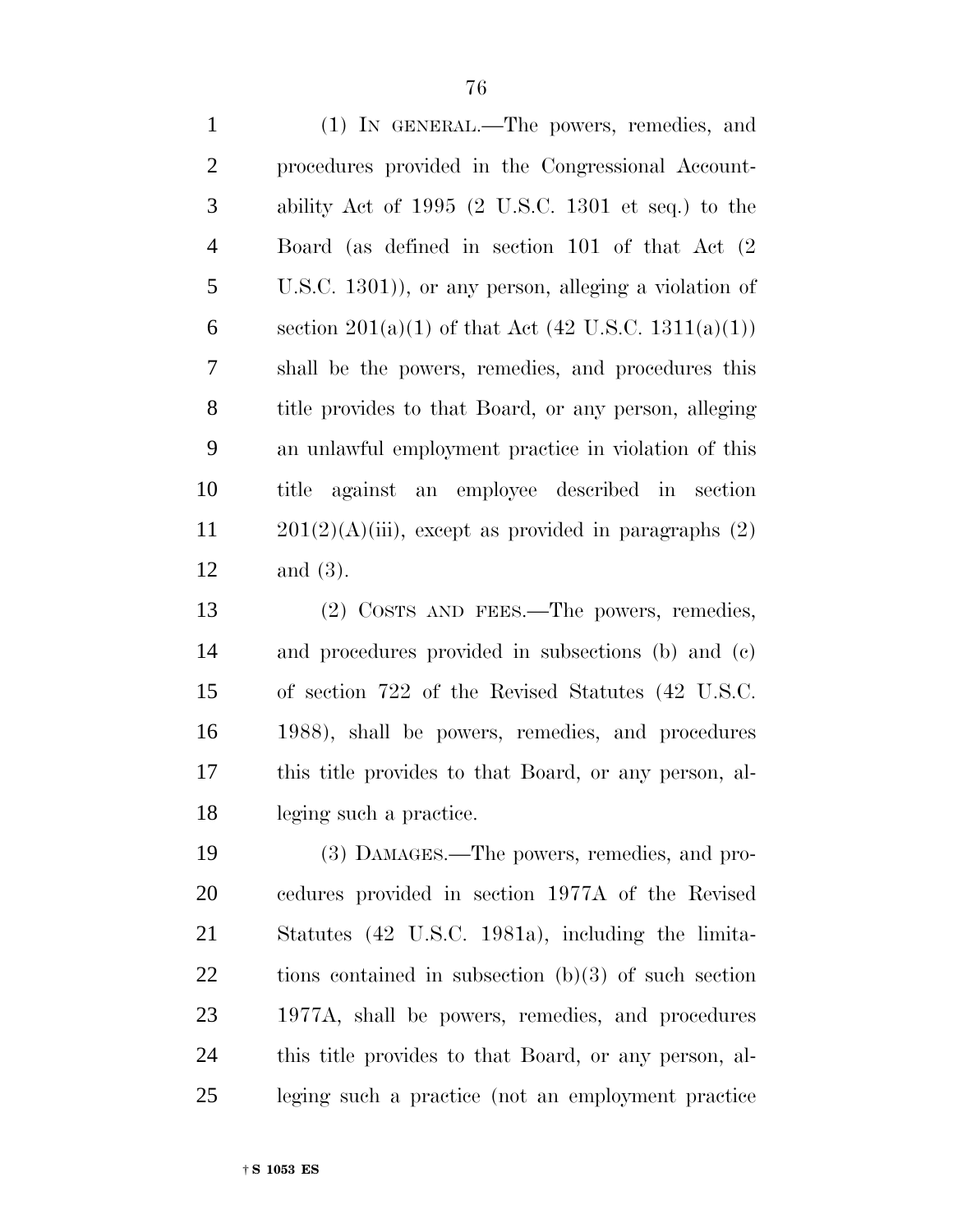specifically excluded from coverage under section 2 1977A(a)(1) of the Revised Statutes).

 (4) OTHER APPLICABLE PROVISIONS.—With re- spect to a claim alleging a practice described in paragraph (1), title III of the Congressional Ac- countability Act of 1995 (2 U.S.C. 1381 et seq.) shall apply in the same manner as such title applies with respect to a claim alleging a violation of section 9 201(a)(1) of such Act  $(2 \text{ U.S.C. } 1311(a)(1))$ .

 (d) EMPLOYEES COVERED BY CHAPTER 5 OF TITLE 3, UNITED STATES CODE.—

 (1) IN GENERAL.—The powers, remedies, and procedures provided in chapter 5 of title 3, United States Code, to the President, the Commission, the Merit Systems Protection Board, or any person, al-16 leging a violation of section  $411(a)(1)$  of that title, shall be the powers, remedies, and procedures this 18 title provides to the President, the Commission, such Board, or any person, respectively, alleging an un- lawful employment practice in violation of this title against an employee described in section  $201(2)(A)(iv)$ , except as provided in paragraphs (2) and (3).

24 (2) COSTS AND FEES.—The powers, remedies, and procedures provided in subsections (b) and (c)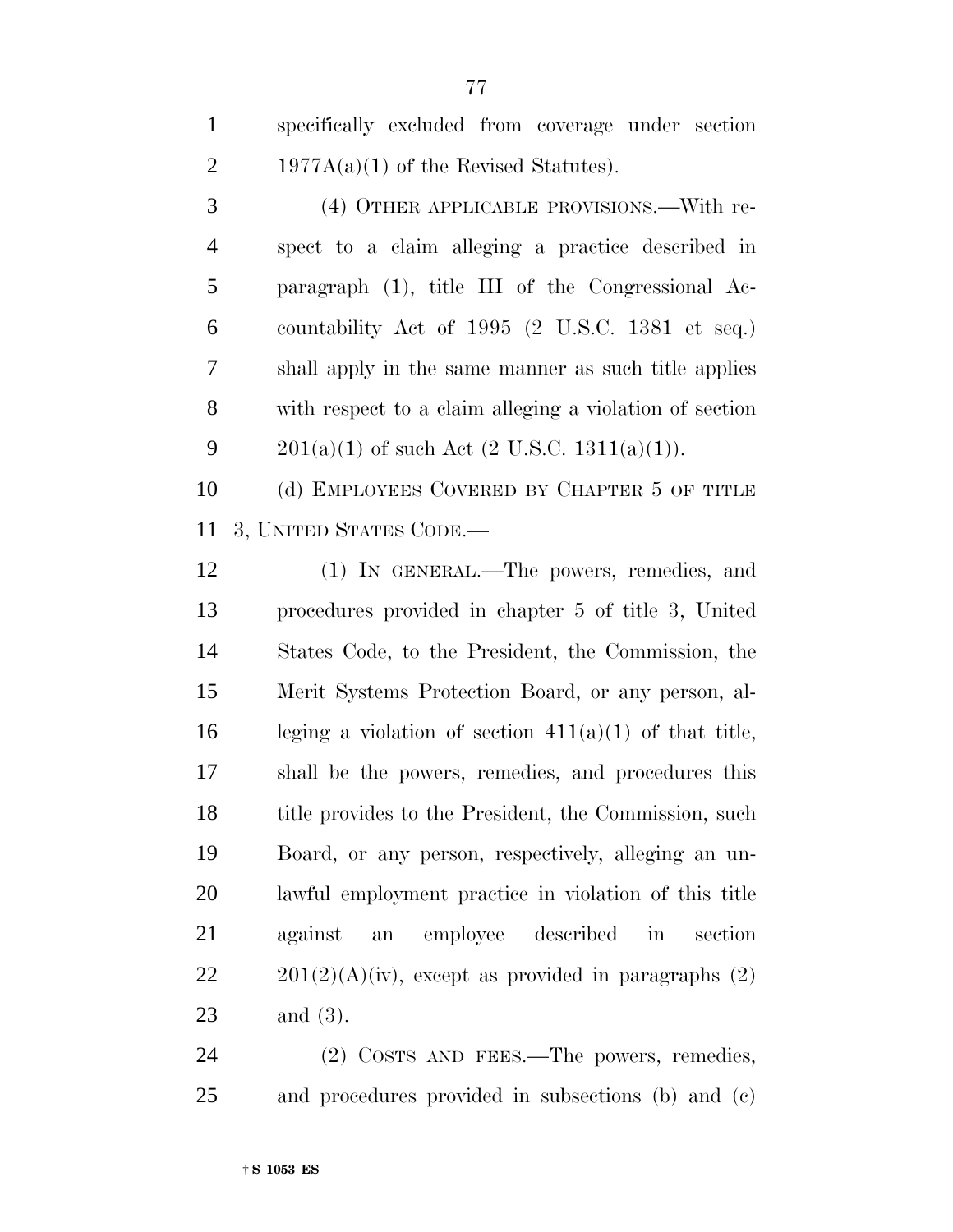| $\mathbf{1}$   | of section 722 of the Revised Statutes (42 U.S.C.      |
|----------------|--------------------------------------------------------|
| $\overline{2}$ | 1988), shall be powers, remedies, and procedures       |
| 3              | this title provides to the President, the Commission,  |
| $\overline{4}$ | such Board, or any person, alleging such a practice.   |
| 5              | (3) DAMAGES.—The powers, remedies, and pro-            |
| 6              | cedures provided in section 1977A of the Revised       |
| 7              | Statutes (42 U.S.C. 1981a), including the limita-      |
| 8              | tions contained in subsection $(b)(3)$ of such section |
| 9              | 1977A, shall be powers, remedies, and procedures       |
| 10             | this title provides to the President, the Commission,  |
| 11             | such Board, or any person, alleging such a practice    |
| 12             | (not an employment practice specifically excluded      |
| 13             | from coverage under section $1977A(a)(1)$ of the Re-   |
| 14             | vised Statutes).                                       |
| 15             | (e) EMPLOYEES COVERED BY SECTION 717 OF THE            |
| 16             | CIVIL RIGHTS ACT OF 1964.                              |
| 17             | (1) IN GENERAL.—The powers, remedies, and              |
| 18             | procedures provided in section 717 of the Civil        |
| 19             | Rights Act of 1964 (42 U.S.C. 2000e–16) to the         |
| 20             | Commission, the Attorney General, the Librarian of     |
|                |                                                        |

 procedures provided in section 717 of the Civil Rights Act of 1964 (42 U.S.C. 2000e–16) to the Commission, the Attorney General, the Librarian of Congress, or any person, alleging a violation of that section shall be the powers, remedies, and proce- dures this title provides to the Commission, the At- torney General, the Librarian of Congress, or any person, respectively, alleging an unlawful employ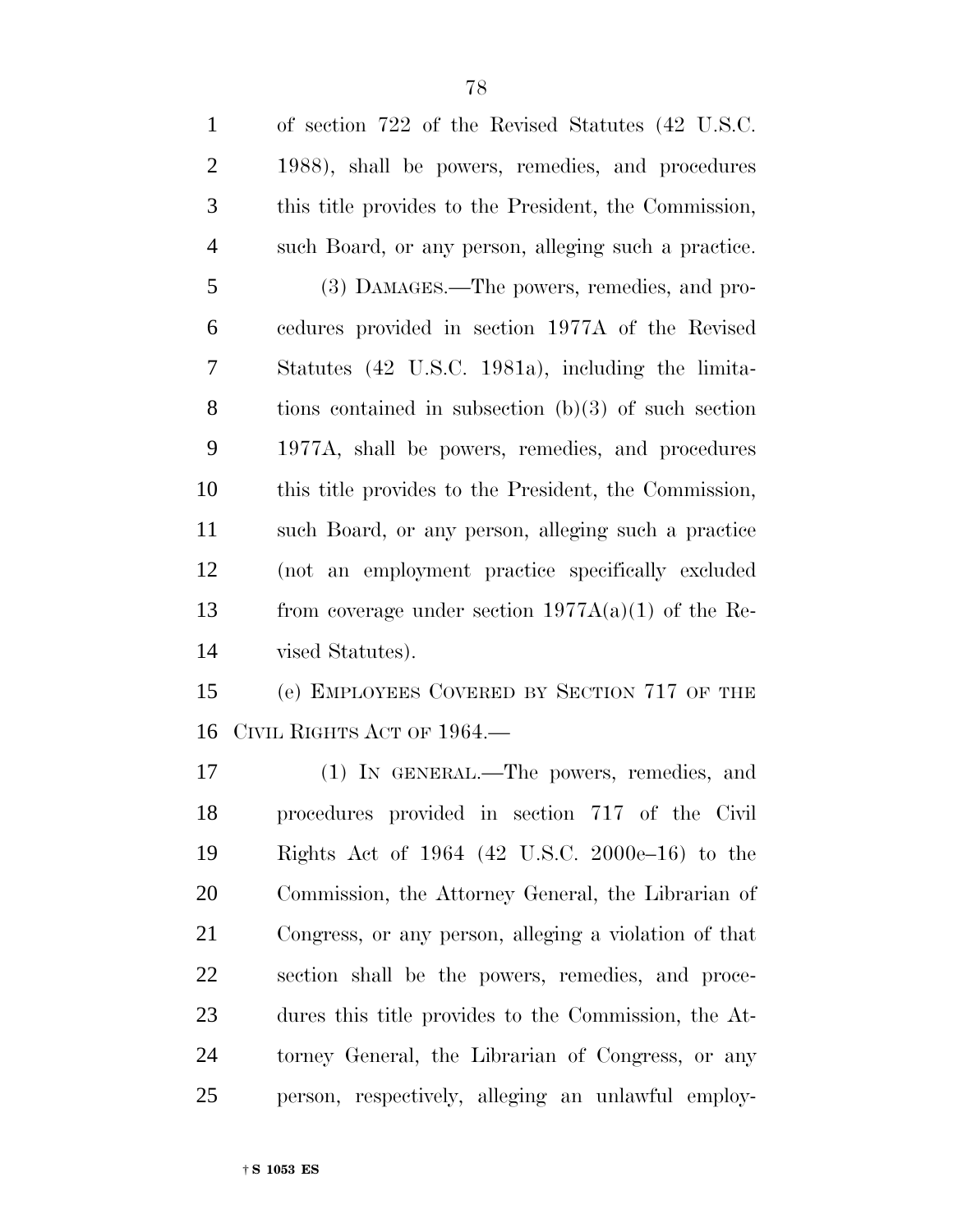ployee or applicant described in section  $3 \qquad 201(2)(A)(v)$ , except as provided in paragraphs (2) and (3).

 (2) COSTS AND FEES.—The powers, remedies, and procedures provided in subsections (b) and (c) of section 722 of the Revised Statutes (42 U.S.C. 1988), shall be powers, remedies, and procedures this title provides to the Commission, the Attorney General, the Librarian of Congress, or any person, alleging such a practice.

 (3) DAMAGES.—The powers, remedies, and pro- cedures provided in section 1977A of the Revised Statutes (42 U.S.C. 1981a), including the limita- tions contained in subsection (b)(3) of such section 1977A, shall be powers, remedies, and procedures this title provides to the Commission, the Attorney General, the Librarian of Congress, or any person, alleging such a practice (not an employment practice specifically excluded from coverage under section 21 1977 $A(a)(1)$  of the Revised Statutes).

 (f) DEFINITION.—In this section, the term ''Commis- sion'' means the Equal Employment Opportunity Commis-sion.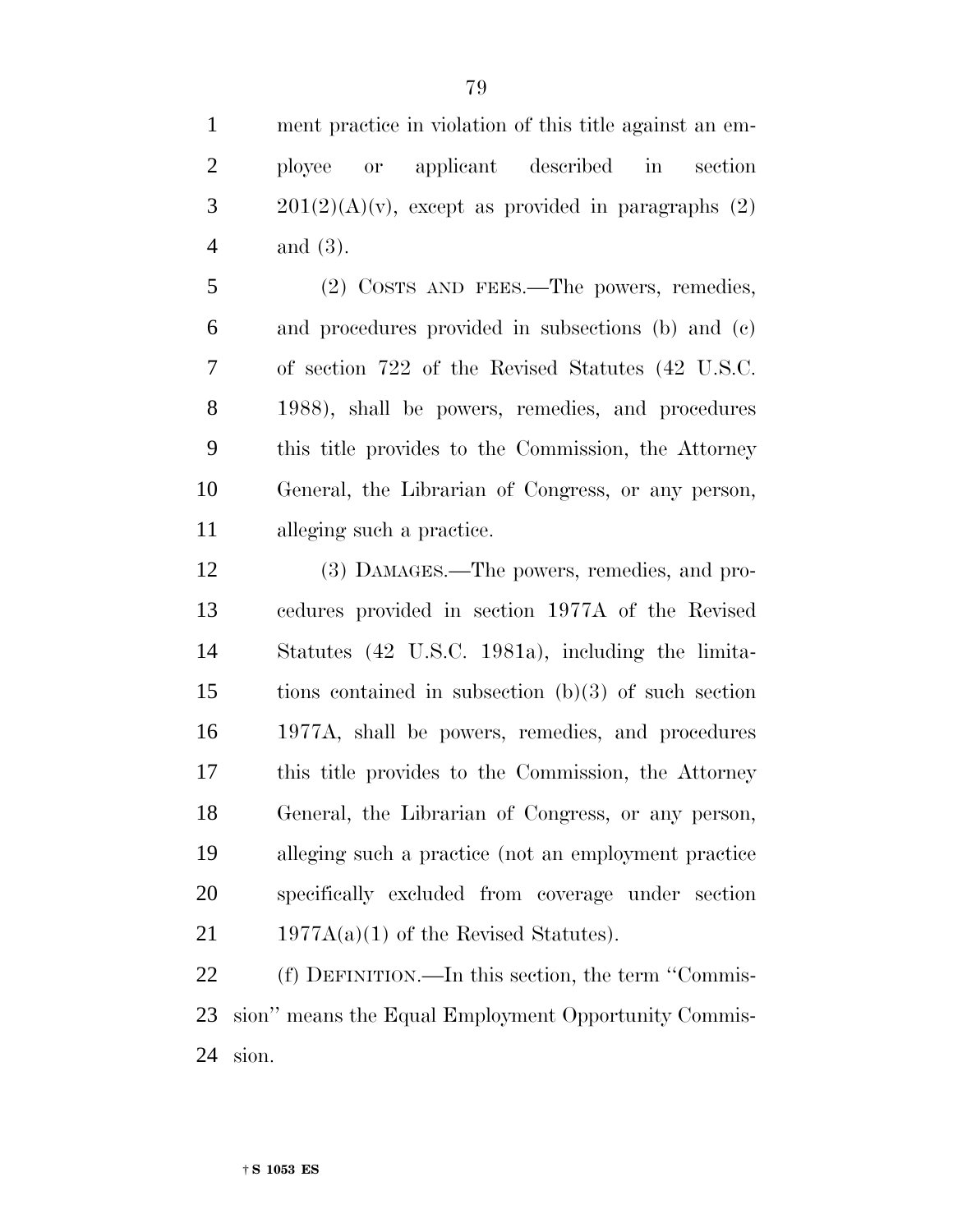## **SEC. 208. DISPARATE IMPACT.**

| 2  | (a) GENERAL RULE.—Notwithstanding any other                          |
|----|----------------------------------------------------------------------|
| 3  | provision of this Act, "disparate impact", as that term is           |
| 4  | used in section $703(k)$ of the Civil Rights Act of 1964             |
| 5  | $(42 \text{ U.S.C. } 2000e-d(k))$ , on the basis of genetic informa- |
| 6  | tion does not establish a cause of action under this Act.            |
| 7  | (b) COMMISSION.—On the date that is $6$ years after                  |
| 8  | the date of enactment of this Act, there shall be estab-             |
| 9  | lished a commission, to be known as the Genetic Non-                 |
| 10 | discrimination Study Commission (referred to in this sec-            |
| 11 | tion as the "Commission") to review the developing                   |
| 12 | science of genetics and to make recommendations to Con-              |
| 13 | gress regarding whether to provide a disparate impact                |
| 14 | cause of action under this Act.                                      |
| 15 | $(c)$ MEMBERSHIP.—                                                   |
| 16 | (1) IN GENERAL.—The Commission shall be                              |
| 17 | composed of 8 members, of which—                                     |
| 18 | $(A)$ 1 member shall be appointed by the                             |
| 19 | Majority Leader of the Senate;                                       |
| 20 | (B) 1 member shall be appointed by the                               |
| 21 | Minority Leader of the Senate;                                       |
| 22 | (C) 1 member shall be appointed by the                               |
| 23 | Chairman of the Committee on Health, Edu-                            |
| 24 | cation, Labor, and Pensions of the Senate;                           |
| 25 | (D) 1 member shall be appointed by the                               |
| 26 | ranking minority member of the Committee on                          |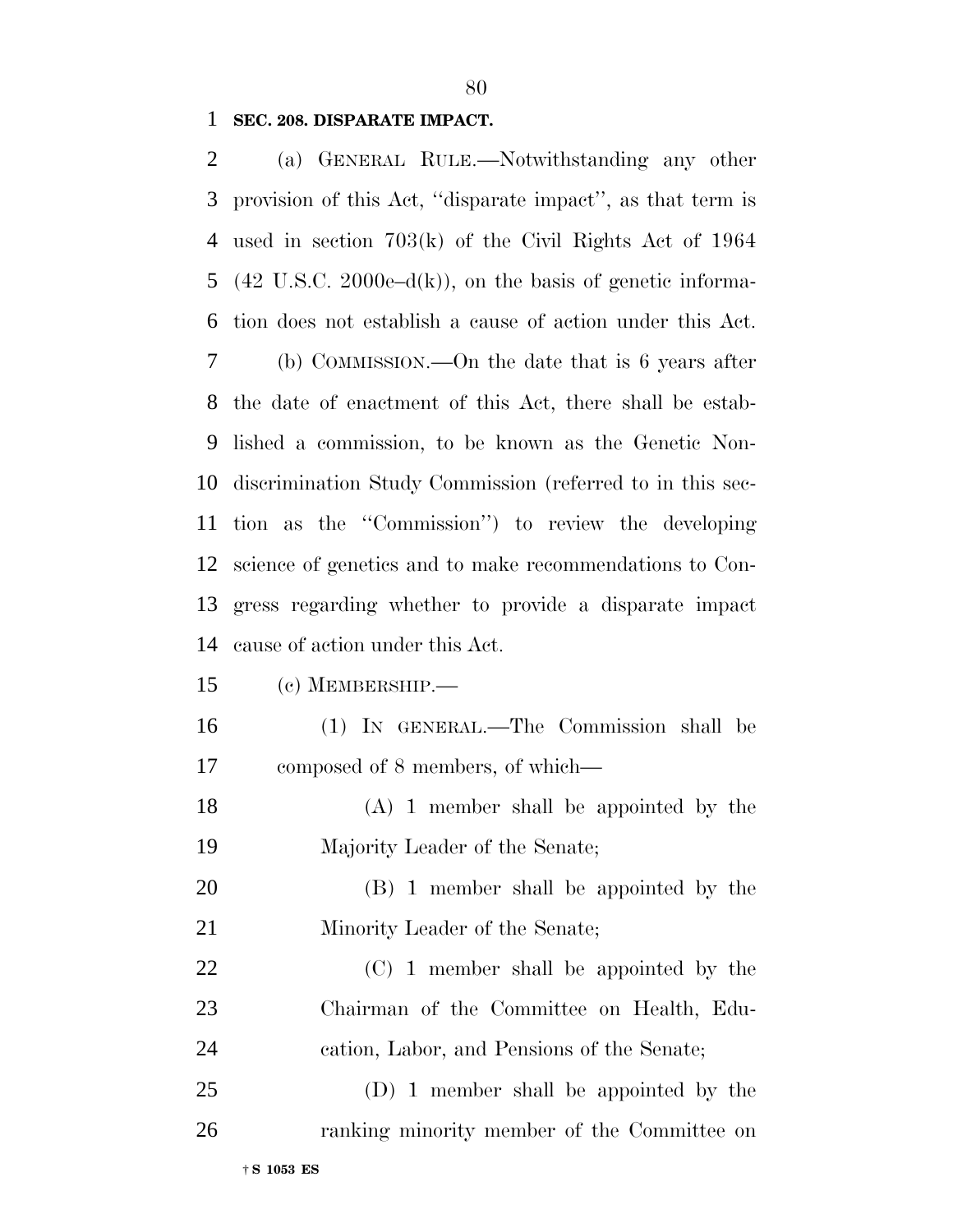| $\mathbf{1}$   | Health, Education, Labor, and Pensions of the         |
|----------------|-------------------------------------------------------|
| $\overline{2}$ | Senate;                                               |
| 3              | (E) 1 member shall be appointed by the                |
| $\overline{4}$ | Speaker of the House of Representatives;              |
| 5              | $(F)$ 1 member shall be appointed by the              |
| 6              | Minority Leader of the House of Representa-           |
| 7              | tives;                                                |
| 8              | $(G)$ 1 member shall be appointed by the              |
| 9              | Chairman of the Committee on Education and            |
| 10             | the Workforce of the House of Representatives;        |
| 11             | and                                                   |
| 12             | (H) 1 member shall be appointed by the                |
| 13             | ranking minority member of the Committee on           |
| 14             | Education and the Workforce of the House of           |
| 15             | Representatives.                                      |
| 16             | COMPENSATION AND EXPENSES.—The<br>(2)                 |
| 17             | members of the Commission shall not receive com-      |
| 18             | pensation for the performance of services for the     |
| 19             | Commission, but shall be allowed travel expenses, in- |
| 20             | cluding per diem in lieu of subsistence, at rates au- |
| 21             | thorized for employees of agencies under subchapter   |
| 22             | I of chapter 57 of title 5, United States Code, while |
| 23             | away from their homes or regular places of business   |
| 24             | in the performance of services for the Commission.    |
| 25             | (d) ADMINISTRATIVE PROVISIONS.—                       |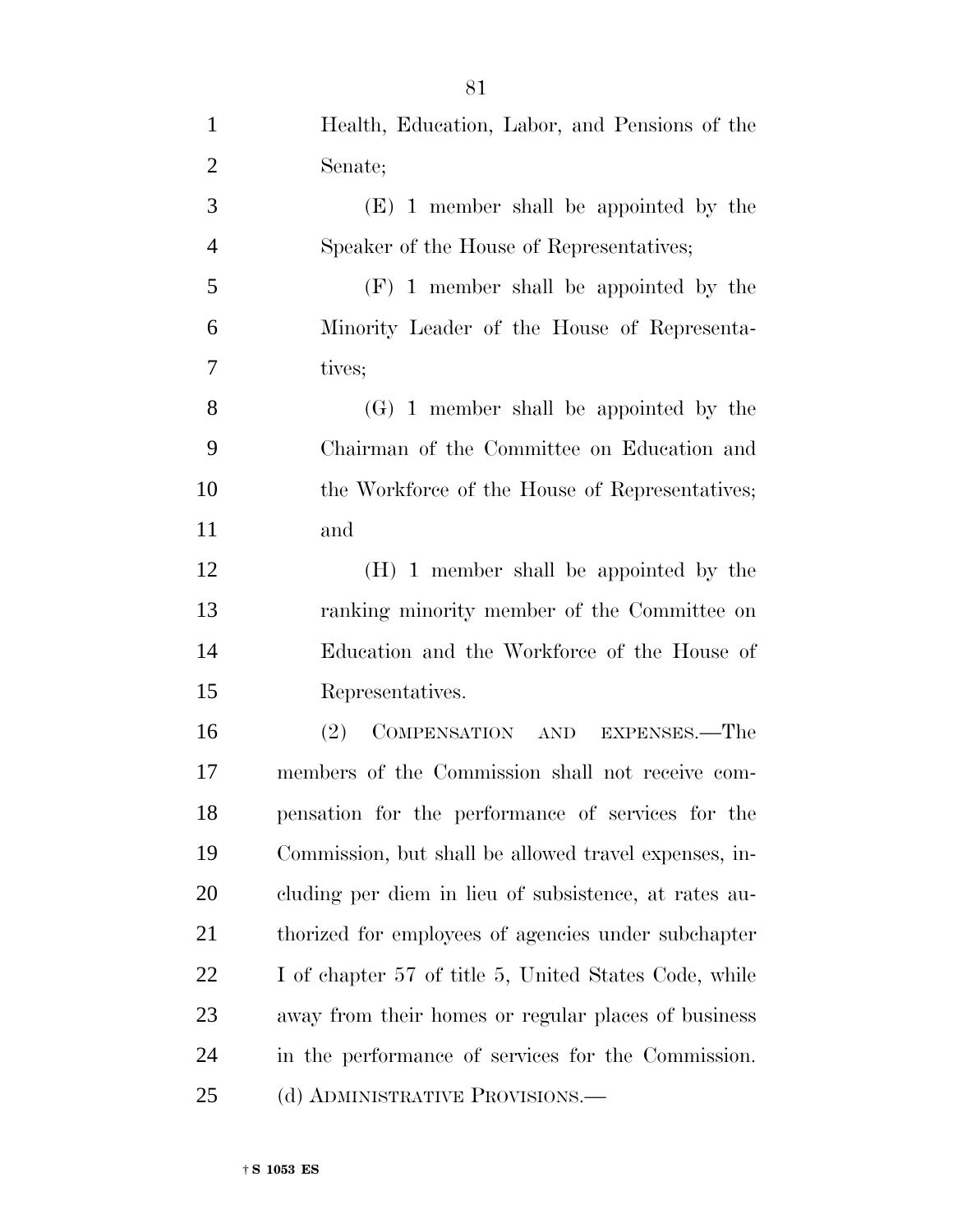(1) LOCATION.—The Commission shall be lo- cated in a facility maintained by the Equal Employ-ment Opportunity Commission.

 (2) DETAIL OF GOVERNMENT EMPLOYEES.— Any Federal Government employee may be detailed to the Commission without reimbursement, and such detail shall be without interruption or loss of civil service status or privilege.

 (3) INFORMATION FROM FEDERAL AGENCIES.— The Commission may secure directly from any Fed- eral department or agency such information as the Commission considers necessary to carry out the provisions of this section. Upon request of the Com- mission, the head of such department or agency shall furnish such information to the Commission.

 (4) HEARINGS.—The Commission may hold such hearings, sit and act at such times and places, take such testimony, and receive such evidence as the Commission considers advisable to carry out the objectives of this section, except that, to the extent possible, the Commission shall use existing data and research.

 (5) POSTAL SERVICES.—The Commission may use the United States mails in the same manner and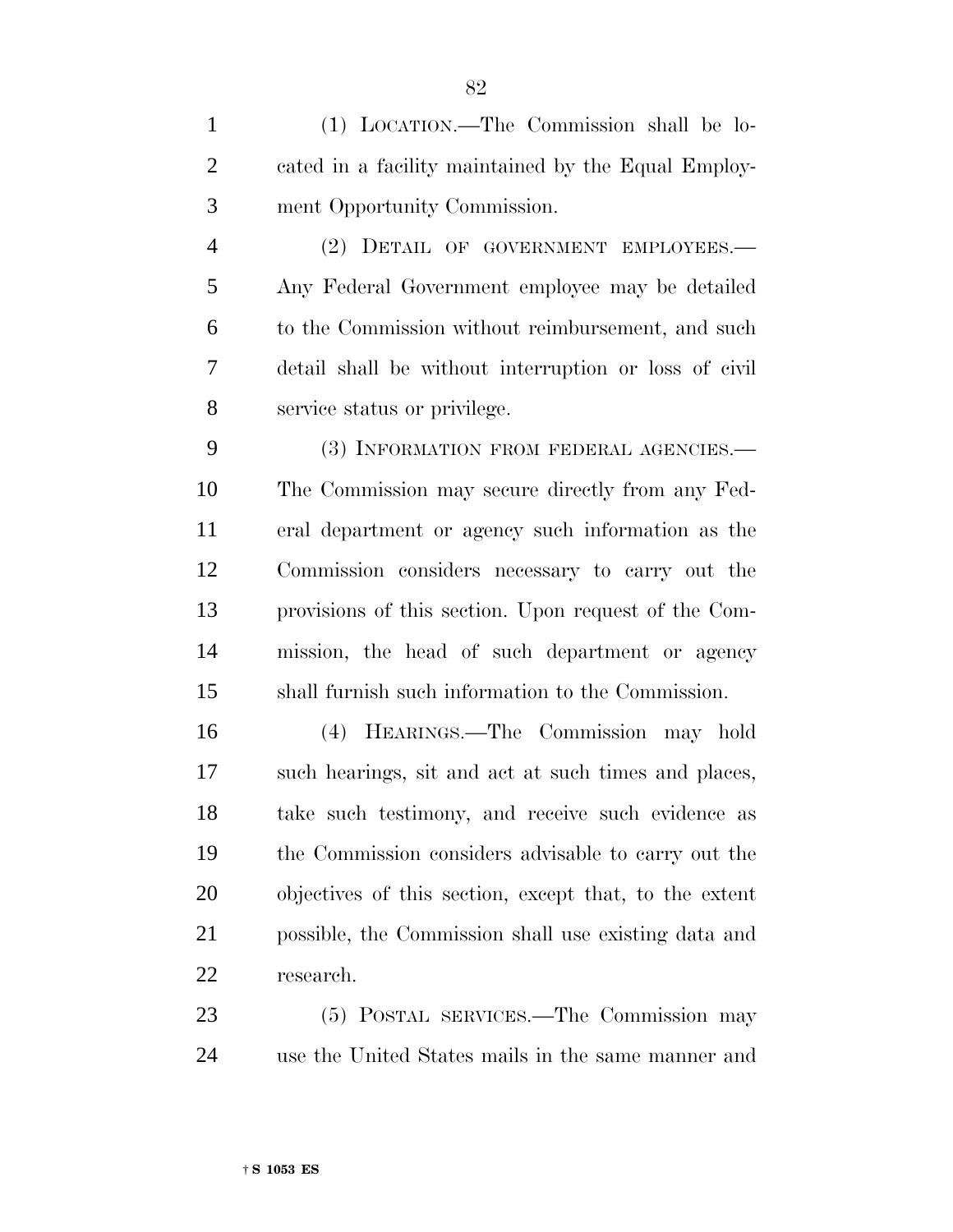under the same conditions as other departments and agencies of the Federal Government.

 (e) REPORT.—Not later than 1 year after all of the members are appointed to the Commission under sub- section (c)(1), the Commission shall submit to Congress a report that summarizes the findings of the Commission and makes such recommendations for legislation as are consistent with this Act.

 (f) AUTHORIZATION OF APPROPRIATIONS.—There are authorized to be appropriated to the Equal Employ- ment Opportunity Commission such sums as may be nec-essary to carry out this section.

### **SEC. 209. CONSTRUCTION.**

Nothing in this title shall be construed to—

 (1) limit the rights or protections of an indi- vidual under the Americans with Disabilities Act of 1990 (42 U.S.C. 12101 et seq.), including coverage afforded to individuals under section 102 of such Act (42 U.S.C. 12112), or under the Rehabilitation Act of 1973 (29 U.S.C. 701 et seq.);

21 (2)(A) limit the rights or protections of an indi- vidual to bring an action under this title against an employer, employment agency, labor organization, or joint labor-management committee for a violation of this title; or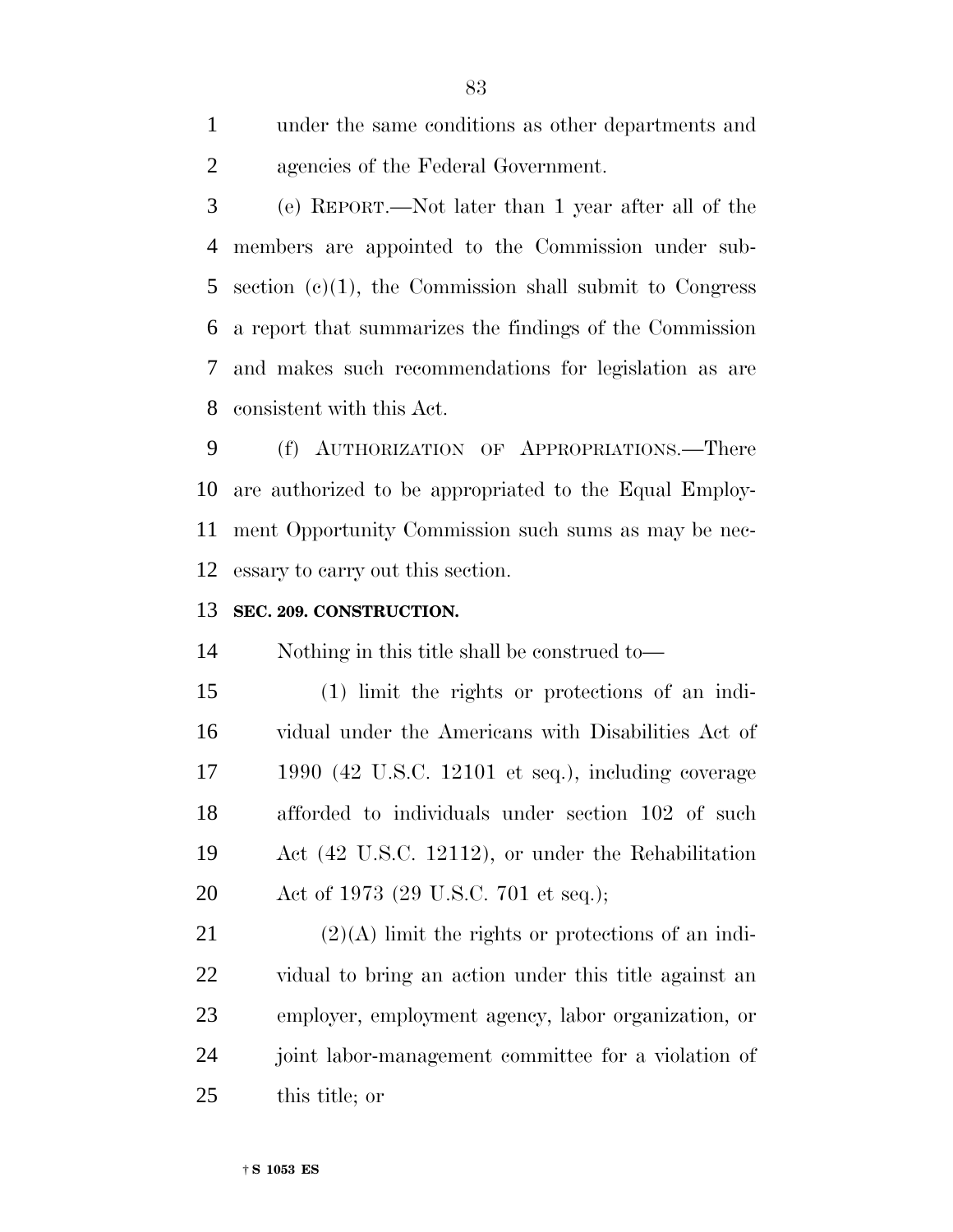| $\mathbf{1}$   | (B) establish a violation under this title for an     |
|----------------|-------------------------------------------------------|
| $\overline{2}$ | employer, employment agency, labor organization, or   |
| 3              | joint labor-management committee of a provision of    |
| $\overline{4}$ | the amendments made by title I;                       |
| 5              | (3) limit the rights or protections of an indi-       |
| 6              | vidual under any other Federal or State statute that  |
| $\overline{7}$ | provides equal or greater protection to an individual |
| 8              | than the rights or protections provided for under     |
| 9              | this title;                                           |
| 10             | (4) apply to the Armed Forces Repository of           |
| 11             | Specimen Samples for the Identification of Remains;   |
| 12             | (5) limit or expand the protections, rights, or       |
| 13             | obligations of employees or employers under applica-  |
| 14             | ble workers' compensation laws;                       |
| 15             | $(6)$ limit the authority of a Federal department     |
| 16             | or agency to conduct or sponsor occupational or       |
| 17             | other health research that is conducted in compli-    |
| 18             | ance with the regulations contained in part 46 of     |
| 19             | title 45, Code of Federal Regulations (or any cor-    |
| 20             | responding or similar regulation or rule); and        |
| 21             | (7) limit the statutory or regulatory authority       |
| 22             | of the Occupational Safety and Health Administra-     |
| 23             | tion or the Mine Safety and Health Administration     |
| 24             | to promulgate or enforce workplace safety and         |
| 25             | health laws and regulations.                          |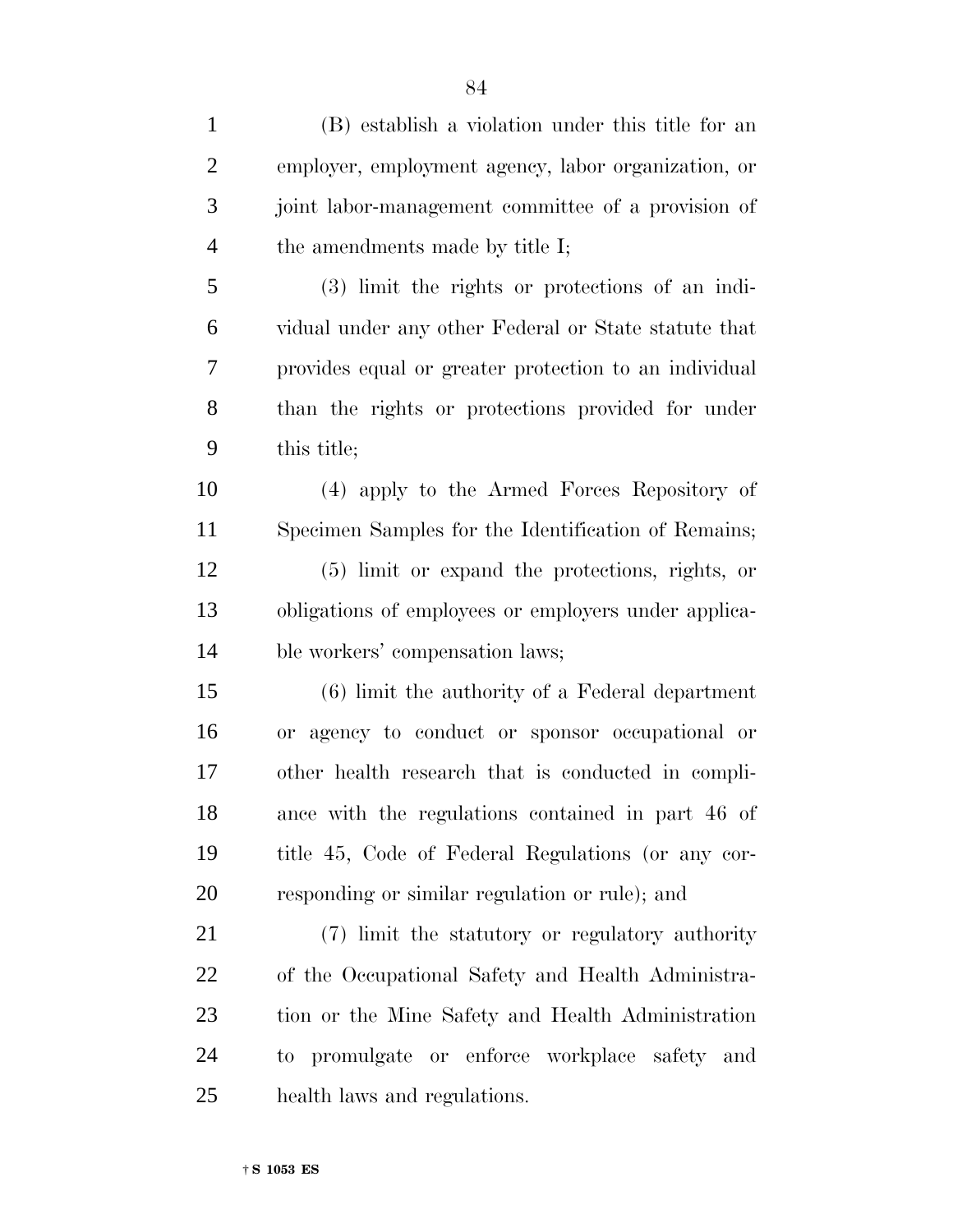# **SEC. 210. MEDICAL INFORMATION THAT IS NOT GENETIC INFORMATION.**

 An employer, employment agency, labor organization, or joint labor-management committee shall not be consid- ered to be in violation of this title based on the use, acqui- sition, or disclosure of medical information that is not ge- netic information about a manifested disease, disorder, or pathological condition of an employee or member, includ- ing a manifested disease, disorder, or pathological condi-tion that has or may have a genetic basis.

#### **SEC. 211. REGULATIONS.**

 Not later than 1 year after the date of enactment of this title, the Commission shall issue final regulations in an accessible format to carry out this title.

#### **SEC. 212. AUTHORIZATION OF APPROPRIATIONS.**

 There are authorized to be appropriated such sums as may be necessary to carry out this title (except for sec-tion 208).

### **SEC. 213. EFFECTIVE DATE.**

 This title takes effect on the date that is 18 months after the date of enactment of this Act.

# **TITLE III—MISCELLANEOUS PROVISION**

#### **SEC. 301. SEVERABILITY.**

† **S 1053 ES** If any provision of this Act, an amendment made by this Act, or the application of such provision or amend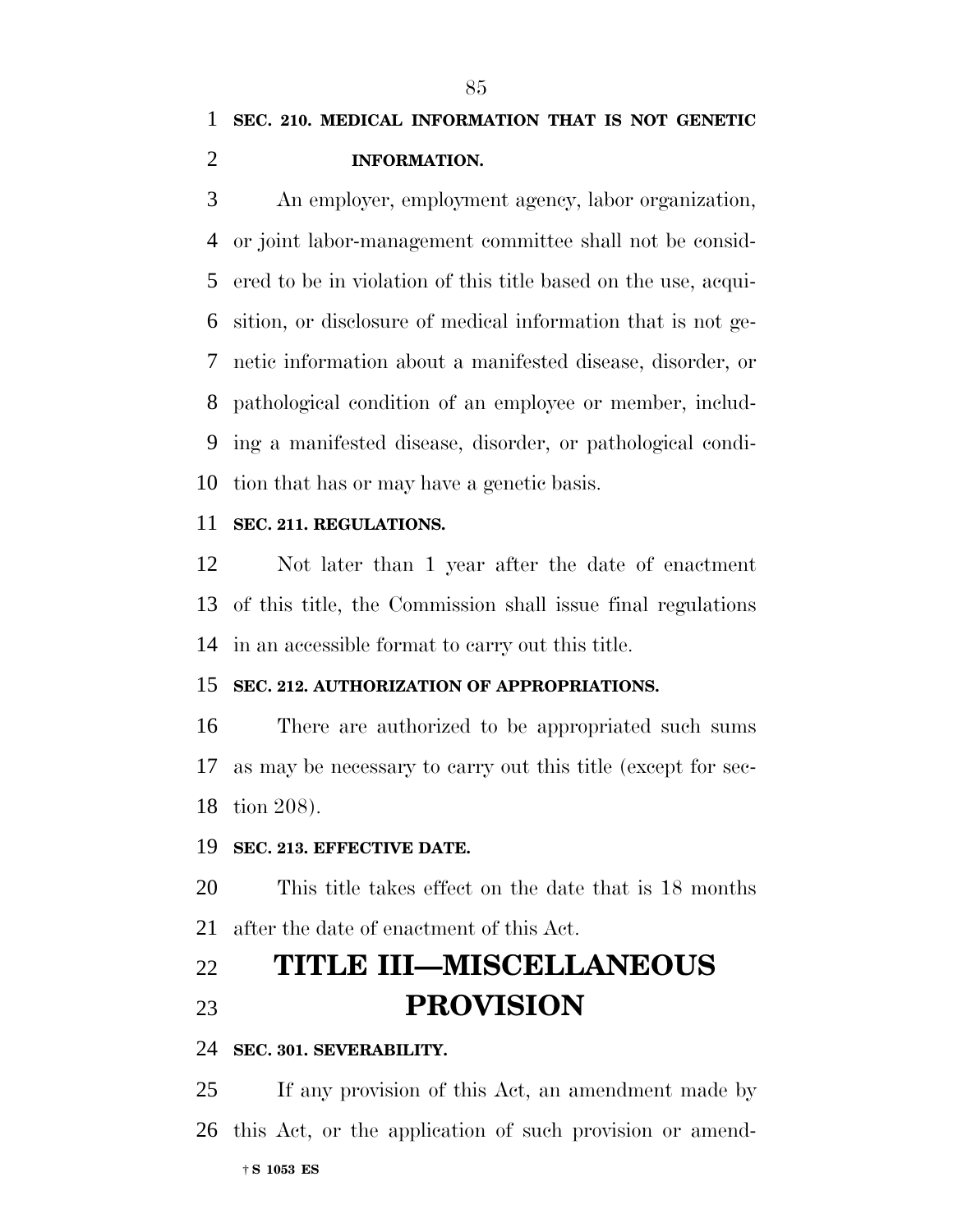1 ment to any person or circumstance is held to be unconsti-

2 tutional, the remainder of this Act, the amendments made

3 by this Act, and the application of such provisions to any

4 person or circumstance shall not be affected thereby.

Passed the Senate October 14, 2003.

Attest:

*Secretary.*